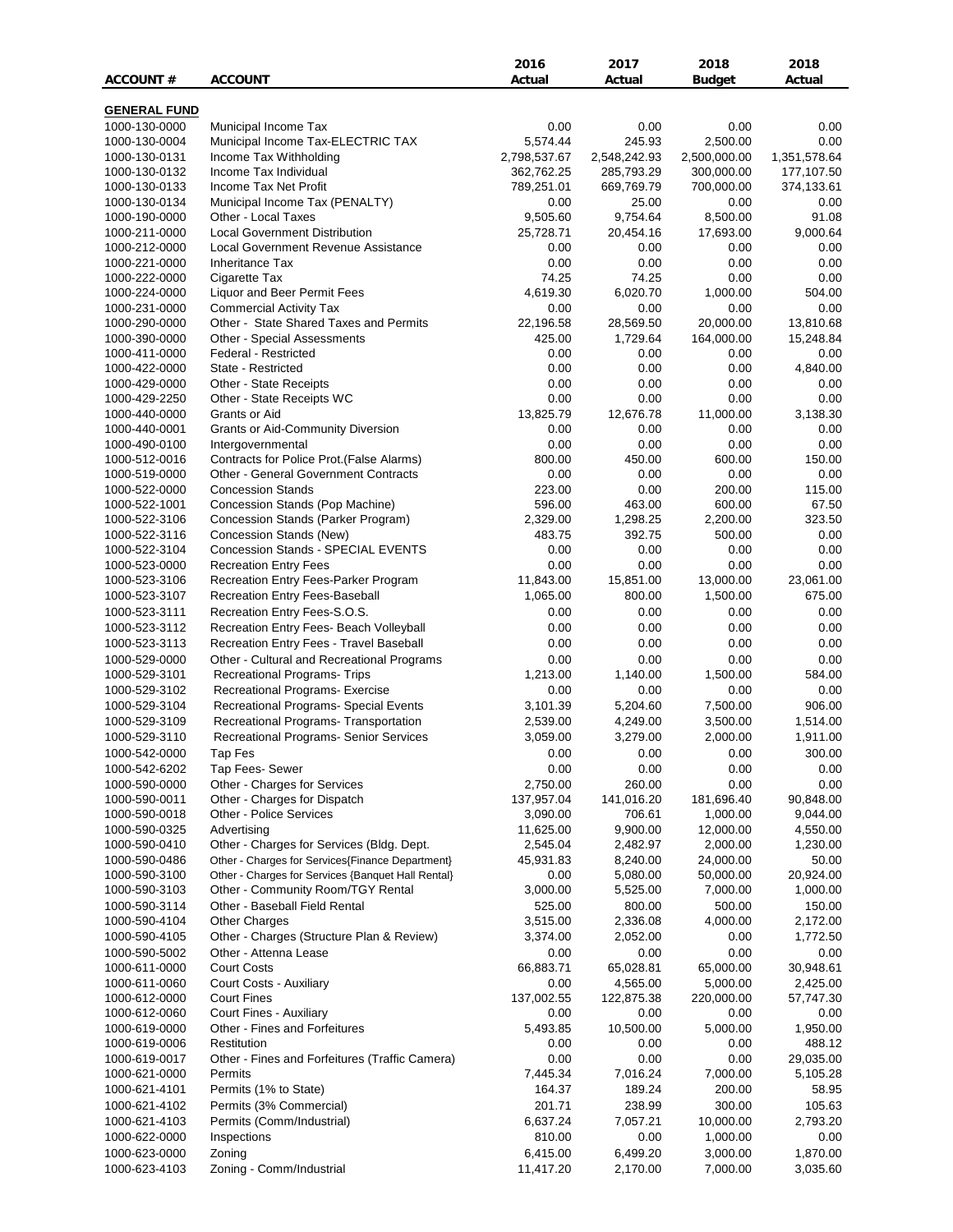|                      |                                                                     | 2016         | 2017         | 2018          | 2018         |
|----------------------|---------------------------------------------------------------------|--------------|--------------|---------------|--------------|
| <b>ACCOUNT#</b>      | <b>ACCOUNT</b>                                                      | Actual       | Actual       | <b>Budget</b> | Actual       |
| 1000-624-0000        | <b>Street Opening</b>                                               | 200.00       | 400.00       | 0.00          | 0.00         |
| 1000-625-0000        | Cable Franchise Fees                                                | 35,238.93    | 30,227.63    | 35,000.00     | 16,358.27    |
| 1000-629-0000        | Other - Licenses and Permits                                        | 500.00       | 0.00         | 0.00          | 0.00         |
| 1000-629-0411        | Other Licenses and Permits (General)                                | 18,100.00    | 18,215.00    | 15,000.00     | 11,135.00    |
| 1000-690-0000        | Other - Fines, Licenses and Permits                                 | 130.00       | 0.00         | 0.00          | 0.00         |
| 1000-690-5225        | Fire dept permits                                                   | 0.00         | 200.00       | 0.00          | 0.00         |
| 1000-701-0000        | Interest- Transferred to Capital                                    | 2,679.48     | 4,720.72     | 2,000.00      | 4,156.24     |
| 1000-820-0000        | <b>Contributions and Donations</b>                                  | 602.00       | 3,500.00     | 0.00          | 0.00         |
| 1000-820-3104        | <b>Contributions and Donations-Special Events</b>                   | 2,125.00     | 2,350.00     | 2,000.00      | 0.00         |
| 1000-820-3106        | Contributions and Donations (Parker Program)                        | 390.00       | 14.00        | 350.00        | 0.00         |
| 1000-820-3107        | Contributions and Donations-baseball                                | 150.00       | 0.00         | 0.00          | 0.00         |
| 1000-820-3111        | Contributions and Donations - SOS                                   | 0.00         | 0.00         | 0.00          | 0.00         |
| 1000-891-0000        | Other - Miscellaneous Operating                                     | 20.00        | 8,674.85     | 3,000.00      | 0.00         |
| 1000-891-5001        | Other - Miscellaneous Recycling                                     | 0.00         | 0.00         | 0.00          | 0.00         |
| 1000-892-0000        | Other - Miscellaneous Non-Operating                                 | 31,498.82    | 25,005.26    | 0.00          | 1,439.01     |
| 1000-892-0002        | Other - Miscellaneous                                               | 3.13         | 10.00        | 0.00          | 42.85        |
| 1000-892-0003        | Other - Prisoner Housing                                            | 0.00         | 0.00         | 0.00          | 0.00         |
| 1000-892-0005        | Printing/Advertising Directory                                      | 58.97        | 185.22       | 0.00          | 27.26        |
| 1000-892-0009        | Other - Vehicle Release                                             | 4,745.50     | 6,950.00     | 6,000.00      | 4,020.00     |
| 1000-892-0014        | Other - Title Search                                                | 10.00        | 0.00         | 100.00        | 0.00         |
| 1000-892-3105        | Garage Sale                                                         | 854.00       | 631.00       | 800.00        | 704.00       |
| 1000-892-3110        | <b>Senior Services</b>                                              | 0.00         | 0.00         | 0.00          | 0.00         |
| 1000-931-0000        | Transfers - In                                                      | 391,560.99   | 485,788.60   | 400,000.00    | 0.00         |
| 1000-941-0000        | Advances - In                                                       | 0.00         | 0.00         | 0.00          | 0.00         |
| 1000-961-0000        | Sale of Fixed Assets                                                | 0.00         | 0.00         | 0.00          | 0.00         |
| 1000-961-0018        | Sale of Fixed Assets{POLICE SERVICES}                               | 0.00         | 0.00         | 0.00          | 0.00         |
|                      | TOTAL GENERAL FUND                                                  | 5,005,403.44 | 4,607,895.42 | 4,827,739.40  | 2,284,246.11 |
|                      |                                                                     |              |              |               |              |
| S.C.M.R.             |                                                                     |              |              |               |              |
| 2011-225-0000        | Gasoline Tax (State)                                                | 112,069.70   | 115,022.25   | 110,000.00    | 55,600.90    |
| 2011-430-0000        | License Tax - County Levied                                         | 55,503.79    | 64,045.30    | 53,000.00     | 34,198.46    |
| 2011-440-0000        | Grants or Aid (Non-Federal or State)                                | 0.00         | 0.00         | 0.00          | 800.00       |
| 2011-701-0000        | Interest- Transferred to Capital                                    | 0.00         | 0.00         | 0.00          | 0.00         |
| 2011-892-0000        | Other - Miscellaneous Non-Operating                                 | 1,992.75     | 1,176.95     | 0.00          | 0.00         |
| 2011-931-0000        | Transfers in- General Fund                                          | 660,000.00   | 500,000.00   | 500,000.00    | 0.00         |
| 2011-941-0000        | Advances - In                                                       | 0.00         | 0.00         | 0.00          | 0.00         |
| 2011-961-0000        | Sale of Fixed Assets                                                | 0.00         | 0.00         | 0.00          | 0.00         |
|                      |                                                                     |              |              |               |              |
| <b>STATE HIGHWAY</b> |                                                                     |              |              |               |              |
| 2021-225-0000        | Gasoline Tax (State)                                                | 9,086.76     | 5,659.65     | 8,000.00      | 3,828.34     |
| 2021-430-0000        | License Tax - County Levied                                         | 7,525.96     | 4,456.68     | 6,000.00      | 1,410.60     |
| 2021-701-0000        | Interest                                                            | 0.00         | 0.00         | 0.00          | 0.00         |
| 2021-941-0000        | Advances - In                                                       | 0.00         | 0.00         | 0.00          | 0.00         |
|                      |                                                                     |              |              |               |              |
| <b>LEFT</b>          |                                                                     |              |              |               |              |
| 2091-413-0000        | Federal - Pass Through Grants                                       | 0.00         | 0.00         | 0.00          | 0.00         |
| 2091-422-0000        | State - Pass Through Grants                                         | 0.00         | 0.00         | 0.00          | 0.00         |
| 2091-612-0000        | <b>Court Fines</b>                                                  | 1,530.00     | 1,770.00     | 3,000.00      | 270.00       |
| 2091-619-0000        | Other - Fines and Forfeitures<br><b>Contributions and Donations</b> | 392.00       | 140.00       | 1,000.00      | 1,076.37     |
| 2091-820-0000        |                                                                     | 0.00         | 0.00         | 0.00          | $0.00\,$     |
| 2091-931-0000        | Transfers - In<br>Sale of Fixed Assets                              | 0.00         | 0.00         | 0.00          | 0.00         |
| 2091-961-0000        |                                                                     | 3,463.81     | 18,193.10    | 5,000.00      | 70.00        |
| <b>MOTOR VEHICLE</b> |                                                                     |              |              |               |              |
| 2101-290-0000        | Other - State Shared Taxes and Permits                              | 25,873.71    | 21,825.61    | 25,000.00     | 12,083.31    |
| 2101-701-0000        | Interest- Transferred to Capital                                    | 0.00         | 0.00         | 0.00          | 0.00         |
| 2101-931-0000        | Transfers - In                                                      | 0.00         | 0.00         | 0.00          | 0.00         |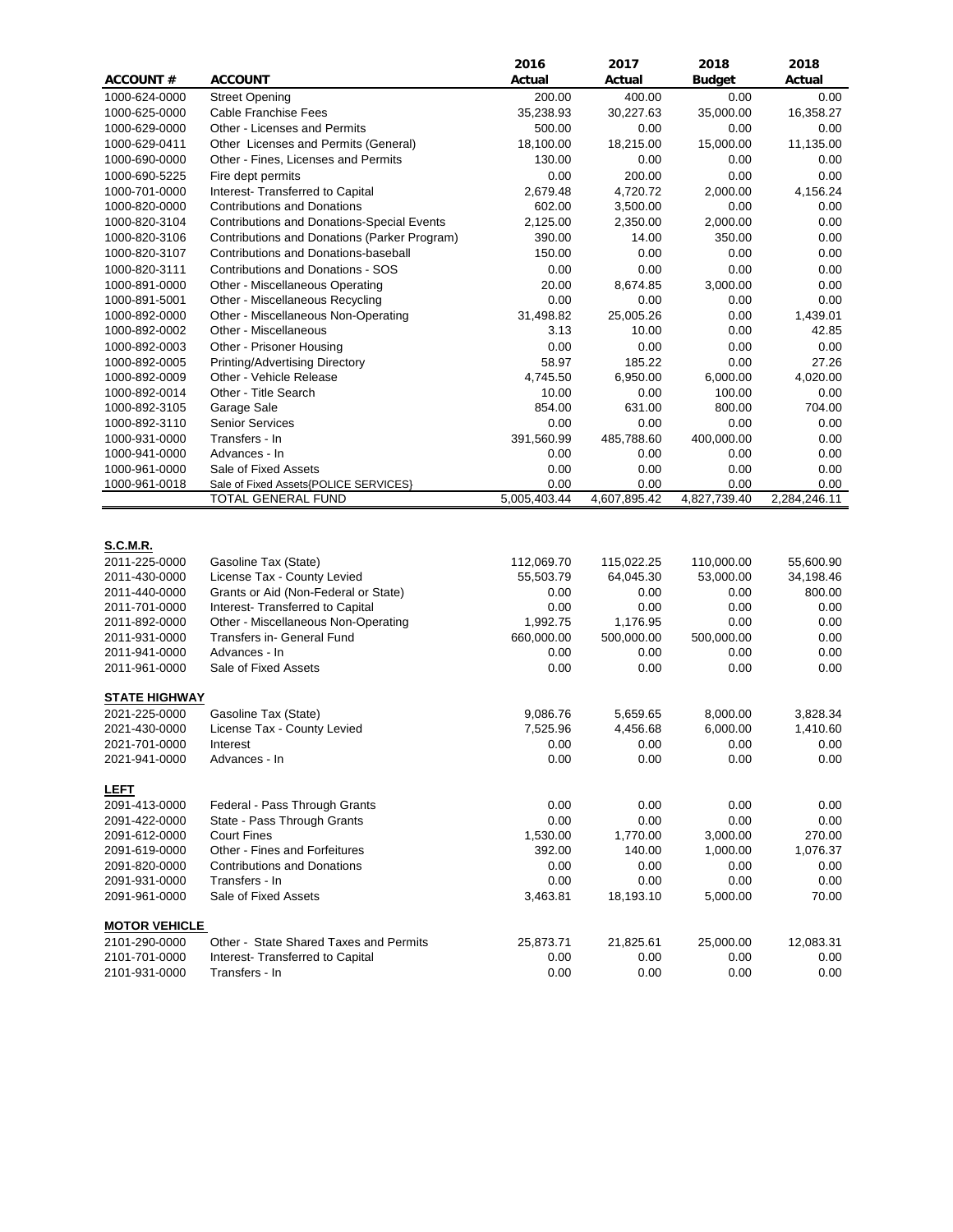|                                 |                                                                | 2016             | 2017         | 2018          | 2018         |
|---------------------------------|----------------------------------------------------------------|------------------|--------------|---------------|--------------|
| <b>ACCOUNT#</b>                 | <b>ACCOUNT</b>                                                 | Actual           | Actual       | <b>Budget</b> | Actual       |
| <b>POLICE PENSION</b>           |                                                                |                  |              |               |              |
| 2131-110-0000                   | General Property Tax - Real Estate                             | 34,936.91        | 38,394.80    | 45,000.00     | 23,285.87    |
| 2131-120-0000                   | <b>Tangible Personal Property Tax</b>                          | 0.00             | 0.00         | 0.00          | 0.00         |
| 2131-120-0020                   | Tangible Personal Prop Tac (CAT Tax)                           | 0.00             | 0.00         | 0.00          | 0.00         |
| 2131-190-0000                   | Other - Local Taxes                                            | 3,200.46         | 3,158.23     | 0.00          | 1,584.49     |
| 2131-231-0000                   | Property Tax Rollbacks                                         | 0.00             | 0.00         | 0.00          | 0.00         |
| 2131-290-0000                   | Other - State Shared Taxes & Permit                            | 0.00             | 0.00         | 0.00          | 0.00         |
| 2131-931-0000                   | Transfers - In                                                 | 150,000.00       | 120,000.00   | 115,000.00    | 0.00         |
| <b>WATER METER REPAIR FUND</b>  |                                                                |                  |              |               |              |
| 2901-542-0000                   | <b>Tap Fees</b>                                                | 400.00           | 150.00       | 0.00          | 150.00       |
| 2901-701-0000                   | Interest                                                       | 0.00             | 0.00         | 0.00          | 0.00         |
| 2901-931-0000                   | Transfers - In                                                 | 9,000.00         | 9,000.00     | 10,200.00     | 0.00         |
| <b>MAYOR'S COURT COMPUTER</b>   |                                                                |                  |              |               |              |
| 2903-612-0000                   | <b>Court Fines</b>                                             | 6,030.00         | 5,490.00     | 6,000.00      | 2,440.00     |
|                                 |                                                                |                  |              |               |              |
| 3101-390-0000                   | <b>SPECIAL BOND RETIREMENT FUND</b>                            | 0.00             | 0.00         | 0.00          | 0.00         |
|                                 | Other - Special Assessments                                    | 0.00             | 0.00         | 0.00          | 0.00         |
|                                 | Transfer In - Capital                                          |                  |              |               |              |
| 3101-701-0000<br>3101-892-0000  | Interest- Transferred to Capital<br>Other- Misc. Non-Operating | 0.00<br>9,828.00 | 0.00<br>0.00 | 0.00<br>0.00  | 0.00<br>0.00 |
|                                 | <b>BONDS</b>                                                   |                  |              | 0.00          | 0.00         |
| 3101-911-4905                   |                                                                | 0.00             | 12,654.00    |               |              |
| 3101-921-0000                   | Sale of Notes                                                  | 1,170,000.00     | 1,710,000.00 | 1,640,000.00  | 0.00         |
| 3101-931-0000                   | Transfers - In                                                 | 170,000.00       | 50,000.00    | 70,000.00     | 0.00         |
| <b>THIRD PARTY</b>              |                                                                |                  |              |               |              |
| 4101-892-0000                   | Other - Miscellaneous Non-Operating                            | 0.00             | 0.00         | 0.00          | 0.00         |
| 4101-892-3110                   | Other - Miscellaneous                                          | 0.00             | 0.00         | 0.00          | 0.00         |
| 4101-931-0000                   | Transfers - In                                                 | 0.00             | 0.00         | 0.00          | 0.00         |
| <b>ISSUE I and II</b>           |                                                                |                  |              |               |              |
| 4201-422-0000                   | State - Restricted                                             | 0.00             | 0.00         | 0.00          | 0.00         |
| 4201-422-4905                   | State - Restricted-Dunham Rd Sanitary                          | 0.00             | 0.00         | 0.00          | 0.00         |
| 4201-931-0000                   | Advance-In                                                     | 0.00             | 0.00         | 0.00          | 0.00         |
| 4201-422-0000                   | <b>State-Restricted</b>                                        | 0.00             | 0.00         | 0.00          | 0.00         |
| 4201-931-0000                   | Transfers - In                                                 | 0.00             | 0.00         | 0.00          | 0.00         |
| 4201-941-0000                   | Advance- In                                                    | 0.00             | 0.00         | 0.00          | 0.00         |
|                                 |                                                                |                  |              |               |              |
| <b>CAPITAL</b><br>4901-440-0000 | Grants or Aid                                                  | 75,338.44        | 16,687.66    | 0.00          | 0.00         |
| 4901-490-0000                   | Other - Intergovernmental                                      | 294,208.49       | 0.00         | 0.00          | 0.00         |
| 4901-490-0801                   | <b>Fueling Facilty Rheab</b>                                   | 0.00             | 0.00         | 0.00          | 0.00         |
| 4901-542-0000                   | <b>TAP FEES</b>                                                | 0.00             | 0.00         | 0.00          | 0.00         |
| 4901-549-4910                   | <b>Barclay Sewer Fees</b>                                      | 20,735.00        | 15,551.25    | 20,735.00     | 0.00         |
| 4901-612-0000                   | Court fines                                                    | 0.00             | 0.00         | 0.00          | 0.00         |
| 4901-612-0015                   | Court Fines - Safety Vehicle                                   | 12,060.00        | 21,094.00    | 20,000.00     | 9,760.00     |
| 4901-624-0000                   |                                                                | 0.00             | 0.00         | 0.00          | 0.00         |
| 4901-629-0000                   |                                                                | 0.00             | 0.00         | 0.00          | 0.00         |
| 4901-701-0000                   | Interest                                                       | 19,125.00        | 0.00         | 0.00          | 0.00         |
| 4901-701-0135                   | Interest                                                       | 0.00             | 0.00         | 0.00          | 0.00         |
| 4901-820-0000                   | <b>Contributions and Donations</b>                             | 15,000.00        | 0.00         | 0.00          | 0.00         |
| 4901-892-0000                   | Other - Miscellaneous Non-Operating                            | 4,663.69         | 242.00       | 99,050.00     | 59,365.92    |
|                                 |                                                                |                  |              |               |              |
| 4901-921-0000                   | Sale of Notes                                                  | 550,000.00       | 0.00         | 0.00          | 0.00         |
| 4901-931-0000                   | Trans (Adv) - In (Interest from other Funds)                   | 110,000.00       | 460,000.00   | 440,000.00    | 0.00         |
| 4901-941-0000                   | Advances - In                                                  | 0.00             | 0.00         | 0.00          | 0.00         |
| 4901-961-0000                   | Sale of Fixed Assets                                           | 1,372.50         | 0.00         | 300,000.00    | 0.00         |
| 4901-971-0000                   | <b>Other Debt Proceeds</b>                                     | 0.00             | 4,000.00     | 0.00          | 0.00         |
| <b>VETERAN'S MEMORIAL</b>       |                                                                | 0.00             | 0.00         | 0.00          | 0.00         |
| 4902-820-0000                   | <b>Memorial Bricks</b>                                         | 50.00            | 200.00       | 0.00          | 0.00         |
| 4902-892-0000                   | Recycling                                                      | 644.45           | 521.78       | 600.00        | 449.97       |
| 4902-931-0000                   | Transfers- General                                             | 0.00             | 0.00         | 0.00          | 0.00         |
|                                 |                                                                |                  |              |               |              |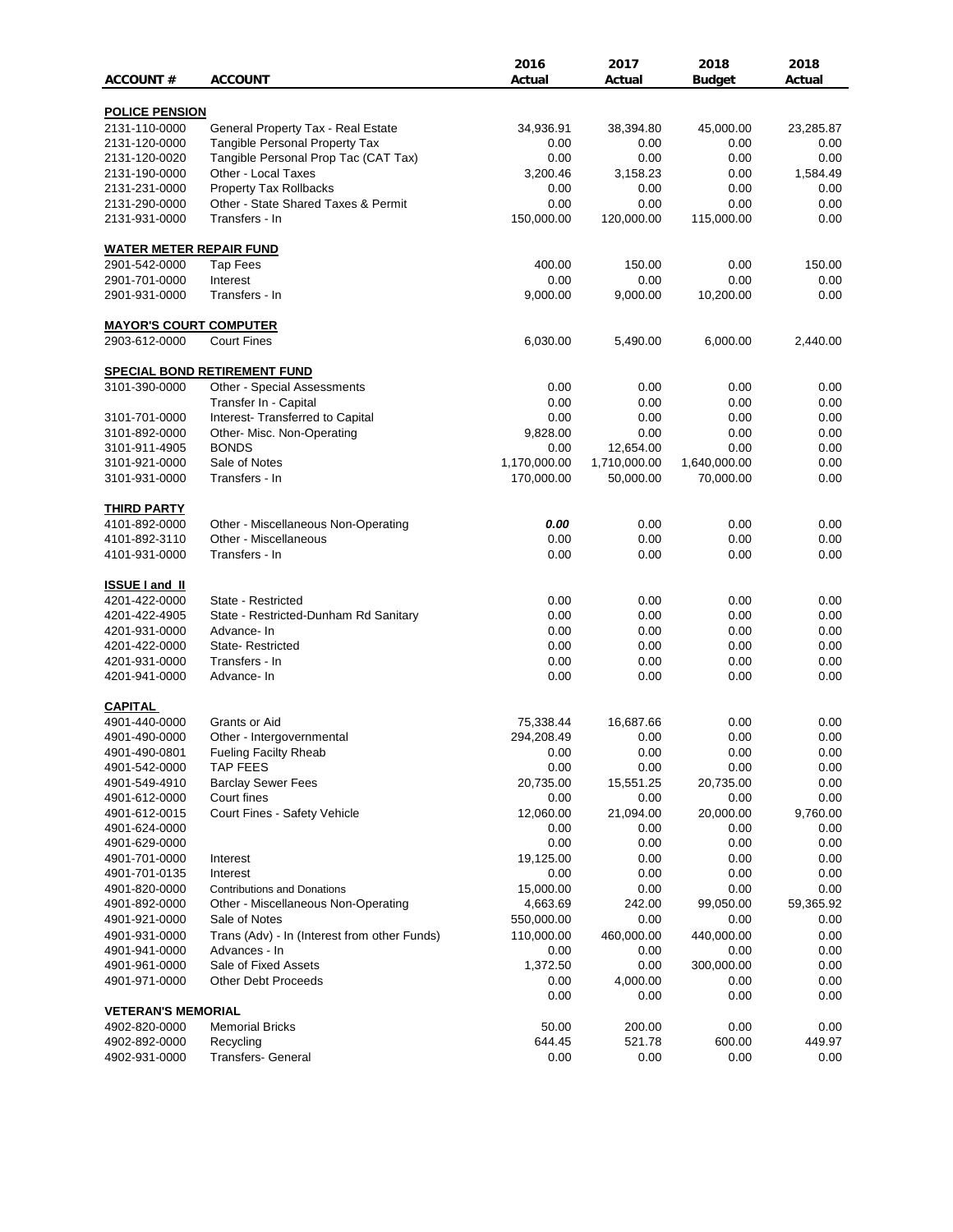| <b>ACCOUNT#</b>             | <b>ACCOUNT</b>                          | 2016<br>Actual | 2017<br>Actual | 2018<br><b>Budget</b> | 2018<br>Actual |
|-----------------------------|-----------------------------------------|----------------|----------------|-----------------------|----------------|
| <b>BUILDING BOND</b>        |                                         |                |                |                       |                |
| 7001-701-0000               | <b>INTEREST</b>                         | 0.00           | 0.00           | 0.00                  | 0.00           |
| 7001-892-0000               | <b>OTHER</b>                            | 0.00           | 0.00           | 0.00                  | 0.00           |
| <b>UNCLAIMED MONIES</b>     |                                         |                |                |                       |                |
| 9101-892-0000               | Other - Miscellaneous Non-Operating     | 0.00           | 0.00           | 0.00                  | 0.00           |
| <b>BUILDING BOND</b>        |                                         |                |                |                       |                |
| 9901-544-0000               | Deposits                                | 2,500.00       | 5,000.00       | 0.00                  | 7,500.00       |
| 9901-892-0000               | Other - Miscellaneous Non-Operating     | 0.00           | 0.00           | 0.00                  | 0.00           |
| <b>Mayor's Court</b>        |                                         |                |                |                       |                |
| 9902-690-0000               | Other-Fines, Licenses, & Permits        | 306,178.65     | 302,636.65     | 0.00                  | 129,320.70     |
| 9902-892-0000               | Other- Misc. Non Operating              | 0.00           | 0.00           | 0.00                  | 0.00           |
| <b>SECOND PARTY SERVICE</b> |                                         |                |                |                       |                |
| 9903-544-0000               | Other - Miscellaneous Non-Operating     | 23,174.70      | 24,176.35      | 0.00                  | 22,432.50      |
| 9903-544-0001               | Deposits (Comm. Diversion Program)      | 0.00           | 0.00           | 0.00                  | 0.00           |
| 9903-544-0007               | Deposits (Benevolent Fund-General)      | 1,272.00       | 3,765.50       | 0.00                  | 823.86         |
| 9903-544-0008               | Deposits (Benevolent Fund-Events)       | 605.00         | 0.00           | 0.00                  | 0.00           |
| 9903-544-0013               | Deposits (Animal Fund)                  | 0.00           | 525.00         | 0.00                  | 0.00           |
| 9903-544-3200               | Deposits (Sr. Snow Plow)                | 9,744.00       | 10,920.00      | 0.00                  | 0.00           |
| 9903-892-0000               | Other - Miscellaneous Non-Operating     | 10.00          | 0.00           | 0.00                  | 0.00           |
| 9903-931-0000               | Transfers-In                            | 0.00           | 0.00           | 0.00                  | 0.00           |
|                             | <b>WALTON HILLS/SAGAMORE HILLS JEDD</b> |                |                |                       |                |
| 9904-130-0131               | Income Tax Withholding                  | 774,915.46     | 763,518.79     | 800,000.00            | 353,171.30     |
| 9904-130-0132               | Income Tax Individual                   | 298.65         | 314.77         | 0.00                  | 0.00           |
| 9904-130-0133               | Income Tax Net Profit                   |                | 32.00          | 0.00                  | 0.00           |
|                             | <b>TOTAL</b>                            | 9,658,133.32   | 8,918,217.74   | 9,105,324.40          | 3,003,868.70   |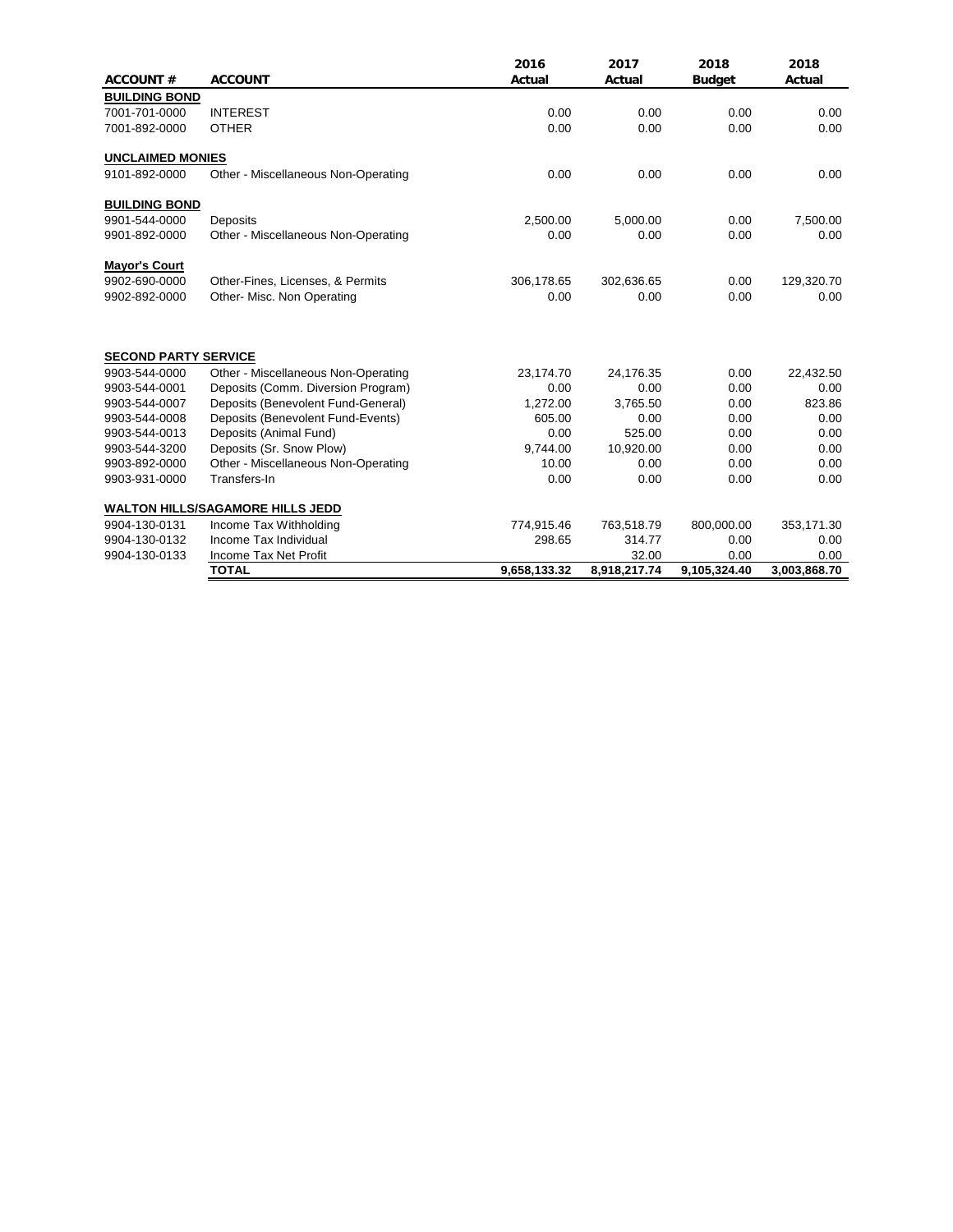| 2017 - YEAR TO DATE EXPENDITURES |                                             | 2016       | 2017       | 2018          | 2018       |
|----------------------------------|---------------------------------------------|------------|------------|---------------|------------|
| <b>Account Code</b>              | <b>Account Name</b>                         | Actual     | Actual     | <b>Budget</b> | Actual     |
|                                  |                                             |            |            |               |            |
| <b>General Fund</b>              | <b>POLICE</b>                               |            |            |               |            |
| 1000-110-190-0000                | Police Salary-FT                            | 917,754.60 | 907,310.19 | 831,000.00    | 423,464.84 |
| 1000-110-190-0001                | Salary-Community Diversion                  | 0.00       | 0.00       | 0.00          | 0.00       |
| 1000-110-190-0010                | Overtime Police                             | 21,697.38  | 41,548.50  | 17,000.00     | 9,788.21   |
| 1000-110-190-0011                | Dispatch Salary-FT                          | 204,946.44 | 187,120.86 | 192,000.00    | 87,388.12  |
| 1000-110-190-0012                | Dispatch Overtime                           | 10,392.37  | 7,658.86   | 5,000.00      | 1,734.54   |
| 1000-110-190-0190                | Police Salary-PT                            | 122,816.96 | 79,062.49  | 63,000.00     | 50,243.04  |
| 1000-110-190-0198                | Auxillary Salary - PT                       | 32,479.24  | 34,060.04  | 24,000.00     | 10,577.29  |
| 1000-110-190-0191                | Dispatch Salary-PT                          | 172,196.51 | 169,410.04 | 100,000.00    | 85,387.97  |
| 1000-110-190-0194                | Longevity                                   | 21,160.42  | 19,611.76  | 18,600.00     | 9,300.00   |
| 1000-110-190-0195                | Employee Uniform Police                     | 0.00       | 0.00       | 0.00          | 824.99     |
| 1000-110-190-0196                | Employee Weapons Allowance                  | 7,650.00   | 0.00       | 7,650.00      | 0.00       |
| 1000-110-190-0197                | Employee Uniform Dispatch                   | 0.00       | 0.00       | 0.00          | 218.40     |
| 1000-110-190-0200                | <b>Sick Leave Conversion</b>                | 49,739.54  | 0.00       | 0.00          | 0.00       |
| 1000-110-190-0201                | Sick Leave Conversion-Dispatch              | 0.00       | 0.00       | 0.00          | 0.00       |
| 1000-110-190-0202                | Sick Leave - Police                         | 7,463.94   | 9,049.79   | 0.00          | 2,125.91   |
| 1000-110-190-0203                | Sick Leave - Injury Pay                     | 0.00       | 0.00       | 0.00          | 0.00       |
| 1000-110-190-0204                | Sick Leave - Dispatch                       | 2,602.89   | 1,748.34   | 0.00          | 1,289.49   |
| 1000-110-190-7906                | Payments in Lieu of Healthcare              | 0.00       | 0.00       | 0.00          | 0.00       |
| 1000-110-190-7916                | Payments in Lieu of Healthcare-Dispatch     | 0.00       | 0.00       | 0.00          | 0.00       |
| 1000-110-211-0000                | OPERS-Police                                | 23,745.82  | 17,849.19  | 8,820.00      | 6,544.90   |
| 1000-110-211-0011                | OPERS-Dispatch                              | 54,548.18  | 53,791.44  | 43,680.00     | 22,197.95  |
| 1000-110-213-0000                | Medicare- Police                            | 15,622.92  | 14,623.22  | 13,311.00     | 7,153.97   |
| 1000-110-213-0011                |                                             | 5,509.31   |            |               |            |
|                                  | Medicare-Dispatch                           |            | 5,396.16   | 4,524.00      | 2,475.22   |
| 1000-110-215-0000                | Ohio Police and Fire Pension Fund           |            | 13,021.01  |               | 0.00       |
| 1000-110-221-0000                | Medical/Hospitalization-Police              | 140,894.11 | 139,768.05 | 132,000.00    | 76,755.81  |
| 1000-110-221-0011                | Medical/Hospitalization-Dispatch            | 36,597.34  | 30,498.98  | 42,000.00     | 20,376.32  |
| 1000-110-222-0000                | Life Insurance-Police                       | 4,976.20   | 4,268.95   | 5,648.50      | 2,824.50   |
| 1000-110-222-0011                | Life Insurance-Dispatch                     | 892.00     | 703.48     | 800.00        | 420.00     |
| 1000-110-225-0000                | <b>Workers' Compensation</b>                | 22,053.45  | 650.95     | 12,500.00     | 4,993.77   |
| 1000-110-225-0011                | Workers' Compensation-Dispatch              | 8,158.33   | 267.23     | 5,250.00      | 1,866.11   |
| 1000-110-240-0000                | <b>Unemployment Compensation</b>            | 0.00       | 0.00       | 0.00          | 0.00       |
| 1000-110-240-0011                | Unemployment Compensation (Dispatch)        | 0.00       | 1,179.00   | 0.00          | 1,073.48   |
| 1000-110-251-0000                | Uniform, Tool, and Equip Reimbursements     | 0.00       | 0.00       | 0.00          | 0.00       |
| 1000-110-252-0000                | <b>Travel and Transportation-Police</b>     | 390.26     | 87.63      | 500.00        | 0.00       |
| 1000-110-252-0001                | Travel and Transportation-Community Div     | 1,010.00   | 790.00     | 0.00          | 10.00      |
| 1000-110-260-0000                | <b>Lodging and Meals</b>                    | 950.28     | 82.77      | 1,000.00      | 118.02     |
| 1000-110-270-0000                | Uniforms and Clothing                       | 30,767.83  | 15,080.52  | 12,100.00     | 7,533.07   |
| 1000-110-270-0060                | Uniforms and Clothing (Auxiliary)           | 3,237.93   | 3,095.36   | 2,000.00      | 0.00       |
| 1000-110-290-0000                | Income Tax Reimbursement                    | 0.00       | 0.00       | 0.00          | 0.00       |
| 1000-110-321-0000                | Telephone & Pagers                          | 4,337.74   | 4,544.58   | 4,400.00      | 2,169.82   |
| 1000-110-324-0000                | Printing and Reproduction                   | 1,922.83   | 1,795.70   | 1,200.00      | 901.97     |
| 1000-110-330-0000                | Rents and Leases                            | 0.00       | 0.00       | 0.00          | 0.00       |
| 1000-110-348-0000                | <b>Training Services</b>                    | 5,976.85   | 1,015.00   | 2,000.00      | 1,295.40   |
| 1000-110-348-0060                | <b>Training Services (Auxiliary)</b>        | 0.00       | 0.00       | 0.00          | 0.00       |
| 1000-110-349-0000                | Professional and Technical Services         | 11,383.62  | 4,827.01   | 3,000.00      | 3,055.50   |
| 1000-110-391-0000                | Dues and Fees                               | 27,513.00  | 26,883.35  | 30,000.00     | 835.61     |
| 1000-110-394-0000                | Machinery, Equipment & Furniture            | 16,960.45  | 80.69      | 0.00          | 454.99     |
| 1000-110-399-0000                | <b>Contractual Services</b>                 | 11,914.62  | 108,925.39 | 10,000.00     | 3,600.00   |
| 1000-110-410-0000                | Office Supplies and Materials               | 9,808.69   | 9,426.31   | 8,000.00      | 1,843.02   |
| 1000-110-420-0000                | Operating Supplies and Materials            | 30,332.11  | 22,539.65  | 15,000.00     | 6,015.30   |
| 1000-110-420-0060                | <b>Auxiliary - Supplies</b>                 | 0.00       | 0.00       | 0.00          | 0.00       |
| 1000-110-420-6700                | Fuel                                        | 26,315.68  | 27,661.07  | 30,000.00     | 13,809.72  |
| 1000-110-420-0120                | <b>Operating Supplies -Auxiliary Police</b> | 0.00       | 0.00       | 0.00          | 0.00       |
| 1000-110-431-0000                | R & M of Buildings and Land                 | 0.00       | 0.00       | 0.00          | 0.00       |
| 1000-110-432-0000                | R & M of Machinery & Equipment              | 5,638.35   | 5,491.56   | 7,000.00      | 3,142.09   |
| 1000-110-433-0000                | R & M of Motor vehicles                     | 24,175.22  | 12,923.60  | 15,000.00     | 8,300.78   |
|                                  | Small Tools and Minor Equipment             |            |            |               |            |
| 1000-110-440-0000                |                                             | 1,011.79   | 1,110.55   | 1,000.00      | 0.00       |
| 1000-110-490-0000                | Other - Supplies and Materials              | 1,413.78   | 0.00       | 0.00          | 71.64      |
| 1000-110-490-0003                | Supplies and Materials- Prisoners           | 6,235.29   | 4,918.85   | 5,000.00      | 2,698.73   |
| 1000-110-520-0000                | Equipment                                   | 7,003.23   | 0.00       | 0.00          | 0.00       |
| 1000-110-520-0482                | <b>Equipment-Emergency Warning Sirens</b>   | 5,000.00   | 5,000.00   | 5,000.00      | 0.00       |
| 1000-110-550-0000                | Motor Vehicle Equipment                     | 0.00       | 0.00       | 0.00          | 0.00       |
| 1000-110-600-0852                | <b>Computers &amp; Supplies</b>             | 0.00       | 29,980.10  | 18,000.00     | 19,026.47  |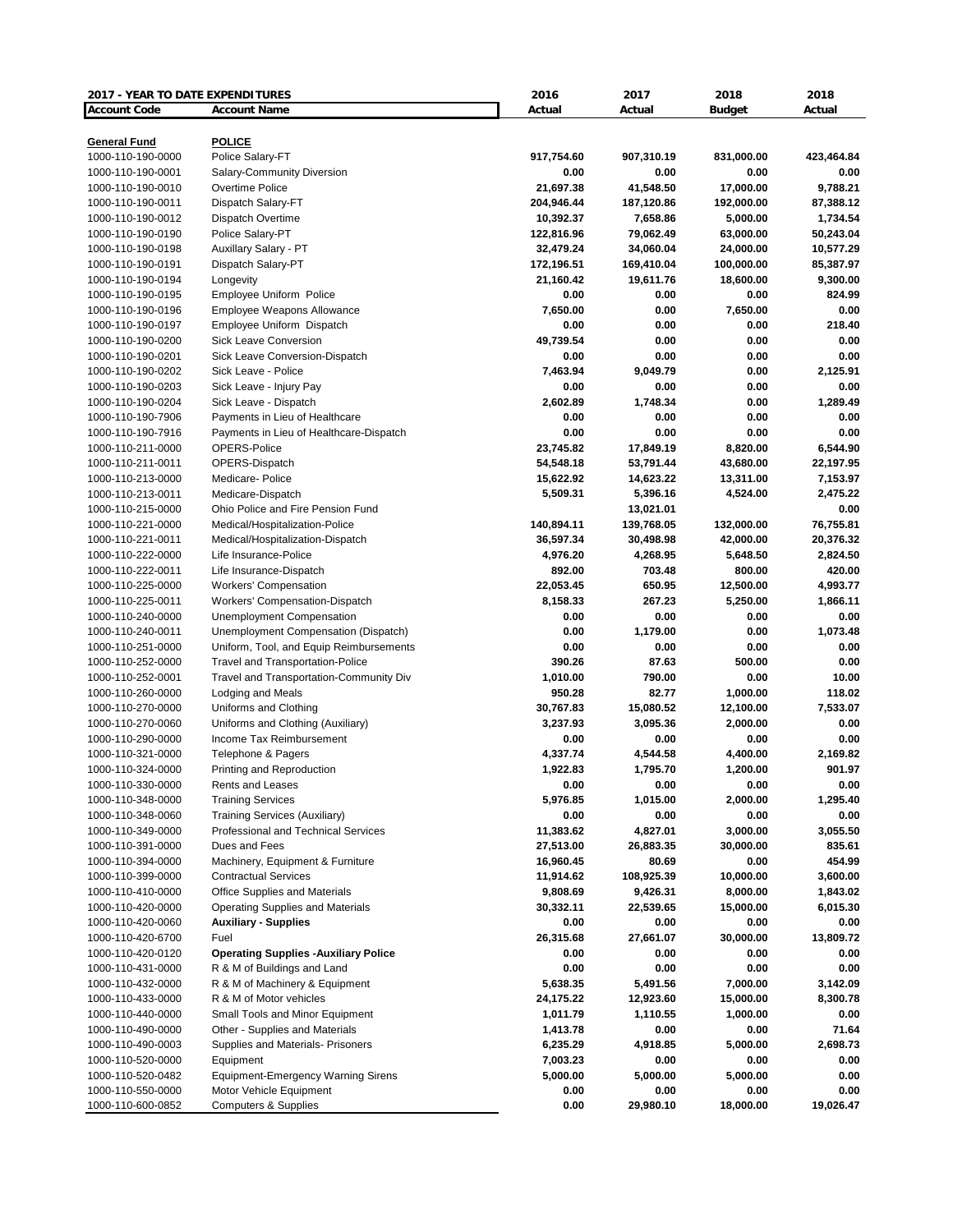| 2017 - YEAR TO DATE EXPENDITURES       |                                                                   | 2016           | 2017         | 2018         | 2018               |
|----------------------------------------|-------------------------------------------------------------------|----------------|--------------|--------------|--------------------|
| <b>Account Code</b>                    | <b>Account Name</b>                                               | Actual         | Actual       | Budget       | Actual             |
|                                        |                                                                   |                |              |              |                    |
|                                        |                                                                   |                |              |              |                    |
|                                        |                                                                   |                |              |              |                    |
|                                        |                                                                   |                |              |              |                    |
|                                        | <b>OTHER SECURITY OF PERSONS &amp; PROPERTY</b>                   |                |              |              |                    |
| 1000-120-440-0000                      | Small Tool and Minor Equipment                                    | 0.00           | 0.00         | 0.00         | 0.00               |
| 1000-120-590-0000                      | Capital Outlay                                                    | 0.00           | 0.00         | 0.00         | 0.00               |
| 1000-120-640-0000                      | <b>Fire Contract</b>                                              | 535,910.04     | 546,628.24   | 557,347.38   | 234,673.50         |
| 1000-130-311-0000                      | <b>Electricity- Street Lights</b>                                 | 0.00           | 0.00         | 0.00         | 0.00               |
| 1000-140-399-0000                      | <b>Contractual Services</b>                                       | 3,500.00       | 3,500.00     | 3,500.00     | 3,500.00           |
| 1000-150-311-0000                      | <b>Electricity- Traffic Lights</b>                                | 0.00           | 0.00         | 0.00         | 0.00               |
| 1000-150-349-0000                      | <b>Professional and Technical Services</b>                        | 0.00           | 0.00         | 0.00         | 0.00               |
| 1000-160-349-0000                      | <b>Other Professional</b>                                         | 449.61         | 3,061.85     | 3,000.00     | 611.75             |
| 1000-210-349-2110                      | Board of Health                                                   | 8,941.52       | 9,397.72     | 9,000.00     | 4,698.86           |
|                                        | <b>RECREATION and COMMUNITY LIFE</b>                              |                |              |              |                    |
| 1000-310-190-0000                      | Salary                                                            | 48,968.28      | 53,576.11    | 62,000.00    | 27,285.27          |
| 1000-310-190-0010                      | Overtime                                                          | 915.93         | 1,136.94     | 0.00         | 0.00               |
| 1000-310-190-0192                      | Seasonal Salary                                                   | 38,736.04      | 36,948.09    | 36,000.00    | 10,751.30          |
| 1000-310-190-0193                      | <b>Transportation Salary</b>                                      | 12,076.51      | 14,784.38    | 15,000.00    | 8,949.59           |
| 1000-310-211-0000                      | Ohio Public Employees Retirement System                           | 14,100.35      | 14,669.88    | 15,820.00    | 4,318.48           |
| 1000-310-212-0000                      | Social Security                                                   | 0.00           | 0.00         | 0.00         | 0.00               |
| 1000-310-213-0000                      | Medicare                                                          | 1,460.11       | 1,543.48     | 1,638.50     | 673.86             |
| 1000-310-225-0000                      | <b>Workers' Compensation</b>                                      | 2,200.24       | 74.80        | 1,250.00     | 506.25             |
| 1000-310-252-0000                      | <b>Travel &amp; Transportation</b>                                | 179.37         | 0.00         | 200.00       | 0.00               |
| 1000-310-260-0000                      | Lodging & Meals                                                   | 1,576.15       | 499.54       | 1,000.00     | 0.00               |
| 1000-310-270-0000                      | Uniforms                                                          | 420.00         | 174.00       | 0.00         | 0.00               |
| 1000-310-324-0000                      | Printing and Reproduction                                         | 16.00          | 0.00         | 0.00         | 0.00               |
| 1000-310-330-0000                      | <b>Rents and Leases</b>                                           | 0.00           | 0.00         | 0.00         | 0.00               |
| 1000-310-348-0000                      | Training                                                          | 0.00           | 0.00         | 0.00         | 0.00               |
| 1000-310-349-0000                      | Professional and Technical Services                               | 962.09         | 3,568.01     | 1,200.00     | 964.10             |
| 1000-310-349-2569                      | Professional - Golf Outing                                        | 0.00           | 0.00         | 0.00         | 0.00               |
| 1000-310-349-3101                      | Trips                                                             | 2,646.80       | 1,688.33     | 3,000.00     | 563.99             |
| 1000-310-349-3102                      | <b>Exercise Program</b>                                           | 0.00           | 0.00         | 0.00         | 0.00               |
| 1000-310-349-3104                      | <b>Special Events</b>                                             | 14,782.18      | 14,294.02    | 13,000.00    | 3,493.79           |
| 1000-310-349-3105                      | Garage Sale                                                       | 526.24         | 242.50       | 500.00       | 596.43             |
| 1000-310-349-3106                      | Parker program                                                    | 11,667.43      | 8,693.99     | 10,000.00    | 3,289.72           |
| 1000-310-349-3107                      | <b>Baseball</b>                                                   | 8,413.46       | 2,967.62     | 7,000.00     | 7,210.98           |
| 1000-310-349-4587                      | <b>Community Day</b>                                              | 24,018.29      | 24,349.22    | 0.00         | 0.00               |
| 1000-310-349-9633                      | Music                                                             | 0.00           | 0.00         | 0.00         | 0.00               |
| 1000-310-351-0000                      | Insurance and Bonding                                             | 265.00         | 263.00       | 0.00         | 0.00               |
| 1000-310-353-3107                      | <b>Liability Insurance</b>                                        | 0.00           | 0.00         | 0.00         | 0.00               |
| 1000-310-391-0000                      | Dues & Fees                                                       | 1,700.00       | 771.58       | 1,000.00     | 129.47             |
| 1000-310-394-0000                      | Machinery, Equipment & Furniture                                  | 0.00           | 1,592.21     | 1,000.00     | 0.00               |
| 1000-310-399-0000                      | Contractual                                                       | 20,000.00      | 20,000.00    | 18,000.00    | 18,000.00          |
| 1000-310-420-0000                      | Operating Supplies and Materials                                  | 3,635.20       | 3,464.12     | 2,000.00     | 846.58             |
| 1000-310-420-3108                      | <b>Operating Supplies -Concessions</b>                            | 1,609.94       | 1,940.08     | 2,000.00     | 1,010.39           |
| 1000-310-420-3110                      | <b>Senior Services</b>                                            | 8,121.20       | 9,144.32     | 6,500.00     | 3,547.82           |
| 1000-310-420-6700                      | Fuel                                                              | 2,279.06       | 2,312.89     | 4,000.00     | 1,138.68           |
| 1000-310-420-8522                      | Operating Supplies and Materials-TGY                              | 80.39          | 91.07        | 100.00       | 80.58              |
| 1000-310-431-0000                      | Land & Buildings                                                  | 399.00         | 3,113.31     | 750.00       | 2,080.00           |
| 1000-310-432-0000                      | Repairs and Maint of Machinery & Equip                            | 0.00           | 236.50       | 0.00         | 517.73             |
| 1000-310-433-0000                      | Repairs and Maint of Motor Vehicles                               | 2,486.73       | 1,627.13     | 2,000.00     | 1,117.54           |
| 1000-310-440-0000                      | Small Tools and Minor Equipment                                   | 157.17         | 0.00         | 0.00         | 20.96              |
| 1000-310-500-0000                      | <b>Capital Outlay</b>                                             | 0.00           | 0.00         | 0.00         | 0.00               |
| 1000-310-600-0852<br>1000-310-610-3103 | <b>Other-Computers &amp; Supplies</b><br><b>Deposits Refunded</b> | 187.96<br>0.00 | 0.00<br>0.00 | 0.00<br>0.00 | 1,009.98<br>100.00 |
|                                        |                                                                   |                |              |              |                    |
|                                        | <b>BUILDING DEPARTMENT</b>                                        |                |              |              |                    |
| 1000-410-190-0000                      | Salary                                                            | 16,006.12      | 13,999.96    | 14,000.00    | 6,999.98           |
| 1000-410-190-0010                      | Overtime                                                          | 0.00           | 0.00         | 0.00         | 0.00               |
| 1000-410-190-0190                      | Part-Time                                                         | 0.00           | 0.00         | 0.00         | 0.00               |
| 1000-410-190-0192                      | Seasonal Salary                                                   | 0.00           | 0.00         | 0.00         | 0.00               |
| 1000-410-190-0200                      | Sick Leave Conversion                                             | 0.00           | 0.00         | 0.00         | 0.00               |
| 1000-410-190-0202                      | Sick Leave                                                        | 0.00           | 0.00         | 0.00         | 0.00               |
| 1000-410-190-7906                      | Payments in Lieu of Healthcare                                    | 0.00           | 0.00         | 0.00         | 0.00               |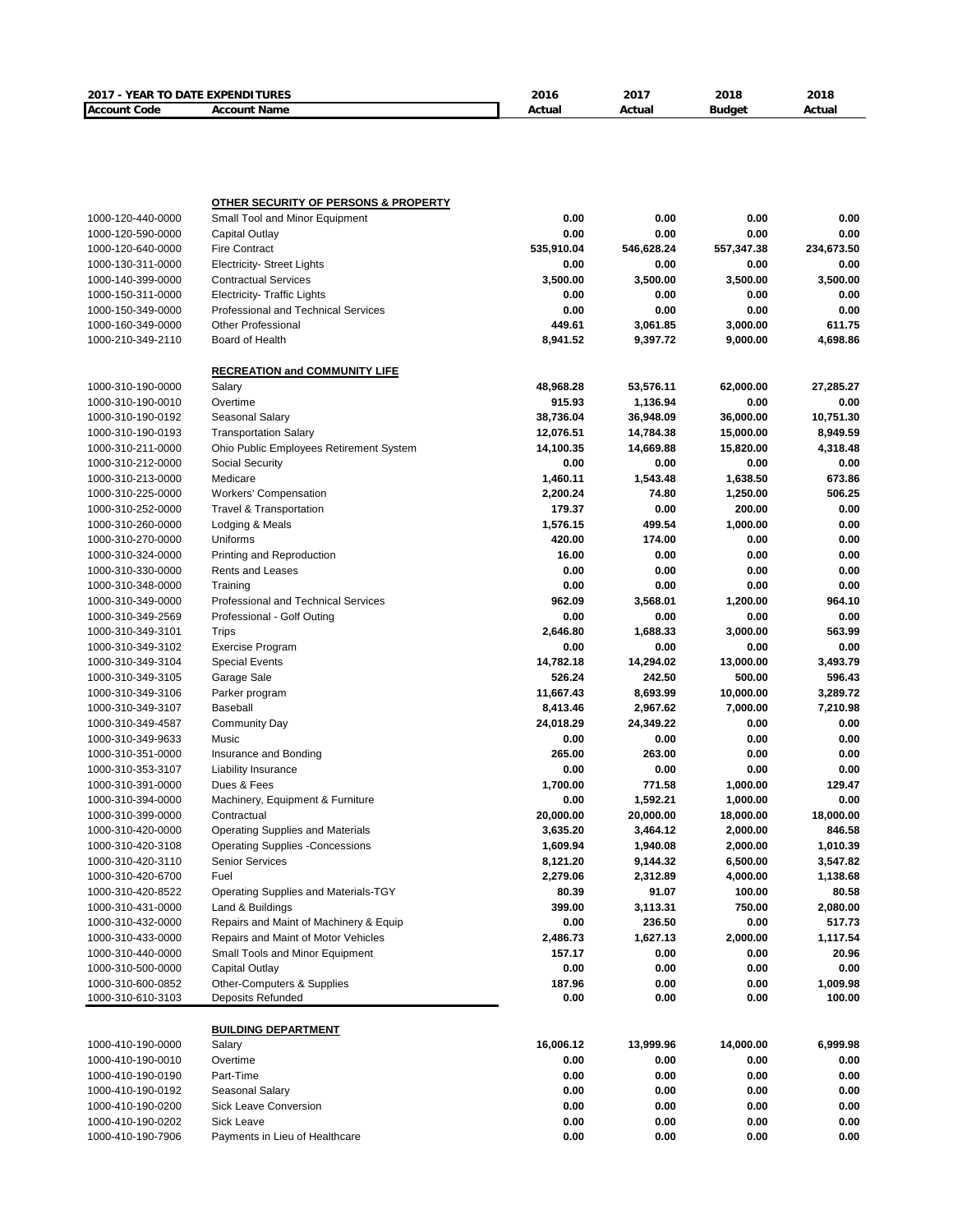| 2017 - YEAR TO DATE EXPENDITURES       |                                                                      | 2016                   | 2017                     | 2018                   | 2018                  |
|----------------------------------------|----------------------------------------------------------------------|------------------------|--------------------------|------------------------|-----------------------|
| <b>Account Code</b>                    | <b>Account Name</b>                                                  | Actual                 | Actual                   | <b>Budget</b>          | Actual                |
| 1000-410-211-0000<br>1000-410-213-0000 | Ohio Public Employees Retirement System<br>Medicare                  | 8,489.08<br>237.88     | 11,161.18<br>203.06      | 1,960.00<br>203.00     | 5,402.73<br>101.53    |
|                                        |                                                                      |                        |                          |                        |                       |
|                                        | <b>BUILDING DEPARTMENT (continued)</b>                               |                        |                          |                        |                       |
| 1000-410-221-0000                      | Medical/Hospitalization                                              | 566.45                 | 0.00                     | 0.00                   | 0.00                  |
| 1000-410-222-0000                      | Life Insurance                                                       | 0.00                   | 0.00                     | 0.00                   | 0.00                  |
| 1000-410-225-0000<br>1000-410-240-0000 | <b>Workers' Compensation</b>                                         | 544.37<br>0.00         | 16.47<br>0.00            | 315.00<br>0.00         | 123.53<br>0.00        |
| 1000-410-252-0000                      | <b>Unemployment Compensation</b><br><b>Travel and Transportation</b> | 31.10                  | 639.82                   | 500.00                 | 0.00                  |
| 1000-410-260-0000                      | Lodging and Meals                                                    | 0.00                   | 0.00                     | 500.00                 | 0.00                  |
| 1000-410-270-0000                      | Uniforms                                                             | 0.00                   | 0.00                     | 0.00                   | 0.00                  |
| 1000-410-320-0000                      | Communications, Printing and Advertising                             | 0.00                   | 0.00                     | 0.00                   | 0.00                  |
| 1000-410-348-0000                      | Training                                                             | 0.00                   | 0.00                     | 500.00                 | 0.00                  |
| 1000-410-349-0000                      | Professional and Technical Services                                  | 29,197.69              | 24,963.00                | 25,000.00              | 10,933.00             |
| 1000-410-391-0000                      | Dues & Fees                                                          | 492.05                 | 424.28                   | 600.00                 | 175.53                |
| 1000-410-394-0000                      | Machinery, Equipment & Furniture                                     | 0.00                   | 0.00                     | 0.00                   | 0.00                  |
| 1000-410-395-0000                      | Land and Land Improvements                                           | 0.00                   | 0.00                     | 0.00                   | 0.00                  |
| 1000-410-410-0000<br>1000-410-410-0852 | Office Supplies and Materials<br><b>Computers &amp; Supplies</b>     | 828.28<br>520.32       | 0.00<br>867.52           | 500.00<br>500.00       | 135.97<br>520.56      |
| 1000-410-420-0000                      | <b>Operating Supplies</b>                                            | 441.50                 | 241.53                   | 500.00                 | 0.99                  |
| 1000-410-420-6700                      | <b>FUEL</b>                                                          | 0.00                   | 0.00                     | 0.00                   | 0.00                  |
| 1000-410-433-0000                      | Repairs & Maint Motor Vehicles                                       | 954.32                 | 0.00                     | 0.00                   | 0.00                  |
| 1000-410-610-0000                      | Deposits Refunded                                                    | 0.00                   | 0.00                     | 0.00                   | 0.00                  |
|                                        |                                                                      |                        |                          |                        |                       |
|                                        | <b>ENGINEERING</b>                                                   |                        |                          |                        |                       |
| 1000-490-190-0000                      | Salary                                                               | 18,296.20<br>2,561.50  | 20,330.44<br>2,822.56    | 20,500.00              | 10,249.98<br>1,214.23 |
| 1000-490-211-0000<br>1000-490-213-0000 | Ohio Public Employees Retirement System<br>Medicare                  | 265.29                 | 294.72                   | 2,870.00<br>297.25     | 148.59                |
| 1000-490-225-0000                      | <b>Workers' Compensation</b>                                         | 345.06                 | 9.77                     | 188.00                 | 77.76                 |
| 1000-490-346-0000                      | <b>Engineering Services</b>                                          | 0.00                   | 0.00                     | 0.00                   | 0.00                  |
| 1000-490-391-0000                      | Dues and Fees                                                        | 0.00                   | 0.00                     | 0.00                   | 0.00                  |
| 1000-490-399-0000                      | Contractual Services-Engineering                                     | 0.00                   | 0.00                     | 0.00                   | 0.00                  |
|                                        | <u>UTILITIES</u>                                                     |                        |                          |                        |                       |
| 1000-519-311-0000                      | Electricity                                                          | 80,469.27              | 66,799.66                | 70,000.00              | 41,007.31             |
| 1000-529-313-0000                      | <b>Natural Gas</b>                                                   | 20,990.95              | 21,555.67                | 22,000.00              | 16,377.88             |
| 1000-539-312-0000                      | Water and Sewage                                                     | 1,520.18               | 2,788.53                 | 3,000.00               | 2,352.50              |
| 1000-549-312-0000                      | Water and Sewage                                                     | 690.00                 | 0.00                     | 0.00                   | 843.05                |
| 1000-551-349-0000                      | Other-Professional and Technical Services                            | 0.00                   | 0.00                     | 0.00                   | 0.00                  |
| 1000-559-347-0000                      | <b>Planning Consultants</b>                                          | 0.00                   | 0.00                     | 0.00                   | 0.00                  |
| 1000-569-398-0000                      | Garbage and Trash Removal                                            | 141,548.17             | 150,392.69               | 150,000.00             | 74,206.99             |
| 1000-592-349-0000                      | Other- Professional and Technical Services                           | 0.00                   | 0.00                     | 0.00                   | 3,895.86              |
| 1000-599-321-0000<br>1000-599-329-0000 | Telephone<br>Other communications                                    | 22,584.16<br>14,736.35 | 23, 157. 72<br>28,392.44 | 17,500.00<br>20,000.00 | 11,550.62             |
|                                        |                                                                      |                        |                          |                        | 12,733.33             |
|                                        | <b>SERVICE DEPARTMENT</b>                                            |                        |                          |                        |                       |
| 1000-620-190-0000                      | Salary                                                               | 89,247.91              | 59,554.52                | 118,000.00             | 24,744.17             |
| 1000-620-190-0010                      | Overtime                                                             | 3,711.07               | 2,366.66                 | 5,000.00               | 2,903.30              |
| 1000-620-190-0190<br>1000-620-190-0193 | Part-time<br>Salary - Seasonal                                       | 0.00<br>0.00           | 0.00<br>0.00             | 0.00<br>0.00           | 0.00<br>0.00          |
| 1000-620-190-0200                      | Sick Leave Conversion                                                | 0.00                   | 0.00                     | 0.00                   | 0.00                  |
| 1000-620-190-0202                      | Sick Leave                                                           | 416.00                 | 0.00                     | 0.00                   | 4,997.10              |
| 1000-620-211-0000                      | Ohio Public Employees Retirement System                              | 9,356.68               | 8,738.51                 | 16,520.00              | 3,970.01              |
| 1000-620-213-0000                      | Medicare                                                             | 1,502.94               | 870.96                   | 1,711.00               | 455.97                |
| 1000-620-221-0000                      | Medical/Hospitalization                                              | 31,838.07              | 30,614.56                | 35,000.00              | 11,829.49             |
| 1000-620-222-0000                      | Life Insurance                                                       | 344.50                 | 265.00                   | 265.00                 | 135.00                |
| 1000-620-225-0000                      | <b>Workers' Compensation</b>                                         | 2,168.45               | 45.89                    | 1,200.00               | 459.90                |
| 1000-620-252-0000                      | <b>Travel and Transportation</b>                                     | 0.00                   | 0.00                     | 0.00                   | 0.00                  |
| 1000-620-260-0000                      | Lodging and Meals                                                    | 0.00                   | 0.00                     | 0.00                   | 0.00                  |
| 1000-620-270-0000                      | Uniforms and Clothing                                                | 1,594.88               | 1,958.73                 | 0.00                   | 2,212.17              |
| 1000-620-330-0000                      | <b>Rents and Leases</b>                                              | 0.00<br>0.00           | 0.00<br>0.00             | 0.00<br>0.00           | 0.00<br>0.00          |
| 1000-620-346-0000                      | <b>Engineering Services</b>                                          |                        |                          |                        |                       |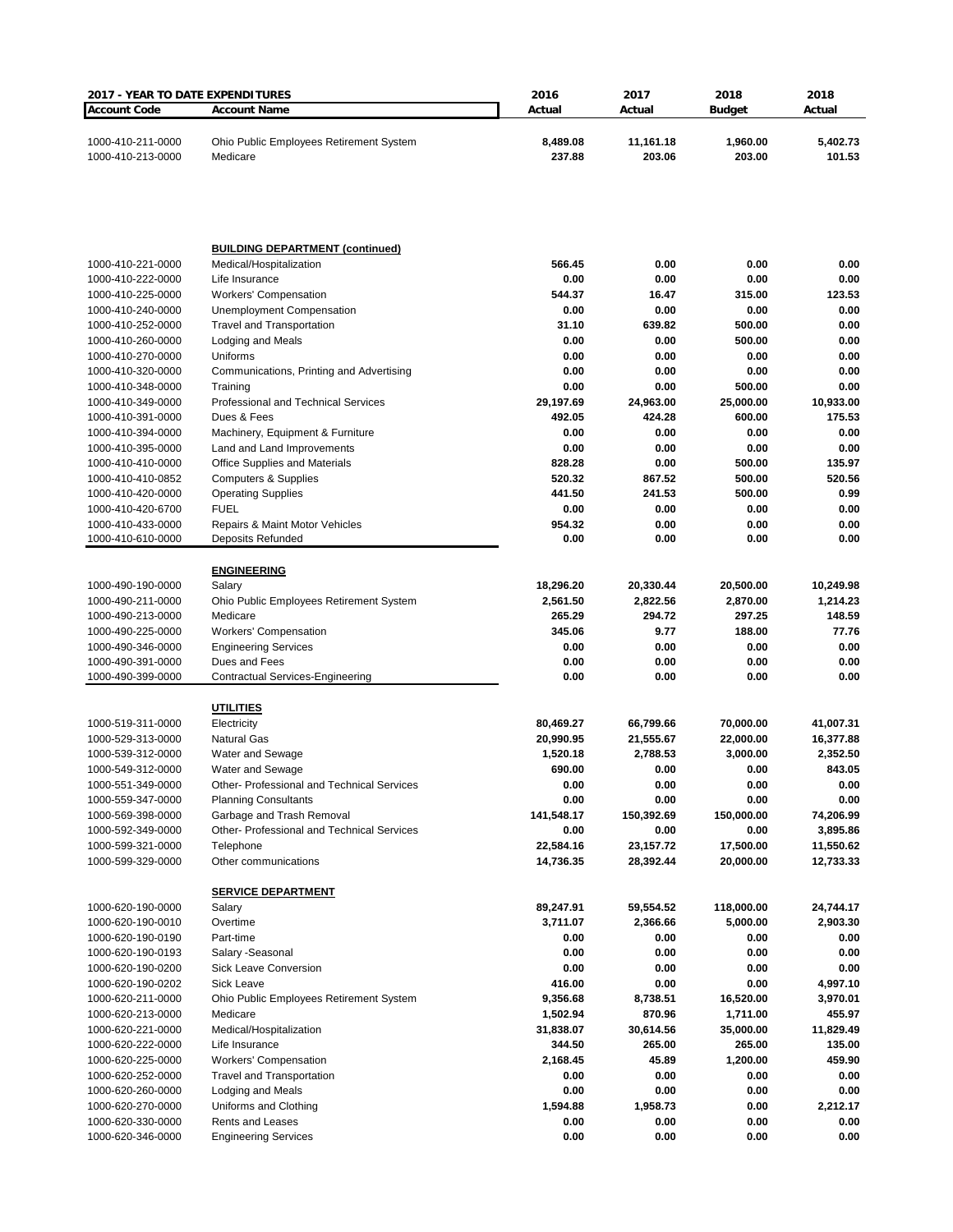| 2017 - YEAR TO DATE EXPENDITURES |                                            | 2016      | 2017      | 2018          | 2018      |
|----------------------------------|--------------------------------------------|-----------|-----------|---------------|-----------|
| <b>Account Code</b>              | <b>Account Name</b>                        | Actual    | Actual    | <b>Budget</b> | Actual    |
|                                  |                                            |           |           |               |           |
|                                  |                                            |           |           |               |           |
| 1000-620-348-0000                | <b>Training Services</b>                   | 0.00      | 0.00      | 0.00          | 0.00      |
| 1000-620-349-0000                | <b>Professional and Technical Services</b> | 2,476.53  | 4,678.01  | 5,000.00      | 3,995.00  |
| 1000-620-391-0000                | Dues and Fees                              | 53.25     | 0.00      | 0.00          | 0.00      |
| 1000-620-394-0000                | Machinery, Equipment & Furniture           | 0.00      | 0.00      | 0.00          | 547.94    |
|                                  |                                            |           |           |               |           |
|                                  |                                            |           |           |               |           |
|                                  |                                            |           |           |               |           |
|                                  |                                            |           |           |               |           |
|                                  |                                            |           |           |               |           |
|                                  |                                            |           |           |               |           |
|                                  |                                            |           |           |               |           |
|                                  | <b>SERVICE DEPARTMENT (continued)</b>      |           |           |               |           |
| 1000-620-395-5001                | Land and Improvements-Recycling            | 0.00      | 0.00      | 0.00          | 0.00      |
| 1000-620-420-0000                | <b>Operating Supplies and Materials</b>    | 5,320.58  | 32,988.11 | 5,000.00      | 4,873.71  |
| 1000-620-420-6700                | Fuel                                       | 0.00      | 0.00      | 0.00          | 0.00      |
| 1000-620-431-0000                | Repairs and Maint of Buildings and Land    | 67,667.20 | 72,765.05 | 60,000.00     | 32,611.61 |
| 1000-620-431-6208                | <b>Building Supplies</b>                   | 0.00      | 0.00      | 0.00          | 0.00      |
| 1000-620-431-6209                | <b>Hardware Supplies</b>                   | 0.00      | 0.00      | 0.00          | 0.00      |
| 1000-620-432-0000                | R & M of Machinery & Equip                 | 2,063.94  | 1,349.94  | 2,000.00      | 174.50    |
| 1000-620-432-6220                | R & M of Machinery & Equip-Major           | 0.00      | 0.00      | 0.00          | 0.00      |
| 1000-620-432-6230                | R & M of Machinery & Equip-Minor           | 0.00      | 0.00      | 0.00          | 0.00      |
|                                  |                                            |           |           |               |           |
| 1000-620-433-0000                | R & M of Motor Vehicles                    | 0.00      | 0.00      | 0.00          | 0.00      |
| 1000-620-433-6110                | R & M of Motor Vehicles                    | 0.00      | 0.00      | 0.00          | 0.00      |
| 1000-620-433-6225                | R & M of Motor Vehicles                    | 0.00      | 0.00      | 0.00          | 0.00      |
| 1000-620-433-6310                | R & M of Motor Vehicles                    | 0.00      | 0.00      | 0.00          | 0.00      |
| 1000-620-440-0000                | Small Tools and Minor Equipment            | 573.24    | 0.00      | 0.00          | 0.00      |
| 1000-620-490-0000                | Other - Supplies and Materials             | 0.00      | 0.00      | 0.00          | 0.00      |
| 1000-620-490-0000-1              | <b>Other Operating Supplies</b>            | 0.00      | 0.00      | 0.00          | 0.00      |
| 1000-620-520-0000                | Equipment                                  | 0.00      | 0.00      | 0.00          | 0.00      |
| 1000-620-640-0000                | Leaf Dumping                               | 0.00      | 0.00      | 0.00          | 0.00      |
|                                  |                                            | 0.00      | 0.00      | 0.00          | 0.00      |
| 1000-630-349-0000                | Professional and Technical Services        |           |           |               |           |
| 1000-630-390-0000                | Contractual -Senior Snow plowing           | 0.00      | 0.00      | 0.00          | 0.00      |
| 1000-630-420-0000                | <b>Operating Supplies -Salt</b>            | 0.00      | 0.00      | 0.00          | 0.00      |
| 1000-630-432-6320                | R & M - Snow Plows                         | 0.00      | 0.00      | 0.00          | 0.00      |
| 1000-640-399-6201                | R & M-Sanitary Sewers                      | 28,011.70 | 46,175.32 | 10,000.00     | 5,859.69  |
|                                  |                                            |           |           |               |           |
|                                  | <u>MAYOR</u>                               |           |           |               |           |
| 1000-710-131-0000                | Salary - MAYOR                             | 57,887.96 | 57,887.96 | 61,650.00     | 28,943.98 |
| 1000-710-131-7906                | Payments in Lieu of Healthcare             | 0.00      | 0.00      | 0.00          | 0.00      |
| 1000-710-211-0000                | Ohio Public Employees Retirement System    | 8,272.32  | 10,512.30 | 8,631.00      | 4,548.75  |
| 1000-710-213-0000                | Medicare                                   | 1,025.60  | 955.70    | 893.93        | 419.66    |
| 1000-710-221-0000                | Medical/Hospitalization                    | 19,628.53 | 15,137.40 | 16,921.00     | 9,793.37  |
|                                  | Life Insurance                             | 172.75    |           | 159.00        |           |
| 1000-710-222-0000                |                                            |           | 145.75    |               | 105.00    |
| 1000-710-225-0000                | <b>Workers' Compensation</b>               | 1,256.00  | 36.68     | 700.00        | 283.01    |
| 1000-710-252-0000                | <b>Travel and Transportation</b>           | 2,805.37  | 536.55    | 800.00        | 311.86    |
| 1000-710-259-0000                | Other - Employee Reimbursements            | 0.00      | 0.00      | 0.00          | 0.00      |
| 1000-710-260-0000                | Housing & Meals                            | 3,901.31  | 3,164.47  | 3,000.00      | 1,312.51  |
| 1000-710-324-0000                | Printing and Reproduction                  | 0.00      | 0.00      | 0.00          | 0.00      |
| 1000-710-330-0000                | <b>Rents and Leases</b>                    | 0.00      | 0.00      | 0.00          | 0.00      |
| 1000-710-349-0000                | Professional and Technical Services        | 0.00      | 93.81     | 0.00          | 0.00      |
| 1000-710-349-7150                | <b>Education Expenses</b>                  | 0.00      | 0.00      | 0.00          | 0.00      |
| 1000-710-391-0000                | Dues and Fees                              | 3,803.03  | 1,093.03  | 2,000.00      | 1,083.98  |
|                                  |                                            |           |           |               |           |
| 1000-710-394-0000                | Machinery, Equipment & Furniture           | 0.00      | 0.00      | 0.00          | 0.00      |
| 1000-710-399-0000                | <b>Contractual Services</b>                | 0.00      | 0.00      | 0.00          | 0.00      |
| 1000-710-410-0000                | Office Supplies and Materials              | 216.24    | 138.01    | 500.00        | 0.00      |
| 1000-710-420-0000                | Operating Supplies and Materials           | 201.10    | 123.19    | 0.00          | 0.00      |
|                                  |                                            |           |           |               |           |
|                                  | <b>COUNCIL</b>                             |           |           |               |           |
| 1000-715-111-0000                | Salaries - Council                         | 65,569.40 | 66,236.82 | 66,237.00     | 33,227.74 |
| 1000-715-211-0000                | Ohio Public Employees Retirement System    | 9,140.01  | 9,265.84  | 9,273.18      | 3,933.83  |
| 1000-715-212-0000                | Social Security                            | 0.00      |           | 0.00          | 0.00      |
| 1000-715-213-0000                | Medicare                                   | 950.75    | 961.46    | 960.44        | 481.78    |
| 1000-715-225-0000                | <b>Workers' Compensation</b>               | 1,392.76  | 39.46     | 800.00        | 313.21    |
|                                  |                                            |           |           |               |           |
| 1000-715-252-0000                | <b>Travel and Transportation</b>           | 0.00      | 0.00      | 0.00          | 0.00      |
| 1000-715-260-0000                | Lodging & Meals                            | 0.00      | 0.00      | 0.00          | 0.00      |
| 1000-715-324-0000                | Printing and Reproduction                  | 0.00      | 0.00      | 0.00          | 0.00      |
| 1000-715-325-0000                | Advertising                                | 0.00      | 0.00      | 0.00          | 0.00      |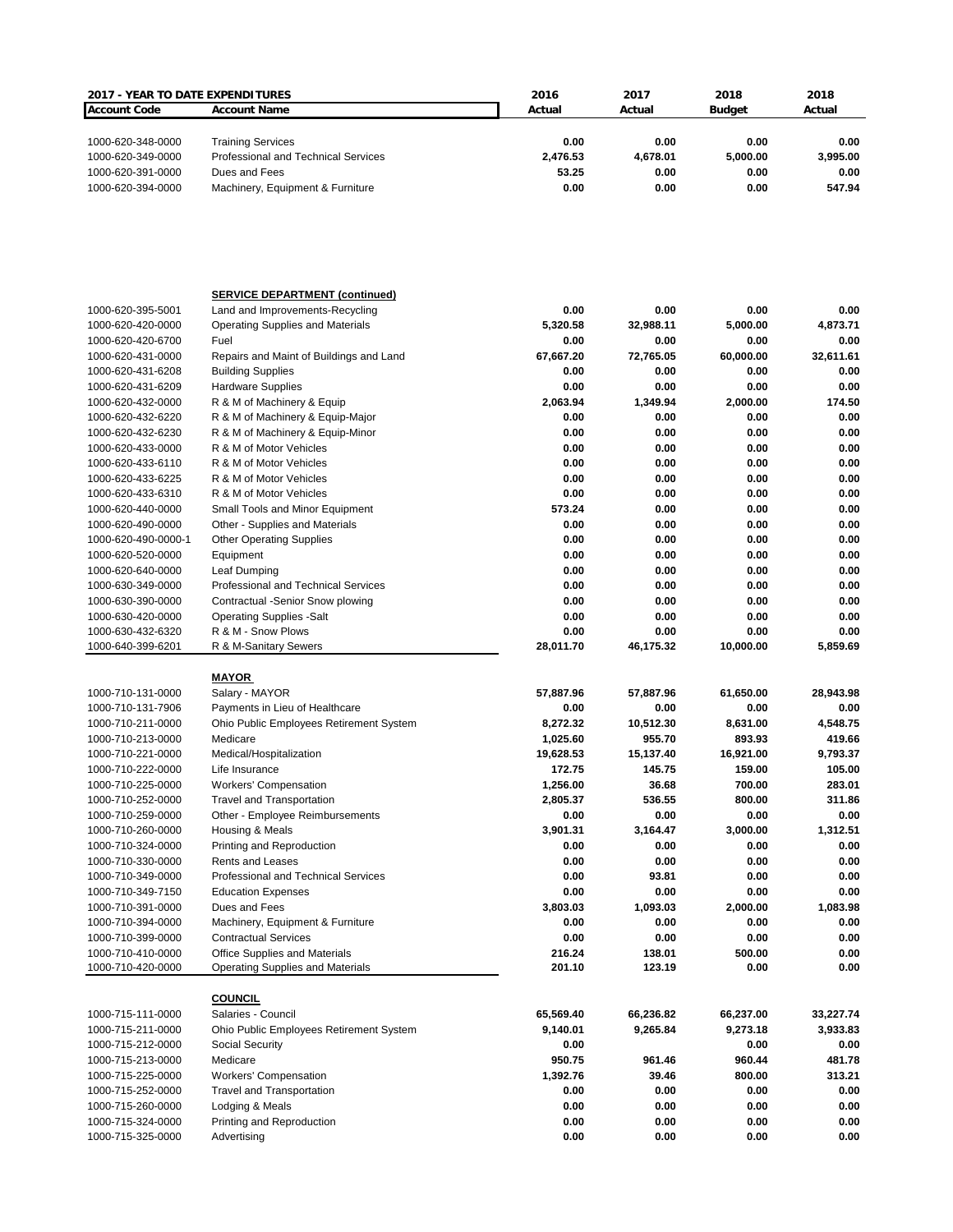| 2017 - YEAR TO DATE EXPENDITURES |                                             | 2016      | 2017      | 2018          | 2018      |
|----------------------------------|---------------------------------------------|-----------|-----------|---------------|-----------|
| <b>Account Code</b>              | <b>Account Name</b>                         | Actual    | Actual    | <b>Budget</b> | Actual    |
|                                  |                                             |           |           |               |           |
| 1000-715-348-0000                | Training                                    | 0.00      | 0.00      | 0.00          | 0.00      |
| 1000-715-349-0000                | Professional and Technical Services         | 0.00      | 0.00      | 0.00          | 0.00      |
| 1000-715-349-7150                | <b>Education Exp</b>                        | 0.00      | 0.00      | 0.00          | 0.00      |
| 1000-715-391-0000                | Dues and Fees                               | 0.00      | 0.00      | 0.00          | 0.00      |
| 1000-715-399-0000                | <b>Contractual Services</b>                 | 0.00      | 0.00      | 0.00          | 0.00      |
| 1000-715-399-7150                | Contractual Services-Education Exp          | 0.00      | 0.00      | 0.00          | 0.00      |
| 1000-715-399-7151                | <b>Contractual Services- Master Plan</b>    | 0.00      | 0.00      | 0.00          | 0.00      |
| 1000-715-410-0000                | <b>Office Supplies and Materials</b>        | 0.00      | 0.00      | 0.00          | 0.00      |
| 1000-715-420-0000                | <b>Operating Supplies and Materials</b>     | 0.00      | 0.00      | 0.00          | 0.00      |
| 1000-715-600-6584                | Unemployment Compensation                   | 0.00      | 0.00      | 0.00          | 0.00      |
|                                  |                                             |           |           |               |           |
|                                  | <b>MAYOR'S COURT</b>                        |           |           |               |           |
| 1000-720-141-0000                | Salary - Legal Counsel-Prosecutor           | 31,780.83 | 26,307.72 | 24,000.00     | 12,000.04 |
| 1000-720-141-0141                | Magistrate                                  | 18,800.00 | 18,800.00 | 19,200.00     | 8,000.00  |
| 1000-720-190-0000                | Salary- Mayor's Court Clerk                 | 39,430.00 | 42,416.00 | 42,432.00     | 21,216.00 |
| 1000-720-190-0001                | <b>Community Diversion Program</b>          | 0.00      | 0.00      | 0.00          | 0.00      |
| 1000-720-190-0010                | Overtime                                    | 0.00      | 0.00      | 0.00          | 0.00      |
| 1000-720-190-0195                | Employee Uniform Allowance                  | 0.00      | 0.00      | 0.00          | 0.00      |
| 1000-720-190-0202                | <b>Sick Leave</b>                           | 0.00      | 0.00      | 0.00          | 0.00      |
| 1000-720-211-0000                | Ohio Public Employees Retirement System     | 11,036.94 | 9,922.52  | 11,988.48     | 3,934.81  |
| 1000-720-213-0000                | Medicare                                    | 780.08    | 1,103.78  | 1,241.66      | 571.03    |
| 1000-720-221-0000                | Medical/Hospitalization                     | 17,091.75 | 19,397.22 | 20,832.00     | 12,320.33 |
| 1000-720-222-0000                | Life Insurance                              | 0.00      | 0.00      | 0.00          | 0.00      |
| 1000-720-225-0000                | <b>Workers' Compensation</b>                | 1,480.04  | 41.93     | 810.00        | 332.90    |
|                                  |                                             | 0.00      | 655.00    | 0.00          |           |
| 1000-720-240-0000                | Unemployment Compensation                   |           |           |               | 1,179.00  |
| 1000-720-252-0000                | <b>Travel &amp; Transportation</b>          | 145.80    | 0.00      | 2,000.00      | 0.00      |
| 1000-720-260-0000                | Lodging & Meals                             | 0.00      | 0.00      | 0.00          | 0.00      |
| 1000-720-270-0000                | Uniforms and Clothing                       | 0.00      | 0.00      | 0.00          | 0.00      |
| 1000-720-340-0853                | <b>Technical Services-Software Support</b>  | 0.00      | 0.00      | 0.00          | 0.00      |
| 1000-720-348-0000                | Training                                    | 350.00    | 270.00    | 0.00          | 0.00      |
| 1000-720-348-0001                | <b>Training- Community Diversion</b>        | 0.00      | 0.00      | 0.00          | 0.00      |
| 1000-720-349-0000                | Other - Professional and Technicl Services  | 0.00      | 0.00      | 0.00          | 0.00      |
| 1000-720-391-0000                | Dues and Fees                               | 770.00    | 675.00    | 200.00        | 75.00     |
| 1000-720-391-0001                | Dues and Fees (Community Diversion Program) | 0.00      | 0.00      | 0.00          | 0.00      |
| 1000-720-394-0000                | Machinery, Equipment & Furniture            | 0.00      | 0.00      | 0.00          | 0.00      |
| 1000-720-399-0000                | <b>Contractual Services</b>                 | 0.00      | 0.00      | 0.00          | 0.00      |
| 1000-720-410-0000                | Office Supplies and Materials               | 1.515.50  | 2,745.44  | 1,500.00      | 612.48    |
| 1000-720-410-0001                | Office Supplies (Community Diversion)       | 0.00      | 0.00      | 0.00          | 0.00      |
| 1000-720-420-0000                | <b>Operating Supplies and Materials</b>     | 251.96    | 24.37     | 0.00          | 0.00      |
| 1000-720-640-0000                | Payment to Another Political Subdivision    | 0.00      | 0.00      | 0.00          | 0.00      |
|                                  |                                             |           |           |               |           |
|                                  | <b>BOARDS &amp; COMMISSIONS</b>             |           |           | 1,890.00      |           |
| 1000-735-150-0000                | Compensation of Planning Commission         | 1,710.00  | 2,054.93  |               | 1,040.00  |
| 1000-735-150-0701                | <b>Compensation of Zoning Board Members</b> | 2,722.48  | 2,782.32  | 3,150.00      | 1,490.00  |
| 1000-735-190-0000                | <b>Other- Personal Services</b>             | 0.00      | 0.00      | 0.00          | 0.00      |
| 1000-735-211-0000                | <b>OPERS</b>                                | 302.40    | 280.00    | 264.60        | 123.20    |
| 1000-735-211-0701                | OPERS-BZA                                   | 213.15    | 257.60    | 441.00        | 84.00     |
| 1000-735-213-0000                | Medicare                                    | 26.55     | 34.65     | 27.41         | 14.80     |
| 1000-735-213-0701                | Medicare-BZA                                | 37.75     | 42.64     | 45.68         | 21.91     |
| 1000-735-225-0000                | <b>Workers' Compensation</b>                | 44.95     | 1.27      | 50.00         | 46.20     |
| 1000-735-225-0701                | Workers' Compensation-BZA                   | 88.81     | 2.51      | 25.00         | 21.13     |
| 1000-735-240-0701                | <b>Unemployment Compensation</b>            | 0.00      | 0.00      | 0.00          | 0.00      |
| 1000-735-252-0000                | <b>Travel and Transportation</b>            | 0.00      | 0.00      | 0.00          | 0.00      |
| 1000-735-349-000                 | <b>Professional Services</b>                | 0.00      | 0.00      | 0.00          | 0.00      |
| 1000-735-410-0000                | Office Supplies and Materials               | 0.00      | 0.00      | 0.00          | 0.00      |
|                                  | <b>AOS FEES</b>                             |           |           |               |           |
| 1000-745-342-0000                | <b>Auditor of State Audit Services</b>      | 16,071.50 | 1,845.00  | 15,000.00     | 13,981.00 |
| 1000-745-343-0000                | Uniform Accounting Network Fees             | 4,296.00  | 3,870.00  | 4,500.00      | 1,596.00  |
|                                  |                                             |           |           |               |           |
|                                  | <b>SOLICITOR</b>                            |           |           |               |           |
| 1000-750-141-0000                | Salary - Legal Counsel                      | 62,001.30 | 60,000.00 | 0.00          | 25,000.00 |
| 1000-750-141-0001                | Salary - Legal Counsel-Comm Diversion       | 0.00      | 0.00      | 0.00          | 0.00      |
| 1000-750-211-0000                | <b>OPERS</b>                                | 1,843.89  | 0.00      | 0.00          | 0.00      |
| 1000-750-211-0001                | <b>OPERS-Community Diversion</b>            | 0.00      | 0.00      | 0.00          | 0.00      |
| 1000-750-211-0001-1              | <b>OPERS (Community Diversion)</b>          | 0.00      | 0.00      | 0.00          | 0.00      |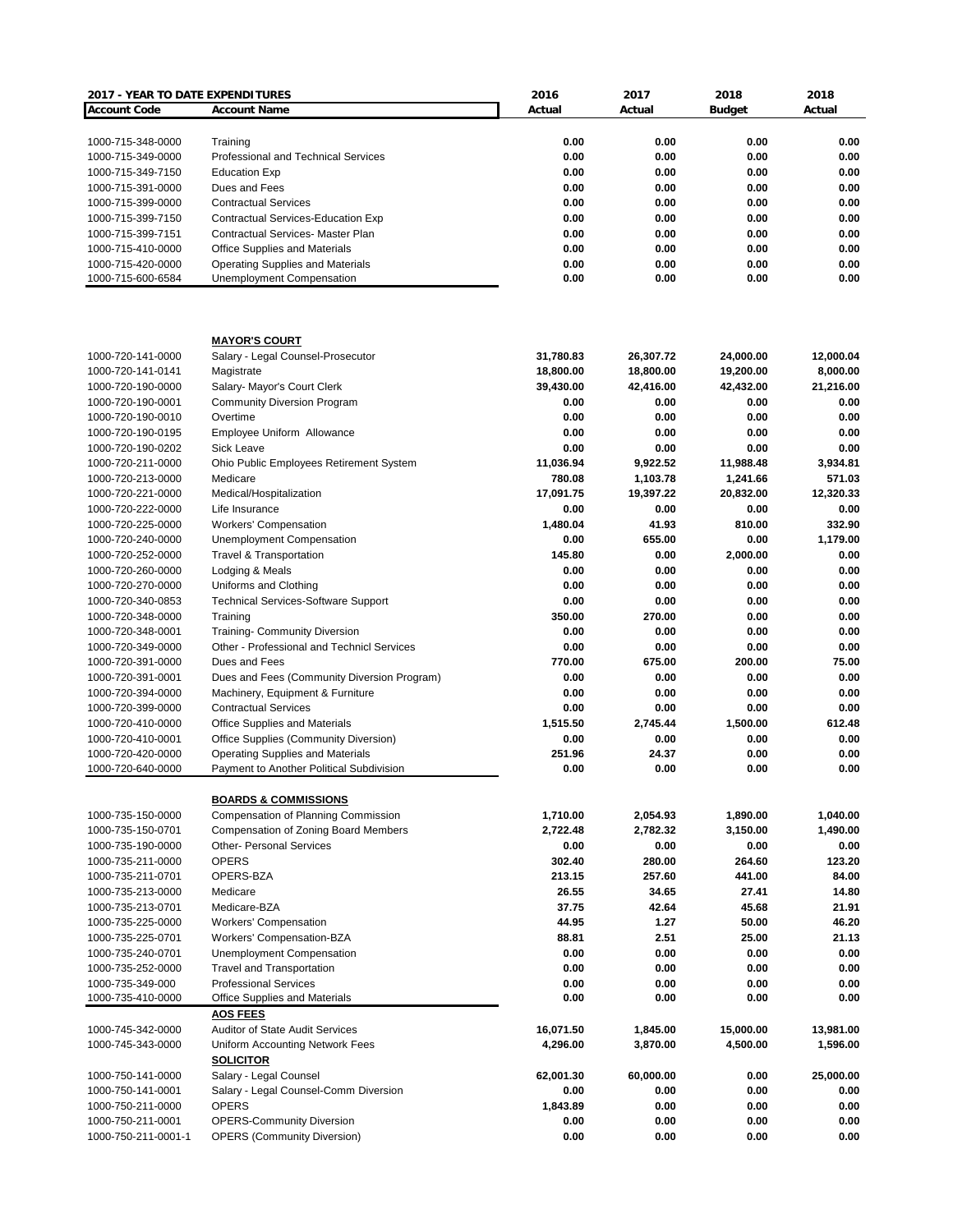| <b>2017 - YEAR TO DATE EXPENDITURES</b> |                                        | 2016      | 2017      | 2018      | 2018     |
|-----------------------------------------|----------------------------------------|-----------|-----------|-----------|----------|
| <b>Account Code</b>                     | <b>Account Name</b>                    | Actual    | Actual    | Budget    | Actual   |
|                                         |                                        |           |           |           |          |
| 1000-750-213-0000                       | Medicare                               | 340.58    | 0.00      | 0.00      | 0.00     |
| 1000-750-213-0001                       | Medicare-Community Diversion           | 0.00      | 0.00      | 0.00      | 0.00     |
| 1000-750-213-0001-1                     | Medicare (Community Diversion Program) | 0.00      | 0.00      | 0.00      | 0.00     |
| 1000-750-225-0000                       | <b>Workers' Compensation</b>           | 1.170.26  | 0.00      | 0.00      | 263.84   |
| 1000-750-349-0000                       | Professional and Technical Services    | 20.056.87 | 3.935.50  | 75,000,00 | 0.00     |
| 1000-750-391-0000                       | Dues & Fees                            | 0.00      | 0.00      | 0.00      | 0.00     |
| 1000-750-399-0000                       | <b>Contractual Services</b>            | 54.936.12 | 14.221.30 | 0.00      | 9.230.00 |

|                     | <b>INCOME TAX</b>                         |            |                     |            |                 |
|---------------------|-------------------------------------------|------------|---------------------|------------|-----------------|
| 1000-755-322-0000   | Postage                                   | 48.63      | 0.00                | 600.00     | 0.00            |
| 1000-755-342-0000   | <b>Auditing Services</b>                  | 0.00       | 0.00                | 0.00       | 0.00            |
| 1000-755-348-0000   | Training                                  | 0.00       | 0.00                | 0.00       | 0.00            |
| 1000-755-348-0000-1 | <b>Training Services</b>                  | 0.00       | 0.00                | 0.00       | 0.00            |
| 1000-755-349-0000   | Other Technical Services-Software         | 3,418.33   | 1,263.50            | 3,000.00   | 1,978.45        |
| 1000-755-349-0000-1 | <b>Other Contractual Services</b>         | 0.00       | 0.00                | 0.00       | 0.00            |
| 1000-755-391-0000   | Dues and Fees                             | 0.00       | 0.00                | 0.00       | 0.00            |
| 1000-755-391-0000-1 | Dues and Fees                             | 0.00       | 0.00                | 0.00       | 0.00            |
| 1000-755-399-0000   | <b>Contractual Services</b>               | 0.00       | 0.00                | 0.00       | 0.00            |
| 1000-755-420-0000   | <b>Operating Supplies</b>                 | 0.00       | 0.00                | 0.00       | 0.00            |
| 1000-760-690-0000   | Tax Refunds                               | 248,889.49 | 74,543.16           | 30,000.00  | 71,386.70       |
|                     | <b>ADMINISTRATIVE &amp; FINANCE</b>       |            |                     |            |                 |
| 1000-790-190-0000   | Salary                                    | 213,950.38 | 210,751.16          | 180,000.00 | 83,850.19       |
| 1000-790-190-0010   | Overtime                                  | 0.00       | 0.00                | 0.00       | 0.00            |
| 1000-790-190-0190   | Part-time                                 | 17,879.16  | 3,072.84            | 0.00       | 7,488.89        |
| 1000-790-190-0192   | Salary Seasonal                           | 0.00       | 0.00                | 0.00       | 0.00            |
| 1000-790-190-0200   | Sick Leave conversion                     | 0.00       | 0.00                | 0.00       | 0.00            |
| 1000-790-190-0202   | <b>Sick Leave</b>                         | 4,376.17   | 2,487.13            | 0.00       | 1,829.35        |
| 1000-790-190-7906   | Payments in Lieu of Healthcare            | 0.00       | 0.00                | 0.00       | 0.00            |
| 1000-790-211-0000   | <b>OPERS</b>                              | 30,282.17  | 28,957.78           | 25,200.00  | 10,980.23       |
| 1000-790-213-0000   | Medicare                                  | 3,250.07   | 2,920.14            | 2,250.00   | 1,272.71        |
| 1000-790-221-0000   |                                           | 52,921.25  |                     | 62,500.00  | 27,080.36       |
| 1000-790-222-0000   | Medical/Hospitalization<br>Life Insurance | 699.50     | 51,948.81<br>304.75 | 650.00     | 480.00          |
| 1000-790-222-1790   |                                           | 1,937.96   |                     |            | 289.85          |
| 1000-790-225-0000   | Life Insurance-RETIREE                    |            | 1,363.16<br>162.71  | 2,400.00   | 933.89          |
|                     | <b>Workers' Compensation</b>              | 4,089.18   |                     | 2,500.00   |                 |
| 1000-790-252-0000   | <b>Travel and Transportation</b>          | 779.29     | 181.60              | 500.00     | 13.00<br>220.09 |
| 1000-790-260-0000   | Meals & Lodging                           | 2,305.05   | 742.58              | 500.00     |                 |
| 1000-790-322-0000   | Postage                                   | 3,200.00   | 3,233.95            | 3,000.00   | 1.766.80        |
| 1000-790-323-0000   | Postage Machine Rental                    | 767.99     | 174.00              | 696.00     | 870.00          |
| 1000-790-324-0000   | Printing and Reproduction                 | 1,354.19   | 1,157.64            | 2,500.00   | 964.99          |
| 1000-790-324-0005   | Printing and Reproduction                 | 17,491.54  | 121.08              | 19,000.00  | 0.00            |
| 1000-790-325-0000   | Advertising                               | 6,169.40   | 1,023.47            | 6,000.00   | 822.22          |
| 1000-790-330-0000   | Rents and Leases                          | 0.00       | 0.00                | 0.00       | 0.00            |
| 1000-790-345-0000   | <b>Election Expenses</b>                  | 2,120.25   | 0.00                | 0.00       | 7,595.02        |
| 1000-790-348-0000   | Training                                  | 591.66     | 300.00              | 500.00     | 65.00           |
| 1000-790-349-0000   | Professional and Technical Services       | 126,798.66 | 170,606.01          | 100,000.00 | 81,050.01       |
| 1000-790-351-0000   | Insurance and Bonding                     | 53,066.00  | 55,887.00           | 54,000.00  | 28,238.00       |
| 1000-790-391-0000   | Dues and Fees                             | 11,054.24  | 16,672.57           | 9,000.00   | 6,077.94        |
| 1000-790-394-0000   | Machinery, Equipment & Furniture          | 14,160.59  | 944.98              | 5,000.00   | 2,220.00        |
| 1000-790-399-0000   | <b>Contractual Services</b>               | 1,679.19   | 8,344.49            | 15,600.00  | 2,002.42        |
| 1000-790-410-0000   | Office Supplies and Materials             | 3,761.41   | 4,022.80            | 4,000.00   | 1,747.52        |
| 1000-790-420-0000   | <b>Operating Supplies and Materials</b>   | 3,680.14   | 3,230.57            | 4,000.00   | 1,460.12        |
| 1000-790-431-0000   | R & M of Buildings and Land               | 0.00       | 390.20              | 0.00       | 393.97          |
| 1000-790-432-0000   | R & M of Machinery & Equip                | 65.16      | 1,735.00            | 0.00       | 0.00            |
| 1000-790-490-0000   | Econ Dev - Supplies & Materials           | 298.65     | 0.00                | 0.00       | 0.00            |
| 1000-790-640-0000   | Payment to County Treasurer               | 0.00       | 17.14               | 0.00       | 8.21            |
|                     | <b>CAPITAL &amp; TRANSFERS</b>            |            |                     |            |                 |

1000-800-520-0000 Equipment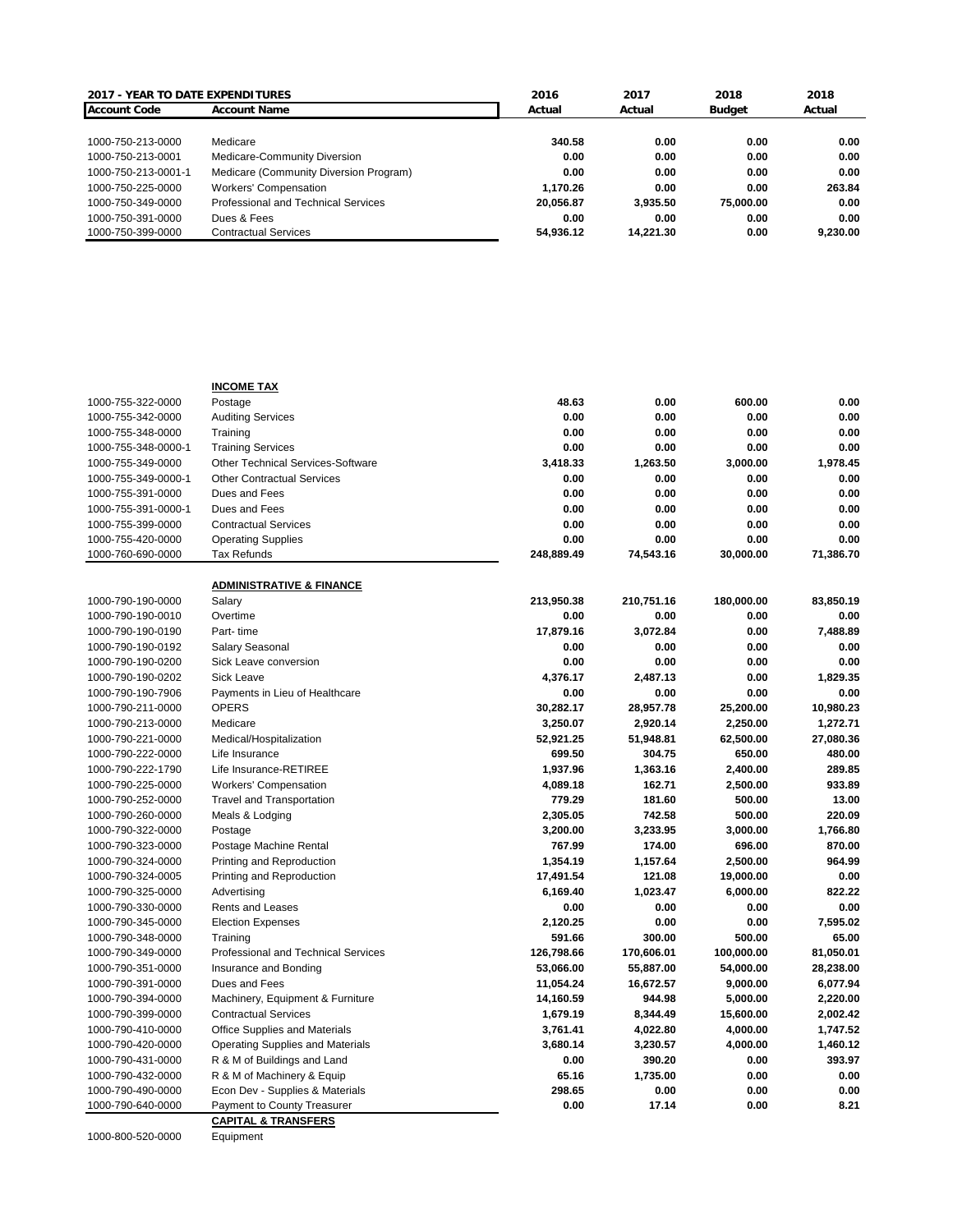| <b>2017 - YEAR TO DATE EXPENDITURES</b> |                                         | 2016         | 2017         | 2018         | 2018         |
|-----------------------------------------|-----------------------------------------|--------------|--------------|--------------|--------------|
| <b>Account Code</b>                     | <b>Account Name</b>                     | Actual       | Actual       | Budget       | Actual       |
|                                         |                                         |              |              |              |              |
| 1000-910-910-0000                       | Transfers - Out OP&F                    | 159.000.00   | 489.000.00   | 115,000,00   | 0.00         |
| 1000-910-910-0620                       | Transfers - Out S.C.M.R. & Int          | 660.000.00   | 500.000.00   | 500.000.00   | 0.00         |
| 1000-910-910-0000-1                     | <b>VETERAN'S MEM</b><br>Transfers - Out | 0.00         | 0.00         | 0.00         | 0.00         |
| 1000-910-910-4901                       | Transfers - Out Interest to Capital     | 110.000.00   | 100.000.00   | 440,000.00   | 0.00         |
| 1000-910-910-0000-2                     | Transfers - Out Water Meter Repair      | 0.00         | 0.00         | 10.200.00    | 0.00         |
| 1000-920-920-0000                       | Advances - Out                          | 0.00         | 0.00         | 0.00         | 0.00         |
| 1000-930-930-0000                       | Contingencies                           | 0.00         | 0.00         | 0.00         | 0.00         |
|                                         |                                         | 5.724.853.36 | 5,556,220.78 | 5.081.638.01 | 2.085.414.32 |

## **SCMR Fund**

| 2011-620-190-0000         | Salary                                             | 423,502.56 | 391,054.16 | 305,000.00 | 192,447.67 |
|---------------------------|----------------------------------------------------|------------|------------|------------|------------|
| 2011-620-190-0010         | Overtime                                           | 16,622.99  | 21,813.40  | 20,000.00  | 20,603.22  |
| 2011-620-190-0190         | Part -time                                         | 0.00       | 0.00       | 0.00       | 0.00       |
| 2011-620-190-0192         | Salary - Seasonal                                  | 0.00       | 0.00       | 0.00       | 0.00       |
| 2011-620-190-0200         | Sick Leave conversion                              | 316.32     | 0.00       | 0.00       | 0.00       |
| 2011-620-190-0202         | <b>Sick Leave</b>                                  | 11,338.65  | 22,230.56  | 0.00       | 3,848.44   |
| 2011-620-190-0203         | <b>Injury Pay</b>                                  | 0.00       | 0.00       | 0.00       | 0.00       |
| 2011-620-190-7906         | In Lieu of Healthcare                              | 0.00       | 0.00       | 0.00       | 0.00       |
| 2011-620-211-0000         | Ohio Public Employees Retirement System            | 55,776.16  | 52,293.70  | 45,500.00  | 21,723.23  |
| 2011-620-213-0000         | Medicare                                           | 4,127.41   | 4,332.28   | 4,287.50   | 2,383.78   |
| 2011-620-221-0000         | Medical/Hospitalization                            | 78,408.17  | 59,739.48  | 83,000.00  | 55,289.35  |
| 2011-620-222-0000         | Life Insurance                                     | 1,498.50   | 1,311.75   | 1,200.00   | 615.00     |
| 2011-620-225-0000         | <b>Workers' Compensation</b>                       | 6,616.30   | 195.33     | 6,600.00   | 1,488.45   |
| 2011-620-252-0000         | <b>Travel and Transportation</b>                   | 24.00      | 0.00       | 0.00       | 0.00       |
| 2011-620-259-0000         | <b>Sick Leave Conversion</b>                       | 0.00       | 0.00       | 0.00       | 0.00       |
| 2011-620-260-0000         | Lodging and Meals                                  | 0.00       | 0.00       | 0.00       | 0.00       |
| 2011-620-270-0000         | Uniforms and Clothing                              | 2,650.29   | 1,656.42   | 3,000.00   | 400.14     |
| 2011-620-325-0000         | Advertising                                        | 0.00       | 0.00       | 0.00       | 0.00       |
| 2011-620-346-0000         | <b>Engineering Services</b>                        | 0.00       | 0.00       | 0.00       | 0.00       |
| 2011-620-348-0000         | Training                                           | 522.00     | 60.00      | 0.00       | 495.00     |
| 2011-620-349-0000         | Professional and Technical Services                | 15,836.52  | 13,424.53  | 9,000.00   | 3,917.38   |
| 2011-620-391-0000         | Dues and Fees                                      | 617.43     | 222.78     | 600.00     | 346.56     |
| 2011-620-420-0000         | <b>Operating Supplies and Materials</b>            | 69,620.30  | 47,881.41  | 45,000.00  | 6,398.40   |
| 2011-620-420-6700         | Fuel                                               | 20,268.26  | 20,842.52  | 21,000.00  | 13,639.77  |
| 2011-620-431-0000         | R & M of Buildings and Land                        | 4,018.66   | 26,837.97  | 5,000.00   | 1,153.84   |
| 2011-620-432-0000         | R & M of Machinery & Equip                         | 4,102.22   | 6,388.74   | 10,000.00  | 17,220.26  |
| 2011-620-433-0000         | Repairs and Maintenance of Motor Vehicles          | 31,946.43  | 21,936.08  | 20,000.00  | 6,449.63   |
| 2011-620-440-0000         | Minor equipment                                    | 0.00       | 0.00       | 0.00       | 0.00       |
| 2011-630-420-0000         | Materials-Salt, Cold Patch & Gravel                | 110,227.39 | 64,091.14  | 75,000.00  | 61,948.63  |
| 2011-630-432-0000         | Repairs and Maintenance - Snow Plows               | 0.00       | 0.00       | 0.00       | 0.00       |
| 2011-800-555-0000         | Streets, Highways, Sidewalks and Curbs             | 0.00       | 0.00       | 0.00       | 2,980.00   |
| 2011-920-920-0000         | Advances - Out                                     | 0.00       | 0.00       | 0.00       | 0.00       |
|                           |                                                    | 858,040.56 | 756,312.25 | 654,187.50 | 413,348.75 |
|                           |                                                    |            |            |            |            |
| <b>State Highway Fund</b> |                                                    |            |            |            |            |
| 2021-610-430-4569         | Repairs and Maintenance-Signals                    | 0.00       | 0.00       | 0.00       | 0.00       |
| 2021-620-420-0000         | Materials-Salt                                     | 0.00       | 0.00       | 15,000.00  | 0.00       |
| 2021-650-349-0000         | Professional and Technical Services                | 0.00       | 0.00       | 0.00       | 0.00       |
| 2021-620-431-0000         | R & M of Buildings and Land                        | 0.00       | 0.00       | 0.00       | 0.00       |
| 2021-630-432-0000         | R & M of Machinery & Equip                         | 0.00       | 0.00       | 0.00       | 0.00       |
| 2021-800-555-0000         | Streets, Highways, Sidewalks and Curbs             | 0.00       | 0.00       | 0.00       | 0.00       |
| 2021-800-555-0802         | Streets, Highways, Sidewalks and Curbs             | 0.00       | 0.00       | 0.00       | 0.00       |
| 2021-800-590-0802         | Other - Capital Outlay                             | 0.00       | 0.00       | 0.00       | 0.00       |
| 2021-800-590-0803         | Advances - Out                                     | 0.00       | 0.00       | 0.00       | 0.00       |
| 2021-650-349-0000-1       | <b>Other-Professional &amp; Technical Services</b> | 0.00       | 0.00       | 0.00       | 0.00       |
| 2021-800-555-0000-1       | Streets, Highways, Sidewalks and Curbs             | 0.00       | 0.00       | 0.00       | 0.00       |
|                           |                                                    |            |            |            |            |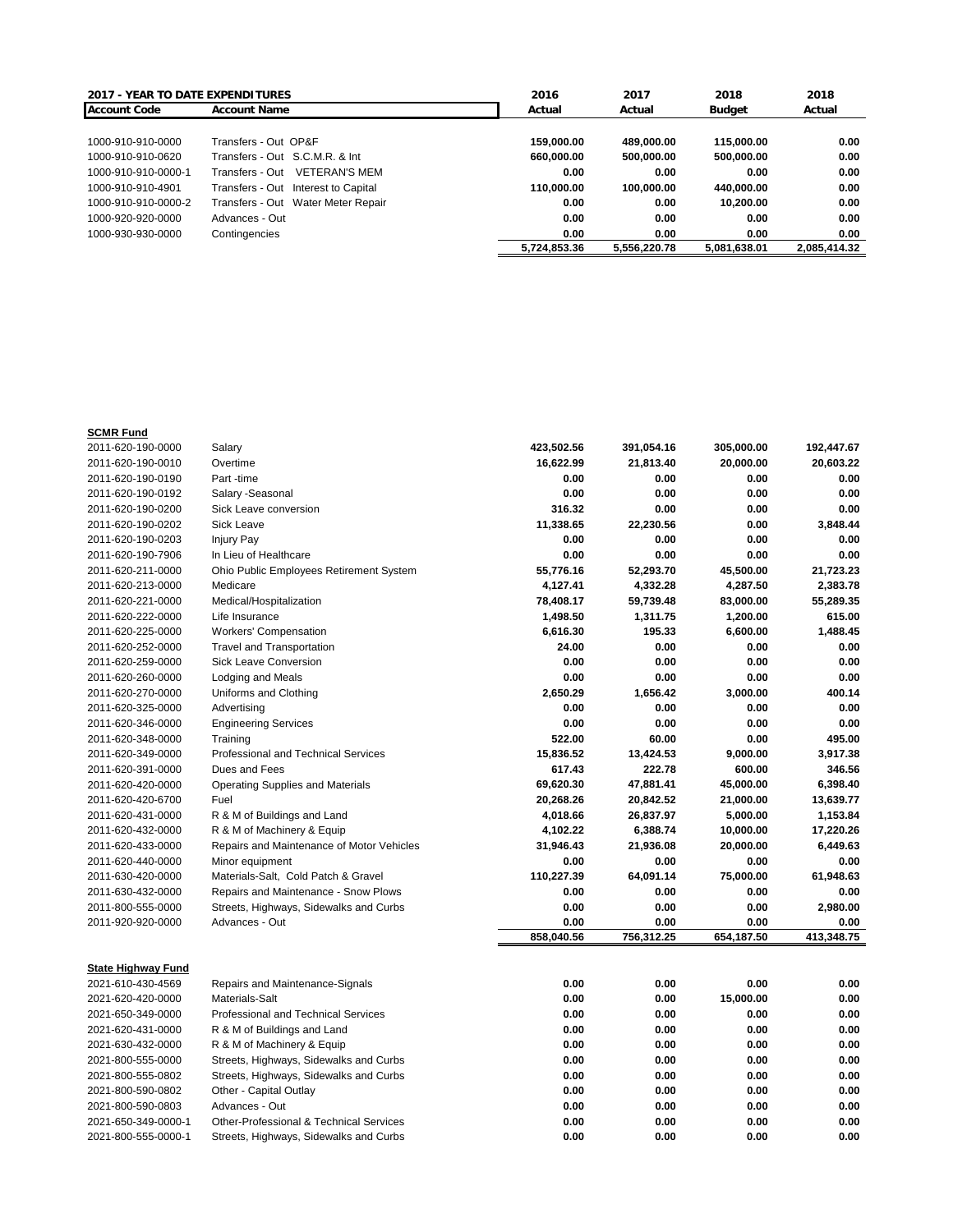| 2017 - YEAR TO DATE EXPENDITURES                        |                                                                | 2016                 | 2017                 | 2018                 | 2018                |
|---------------------------------------------------------|----------------------------------------------------------------|----------------------|----------------------|----------------------|---------------------|
| <b>Account Code</b>                                     | <b>Account Name</b>                                            | Actual               | Actual               | <b>Budget</b>        | Actual              |
|                                                         |                                                                |                      |                      |                      |                     |
|                                                         |                                                                | 0.00                 | 0.00                 | 15,000.00            | 0.00                |
|                                                         |                                                                |                      |                      |                      |                     |
| <b>Law Enforcement Trust Fund</b>                       |                                                                |                      |                      |                      |                     |
| 2091-110-100-0101                                       | Personal Services-DARE                                         | 0.00                 | 0.00                 | 0.00                 | 0.00                |
| 2091-110-213-0000                                       | Medicare                                                       | 0.00                 | 0.00                 | 0.00                 | 0.00                |
| 2091-110-348-0000                                       | Training                                                       | 0.00                 | 0.00                 | 0.00                 | 0.00                |
| 2091-110-349-0102                                       | Professional Services                                          | 3,742.24             | 3,105.30             | 3,000.00             | 823.13              |
| 2091-110-420-0000                                       | <b>Operating Supplies and Materials</b>                        | 1,042.50             | 666.34               | 1,000.00             | 0.00                |
| 2091-110-420-0101                                       | Operating Supplies and Materials-DARE                          | 0.00                 | 0.00                 | 0.00                 | 0.00                |
| 2091-110-640-0000                                       | Payment to Another Political Subdivision                       | 0.00                 | 0.00                 | 0.00                 | 0.00                |
| 2091-800-520-0000                                       | Equipment                                                      | 0.00<br>4,784.74     | 0.00<br>3,771.64     | 0.00<br>4,000.00     | 0.00<br>823.13      |
|                                                         |                                                                |                      |                      |                      |                     |
| <b>Motor Vehicle License Tax Fund</b>                   |                                                                |                      |                      |                      |                     |
| 2101-610-420-0000                                       | <b>Operating Supplies and Materials</b>                        | 0.00                 | 0.00                 | 0.00                 | 0.00                |
| 2101-760-431-0000                                       | R & M of Buildings and Land                                    | 0.00                 | 0.00                 | 0.00                 | 0.00                |
| 2101-760-432-0000                                       | R & M of Machinery & Equip                                     | 0.00                 | 0.00                 | 0.00                 | 0.00                |
| 2101-800-555-0000                                       | Streets, Highways, Sidewalks and Curbs                         | 0.00<br>0.00         | 0.00<br>0.00         | 0.00<br>0.00         | 0.00<br>0.00        |
|                                                         |                                                                |                      |                      |                      |                     |
| <b>Police Pension Fund</b>                              |                                                                |                      |                      |                      |                     |
| 2131-110-215-0000<br>2131-110-344-0000                  | Ohio Police and Fire Pension Fund                              | 187,114.80<br>535.75 | 174,288.75<br>557.25 | 159,967.50           | 83,502.03<br>335.34 |
| 2131-110-345-0000                                       | <b>Property Tax Collection Fees</b><br><b>Election Expense</b> | 0.00                 | 0.00                 | 1,000.00<br>0.00     | 0.00                |
| 2131-910-910-0000                                       | Transfer out                                                   | 0.00                 | 0.00                 | 0.00                 | 0.00                |
|                                                         |                                                                | 187,650.55           | 174,846.00           | 160,967.50           | 83,837.37           |
|                                                         |                                                                |                      |                      |                      |                     |
| Water Meter & Repair Fund                               |                                                                |                      |                      |                      |                     |
| 2901-539-312-0000                                       | Water and Sewage                                               | 0.00                 | 0.00                 | 0.00                 | 0.00                |
| 2901-539-431-0000                                       | R & M of Buildings and Land                                    | 0.00                 | 0.00                 | 0.00                 | 0.00                |
| 2901-800-560-0000                                       | Utility Distribution Systems                                   | 8,847.36             | 10,371.88            | 10,371.88            | 10,371.88           |
|                                                         |                                                                | 8,847.36             | 10,371.88            | 10,371.88            | 10,371.88           |
| <b>FEMA Fund</b>                                        |                                                                |                      |                      |                      |                     |
| 2902-110-420-0000                                       | Operating Supplies and Materials                               | 0.00<br>0.00         | 0.00<br>0.00         | 0.00<br>0.00         | 0.00<br>0.00        |
|                                                         |                                                                |                      |                      |                      |                     |
| <b>Mayor's Court Computer Fund</b><br>2903-720-340-0000 | Pro and Tech Services                                          | 0.00                 | 0.00                 | 0.00                 | 0.00                |
| 2903-720-340-0853                                       | <b>Technical &amp; Software</b>                                | 0.00                 | 0.00                 | 0.00                 | 0.00                |
| 2903-720-394-0000                                       | Machinery, Equipment & Furniture                               | 0.00                 | 0.00                 | 0.00                 | 0.00                |
| 2903-720-410-0000                                       | <b>Office Supplies</b>                                         | 0.00                 | 0.00                 | 0.00                 | 0.00                |
| 2903-720-420-0001                                       | Operating Supplies - Comm Diversion                            | 0.00                 | 0.00                 | 0.00                 | 0.00                |
| 2903-720-600-0852                                       | <b>Computers &amp; Supplies</b>                                | 1,948.00             | 2,246.37             | 3,000.00             | 2,026.00            |
| 2903-800-520-0000                                       | Equipment                                                      | 0.00                 | 0.00                 | 0.00                 | 0.00                |
|                                                         |                                                                | 1,948.00             | 2,246.37             | 3,000.00             | 2,026.00            |
| <b>Special Bond Retirement Fund</b>                     |                                                                |                      |                      |                      |                     |
| 3101-740-344-0000                                       | Property Tax Collection Fees                                   | 0.00                 | 0.00                 | 0.00                 | 0.00                |
| 3101-800-346-4905                                       | Eng services -Dunham san sewer                                 | 0.00                 | 0.00                 | 0.00                 | 0.00                |
| 3101-850-710-0000                                       | Principal                                                      | 0.00                 | 0.00                 | 0.00                 | 0.00                |
| 3101-850-710-4905-1                                     | Principal                                                      | 0.00                 | 1,720,000.00         | 0.00                 | 0.00                |
| 3101-850-720-0000<br>3101-850-710-4905                  | Interest<br>Principal-Dunham Rd Sanitary Sewer                 | 0.00<br>1,275,000.00 | 0.00<br>0.00         | 0.00<br>1,640,000.00 | 0.00<br>0.00        |
| 3101-850-710-4906                                       | Principal- Dunham Rd Water Main Rehab                          | 34,702.80            | 18,594.18            | 37,405.00            | 40,562.46           |
| 3101-850-720-4906                                       | Interest                                                       | 20,893.88            | 36,087.05            | 37,360.00            | 0.00                |
| 3101-850-790-0000                                       | Other - Debt Service                                           | 4,726.26             | 6,954.00             | 0.00                 | 0.00                |
| 3101-850-790-0000-1                                     | Other - Debt Service                                           | 0.00                 | 0.00                 | 0.00                 | 0.00                |
| 3101-850-790-4905                                       | Other - Debt service                                           | 0.00                 | 0.00                 | 0.00                 | 0.00                |
|                                                         | <b>Walton Road</b>                                             | 0.00                 | 0.00                 | 0.00                 | 0.00                |
|                                                         | Alex/Dunham Traffic                                            | 0.00                 | 0.00                 | 0.00                 | 0.00                |
|                                                         |                                                                | 1,335,322.94         | 1,781,635.23         | 1,714,765.00         | 40,562.46           |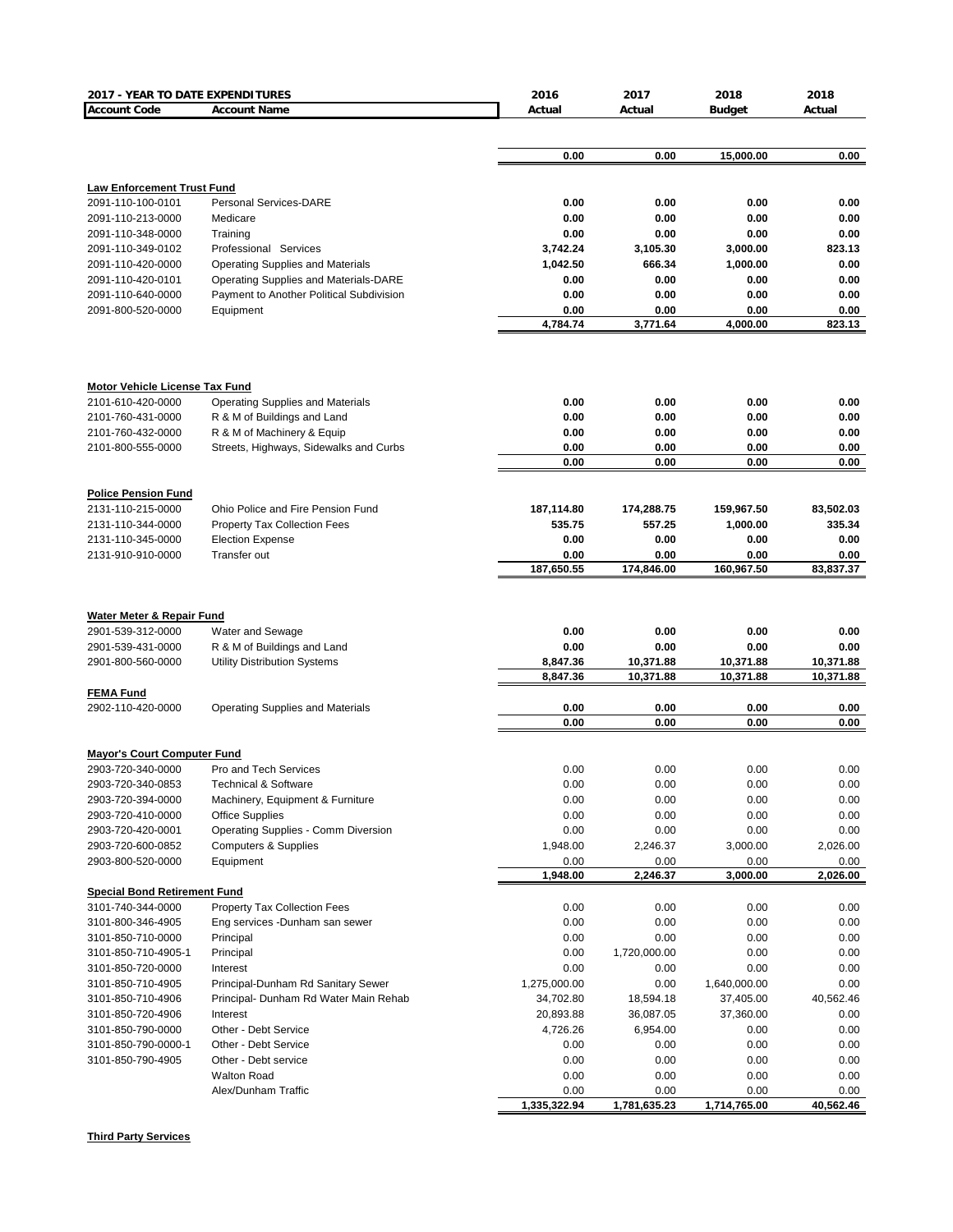| 2017 - YEAR TO DATE EXPENDITURES    |                                                       | 2016                 | 2017               | 2018               | 2018              |
|-------------------------------------|-------------------------------------------------------|----------------------|--------------------|--------------------|-------------------|
| <b>Account Code</b>                 | <b>Account Name</b>                                   | Actual               | Actual             | <b>Budget</b>      | Actual            |
|                                     |                                                       |                      |                    |                    |                   |
| 4101-790-620-3110                   | Senior Lawn Care & Benevolent Events                  | 0.00                 | 0.00               | 0.00               | 0.00              |
| 4101-800-610-6589                   | Deposits Refunded                                     | 0.00                 | 0.00               | 0.00               | 0.00              |
| 4101-800-620-0000                   | Deposits Applied                                      | 0.00                 | 0.00               | 0.00               | 0.00              |
|                                     |                                                       | 0.00                 | 0.00               | 0.00               | 0.00              |
| <b>Issue I and II Capital Funds</b> |                                                       |                      |                    |                    |                   |
| 4201-800-555-0000                   | Streets, Highways, Sidewalks and Curbs                | 0.00                 | 0.00               | 0.00               | 0.00              |
| 4201-800-560-4905                   | <b>Utility Distribution Systems</b>                   | 0.00                 | 0.00               | 0.00               | 0.00              |
| 4201-800-560-4906                   | <b>Utility Distribution Systems</b>                   | 0.00                 | 0.00               | 0.00               | 0.00              |
| 4201-920-920-0000                   | <b>Advances Out</b>                                   | 0.00                 | 0.00               | 0.00               | 0.00              |
|                                     |                                                       | 0.00                 | 0.00               | 0.00               | 0.00              |
| <b>Capital Improvements Fund</b>    |                                                       |                      |                    |                    |                   |
| 4901-410-610-0000                   | <b>Deposits Refunded</b>                              | 0.00                 | 0.00               | 0.00               | 0.00              |
| 4901-800-312-0000                   | Water & sewage                                        | 0.00                 | 0.00               | 0.00               | 0.00              |
| 4901-800-325-0000                   | Advertising                                           | 1,522.41             | 449.32             | 0.00               | 0.00              |
| 4901-800-346-0000                   | <b>Engineering Services</b>                           | 0.00                 | 0.00               | 0.00               | 0.00              |
| 4901-800-349-0000                   | Other- Pro services                                   | 242,479.88           | 133,830.78         | 105,000.00         | 25,342.00         |
| 4901-800-420-0480                   | Advertising                                           | 0.00                 | 0.00               | 0.00               | 0.00              |
| 4901-800-433-0000                   | Repairs and Main. Of Motor Vehicles                   | 0.00                 | 15,300.00          | 0.00               | 0.00              |
| 4901-800-510-0000                   | Land and Land Improvements                            | 379,182.97           | 63,240.48          | 0.00               | 0.00              |
| 4901-800-510-0489                   | Land and Land Imp Sagamore Creek                      | 0.00                 | 0.00               | 0.00               | 0.00              |
| 4901-800-510-0491                   | Land and Land Improvements-Egbert Rd                  | 0.00                 | 0.00               | 0.00               | 0.00              |
| 4901-800-520-0000                   | Equipment                                             | 13,315.23            | 18,973.06          | 0.00               | 949.50            |
| 4901-800-520-0480                   | Equipment                                             | 0.00                 | 0.00               | 0.00               | 0.00              |
| 4901-800-520-0481                   | Equipment-Police                                      | 0.00                 | 0.00               | 0.00               | 0.00              |
| 4901-800-520-0483                   | Equipment                                             | 0.00                 | 0.00               | 0.00               | 0.00              |
| 4901-800-520-0484                   | Equipment-Service Dept                                | 0.00                 | 0.00               | 0.00               | 0.00              |
| 4901-800-520-0487                   | Equipment- Finance Computer Upgrade                   | 0.00                 | 0.00               | 0.00               | 0.00              |
| 4901-800-530-0000                   | Buildings & Structures- Toiletry & Sinks              | 463,805.50           | 107,348.41         | 0.00               | 1,615.00          |
| 4901-800-530-0000-1                 | <b>Buildings and Other Structures</b>                 | 0.00                 | 0.00               | 0.00               | 0.00              |
| 4901-800-530-5896                   | <b>Buildings and Other Structures</b>                 | 0.00                 | 0.00               | 0.00               | 0.00              |
| 4901-800-540-0000                   | Machinery, and Equip-                                 | 0.00                 | 2,650.00           | 0.00               | 0.00              |
| 4901-800-540-0487                   | Equipment-Finance Computer Upgrade                    | 0.00                 | 0.00               | 0.00               | 0.00              |
| 4901-800-550-0000                   | Motor Vehicles - Recreation                           | 5,819.12             | 0.00               | 0.00               | 0.00              |
| 4901-800-550-0000-1                 | Motor Vehicles - Road Dept                            | 0.00                 | 0.00               | 0.00               | 0.00              |
| 4901-800-550-0488                   | Motor Vehicles- POLICE                                | 0.00                 | 122,374.26         | 0.00               | 0.00              |
| 4901-800-555-0000                   | Streets, Highways, Sidewalks and Curbs                | 219,069.82           | 51,741.20          | 440,000.00         | 0.00              |
| 4901-800-555-6202                   | Streets, Highways, Sidewalks and Curbs (Storm Sewers) | 0.00                 | 71,343.93          | 0.00               | 3,300.13          |
| 4901-800-560-0000                   | <b>Utility Distribution Systems</b>                   | 147.50               | 0.00               | 0.00               | 0.00              |
| 4901-800-560-0803                   | Utility Systems-Alexander Storm Sewer                 | 0.00                 | 0.00               | 0.00               | 0.00              |
| 4901-800-560-4905                   | Utility Systems-Dunham Rd Sanitary                    | 0.00                 | 0.00               | 0.00               | 0.00              |
| 4901-800-560-4906                   | Utility Systems-Dunham Rd Water Main                  | 0.00                 | 0.00               | 0.00               | 0.00              |
| 4901-800-560-4908                   | Utility Systems-Dunham Rd Resurfacing                 | 0.00                 | 0.00               | 0.00               | 0.00              |
| 4901-800-690-0000                   | Other - Engineering                                   | 0.00                 | 0.00               | 0.00               | 0.00              |
| 4901-800-690-0801                   | <b>Other Capital</b><br>Culvert                       | 0.00                 | 0.00               | 0.00               | 0.00              |
| 4901-800-690-6523                   | Other-Storm damage                                    | 0.00                 | 0.00               | 0.00               | 0.00              |
| 4901-990-990-0000                   | Other - Other Financing Uses                          | 2,221.74             | 0.00               | 0.00               | 0.00              |
| 4901-910-910-0000                   | Transfers - Out (Debt Service)                        | 170,000.00           | 50,000.00          | 70,000.00          | 0.00              |
| 4901-920-920-0000                   | Advances Out (capital Lease)                          | 0.00<br>1,497,564.17 | 0.00<br>637,251.44 | 0.00<br>615,000.00 | 0.00<br>31,206.63 |
| <b>Veteran's Memorial Fund</b>      |                                                       |                      |                    |                    |                   |
| 4902-800-349-0000                   | <b>Professional Services</b>                          | 573.00               | 308.36             | 0.00               | 0.00              |
| 4902-800-530-0000                   | <b>Buildings and Other Structures</b>                 | 1,237.50             | 2,782.43           | 500.00             | 0.00              |
|                                     |                                                       | 1,810.50             | 3,090.79           | 500.00             | 0.00              |
| <b>Building Bond Fund</b>           |                                                       |                      |                    |                    |                   |
| 7001-410-610-0000                   | Deposits Refunded                                     | 0.00                 | 0.00               | 0.00               | 0.00              |
| 7001-910-910-0000                   | Transfers - Out                                       | 0.00                 | 0.00               | 0.00               | 0.00              |
|                                     |                                                       | 0.00                 | 0.00               | 0.00               | 0.00              |

**Unclaimed Monies Fund**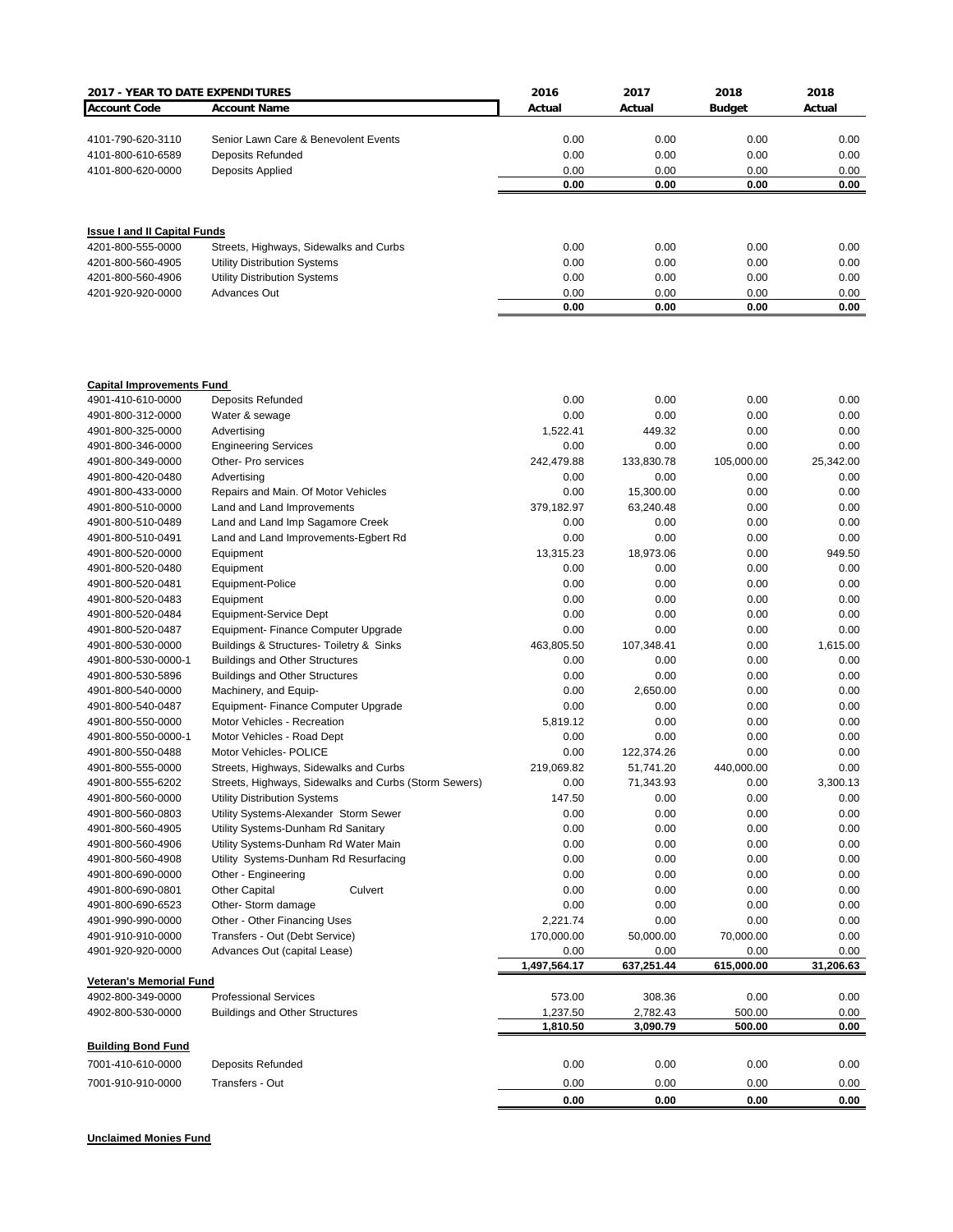|                                  | <b>2017 - YEAR TO DATE EXPENDITURES</b>   |               | 2017             | 2018          | 2018         |
|----------------------------------|-------------------------------------------|---------------|------------------|---------------|--------------|
| <b>Account Code</b>              | <b>Account Name</b>                       | Actual        | Actual           | <b>Budget</b> | Actual       |
|                                  |                                           |               |                  |               |              |
| 9101-790-690-0000                | Other - Other                             | 0.00          | 0.00             | 0.00          | 0.00         |
|                                  |                                           | 0.00          | 0.00             | 0.00          | 0.00         |
| <b>Unclaimed Monies Fund</b>     |                                           |               |                  |               |              |
| 9901-410-610-0000                | <b>Deposits Refunded</b>                  | 7,545.76      | 2,050.00         | 0.00          | 0.00         |
| 9901-410-620-0000                | Deposits Applied                          | 0.00          | 0.00             | 0.00          | 0.00         |
| 9901-790-690-0000                | Other - Other                             | 0.00          | 0.00             | 0.00          | 0.00         |
| 9901-790-690-3110                | <b>Other-Senior Services</b>              | 0.00          | 0.00             | 0.00          | 0.00         |
| <b>Mayor's Court</b>             |                                           |               |                  |               |              |
| 9902-720-620-0000                | Deposits Applied                          | 300,544.31    | 303,999.33       | 0.00          | 126,562.43   |
| <b>Second Party Service</b>      |                                           |               |                  |               |              |
| 9903-110-349-0013                | Professional Serv - Animal Fund           | 520.00        | 585.00           | 0.00          | 0.00         |
| 9903-310-420-0007                | Operating Exp. Benevolent Fund General    | 731.99        | 422.62           | 0.00          | 200.00       |
| 9903-310-420-0008                | Operating Exp. Benevolent Fund Events     | 0.00          | 0.00             | 0.00          | 0.00         |
| 9903-730-620-3110                | <b>Deposits Applied (Senior Services)</b> | 32,244.00     | 33,813.00        | 0.00          | 10,735.00    |
|                                  |                                           | 33,495.99     | 34,820.62        | 0.00          | 10,935.00    |
| Walton Hills/Sagamore Hills JEDD |                                           |               |                  |               |              |
| 9904-790-640-0000                | Payment to another political subdivision  | 368,751.61    | 352,172.15       | 400,000.00    | 193,809.96   |
| 9904-910-910-0000                | Transfers - Out                           | 391,560.99    | 485,788.60       | 400,000.00    | 0.00         |
|                                  |                                           | 760,312.60    | 837,960.75       | 800,000.00    | 193,809.96   |
|                                  | <b>TOTALS</b>                             | 10,722,720.84 | 10,104,577.08    | 9,059,429.89  | 2,998,897.93 |
|                                  | Payroll Infringes                         |               | 3,311,752.74     | 3,046,199.63  | 1,616,344.86 |
|                                  |                                           |               |                  |               |              |
|                                  |                                           |               | 8,918,217.74     | 9,105,324.40  | 3,003,868.70 |
|                                  |                                           |               | 10,104,577.08    | 9,059,429.89  | 2,998,897.93 |
|                                  |                                           |               | (1, 186, 359.34) | 45,894.51     | 4,970.77     |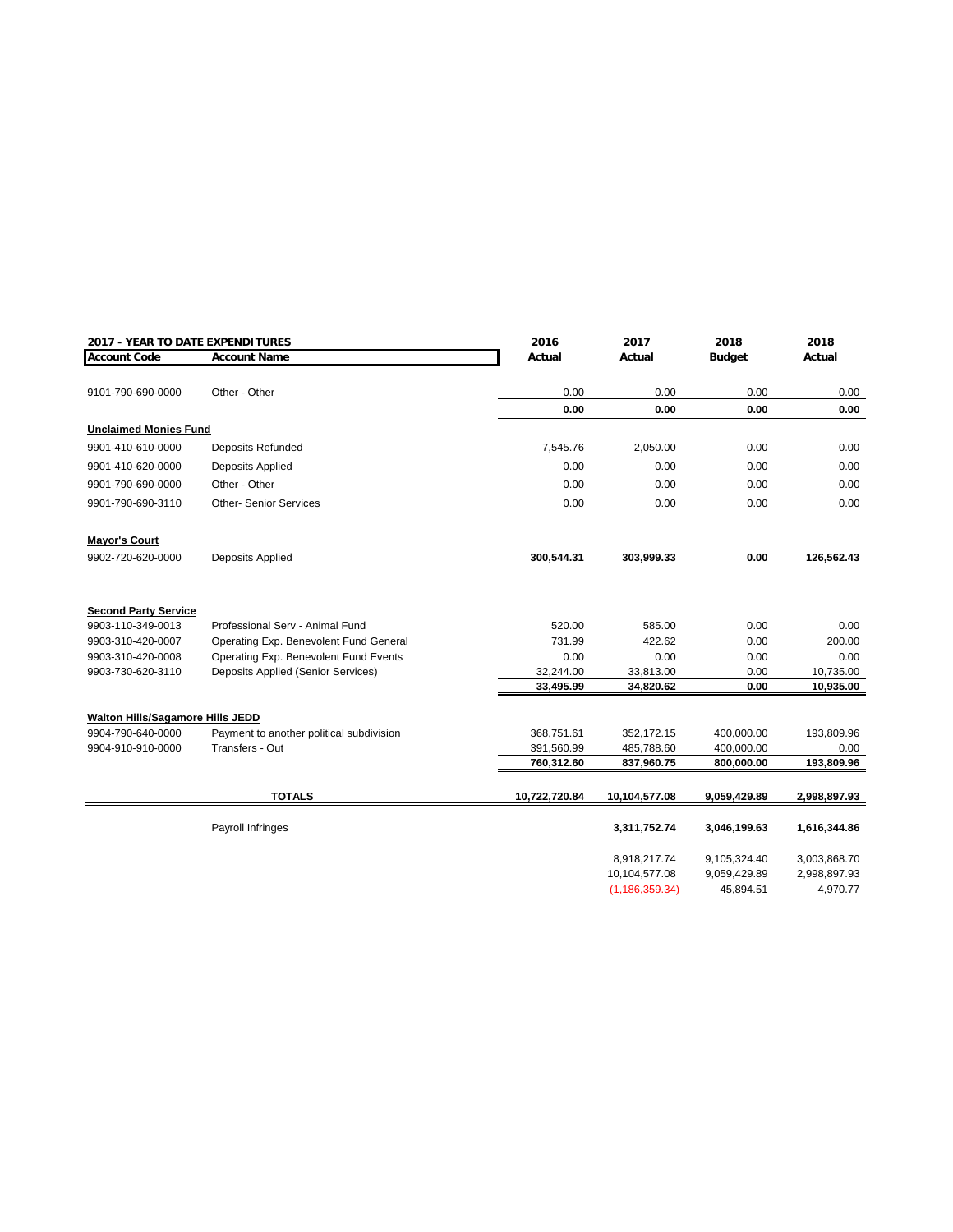|                                   |                                          | 2016<br>Actual | 2017<br>Actual | 2018<br><b>Budget</b> | 2018<br>Actual |
|-----------------------------------|------------------------------------------|----------------|----------------|-----------------------|----------------|
|                                   | <b>GENERAL FUND #1000</b>                |                |                |                       |                |
| <b>Balance - January 1st</b>      |                                          | 1,943,854.82   | 1,224,404.90   | 276,565.87            | 276,565.87     |
| <b>Revenues</b>                   |                                          |                |                |                       |                |
| <b>Municipal Income Tax</b>       |                                          | 3,956,125.37   | 3,504,076.94   | 3,502,500.00          | 1,902,819.75   |
|                                   | Income Tax                               | 3,950,550.93   | 3,503,831.01   | 3,500,000.00          | 1,902,819.75   |
|                                   | Public Utility - Net Profit Tax          | 5,574.44       | 245.93         | 2,500.00              | 0.00           |
| <b>Other Local Taxes</b>          |                                          | 9,930.60       | 11,484.28      | 172,500.00            | 15,339.92      |
|                                   | Admissions                               | 9,505.60       | 9,754.64       | 8,500.00              | 91.08          |
|                                   | <b>Special Assessments</b>               | 425.00         | 1,729.64       | 164,000.00            | 15,248.84      |
| Licenses & Permits & Inspections  |                                          | 52,020.86      | 41,785.88      | 43,500.00             | 24,403.66      |
|                                   | <b>Building Permits</b>                  | 14,448.66      | 14,501.68      | 17,500.00             | 8,063.06       |
|                                   | Tap Fees                                 | 0.00           | 0.00           | 0.00                  | 300.00         |
|                                   | Zoning                                   | 17,832.20      | 8,669.20       | 10,000.00             | 4,905.60       |
|                                   | <b>Street Opening</b>                    | 200.00         | 400.00         | 0.00                  | 0.00           |
|                                   | Other                                    | 19,540.00      | 18,215.00      | 16,000.00             | 11,135.00      |
| Intergovernmental                 |                                          | 66,444.63      | 67,795.39      | 49,693.00             | 31,293.62      |
|                                   | Grants                                   | 13,825.79      | 12,676.78      | 11,000.00             | 7,978.30       |
|                                   | Shared Taxes and Permits (Track)         | 22,196.58      | 28,569.50      | 20,000.00             | 13,810.68      |
|                                   | Local Gov't Fund - State of Ohio         | 25,728.71      | 20,454.16      | 17,693.00             | 9.000.64       |
|                                   | Local Gov't Fund - County                | 0.00           | 0.00           | 0.00                  | 0.00           |
|                                   | Cigarette Tax - Ohio                     | 74.25          | 74.25          | 0.00                  | 0.00           |
|                                   | Liquor & Beer Permits - Ohio             | 4,619.30       | 6,020.70       | 1,000.00              | 504.00         |
|                                   | Estate (Inheritance) Tax                 | 0.00           | 0.00           | 0.00                  | 0.00           |
|                                   | Other                                    | 0.00           | 0.00           | 0.00                  | 0.00           |
| <b>Charges for Services</b>       |                                          | 276,803.98     | 241,954.09     | 350,296.40            | 177,405.77     |
|                                   | Concessions                              | 3,631.75       | 2,154.00       | 3,500.00              | 506.00         |
|                                   | <b>Recreation Entry Fees</b>             | 6,853.39       | 10,593.60      | 12,500.00             | 3,004.00       |
|                                   | <b>Cultural &amp; Recreation</b>         | 15,967.00      | 19,930.00      | 16,500.00             | 25,647.00      |
|                                   | Comm. Room                               | 3,000.00       | 10,605.00      | 57,000.00             | 21,924.00      |
|                                   | Antenna Lease                            | 0.00           | 0.00           | 0.00                  | 0.00           |
|                                   | Cable TV                                 | 35,238.93      | 30,227.63      | 35,000.00             | 16,358.27      |
|                                   | Fire                                     | 0.00           | 200.00         | 0.00                  | 0.00           |
|                                   | Other                                    | 212,112.91     | 168,243.86     | 225,796.40            | 109,966.50     |
| <b>Interest</b>                   |                                          | 2,679.48       | 4,720.72       | 2,000.00              | 4,156.24       |
|                                   | <b>Interest Earnings</b>                 | 2,679.48       | 4,720.72       | 2,000.00              | 4,156.24       |
| <b>Municipal Court</b>            |                                          | 209,380.11     | 202,969.19     | 295,000.00            | 122,594.03     |
|                                   | <b>Court Fines</b>                       | 137,002.55     | 122,875.38     | 220,000.00            | 86,782.30      |
|                                   | Court Costs                              | 66,883.71      | 69,593.81      | 70,000.00             | 33,373.61      |
|                                   | Forfeiture                               | 5,493.85       | 10,500.00      | 5,000.00              | 2,438.12       |
|                                   | <b>Witness Fees</b>                      | 0.00           | 0.00           | 0.00                  | 0.00           |
| <b>All Other Revenue</b>          |                                          | 432,018.41     | 533,108.93     | 412,250.00            | 6,233.12       |
|                                   | Special Assessments - Direct             | 0.00           | 0.00           | 0.00                  | 0.00           |
|                                   | <b>Unclaimed Property</b>                | 0.00           | 0.00           | 0.00                  | 0.00           |
|                                   | Prisoner Housing (County)                | 0.00           | 0.00           | 0.00                  | 0.00           |
|                                   | Donations and Contributions              | 3,267.00       | 5,864.00       | 2,350.00              | 0.00           |
|                                   | Garage Sale                              | 854.00         | 631.00         | 800.00                | 704.00         |
|                                   | <b>Asset Sales</b>                       | 0.00           | 0.00           | 0.00                  | 0.00           |
|                                   | Other                                    | 427,897.41     | 526,613.93     | 409,100.00            | 5,529.12       |
| <b>Operating Transfers - In</b>   |                                          | 0.00           | 0.00           | 0.00                  | 0.00           |
|                                   | Transfer In (Political Subdivision Fund) | 0.00           | 0.00           | 0.00                  | 0.00           |
|                                   | Advances In                              | 0.00           | 0.00           | 0.00                  | 0.00           |
| <b>Non Revenue</b>                |                                          | 0.00           | 0.00           | 0.00                  | 0.00           |
|                                   | Miscellaneous Revenue                    | 0.00           | 0.00           | 0.00                  | 0.00           |
|                                   | RITA Refund                              | 0.00           | 0.00           | 0.00                  | 0.00           |
|                                   | Other - Adjustment                       | 0.00           | 0.00           | 0.00                  | 0.00           |
| <b>Total Receipts</b>             |                                          | 5,005,403.44   | 4,607,895.42   | 4,827,739.40          | 2,284,246.11   |
| <b>Total Receipts and Balance</b> |                                          | 6,949,258.26   | 5,832,300.32   | 5,104,305.27          | 2,560,811.98   |
|                                   |                                          |                |                |                       |                |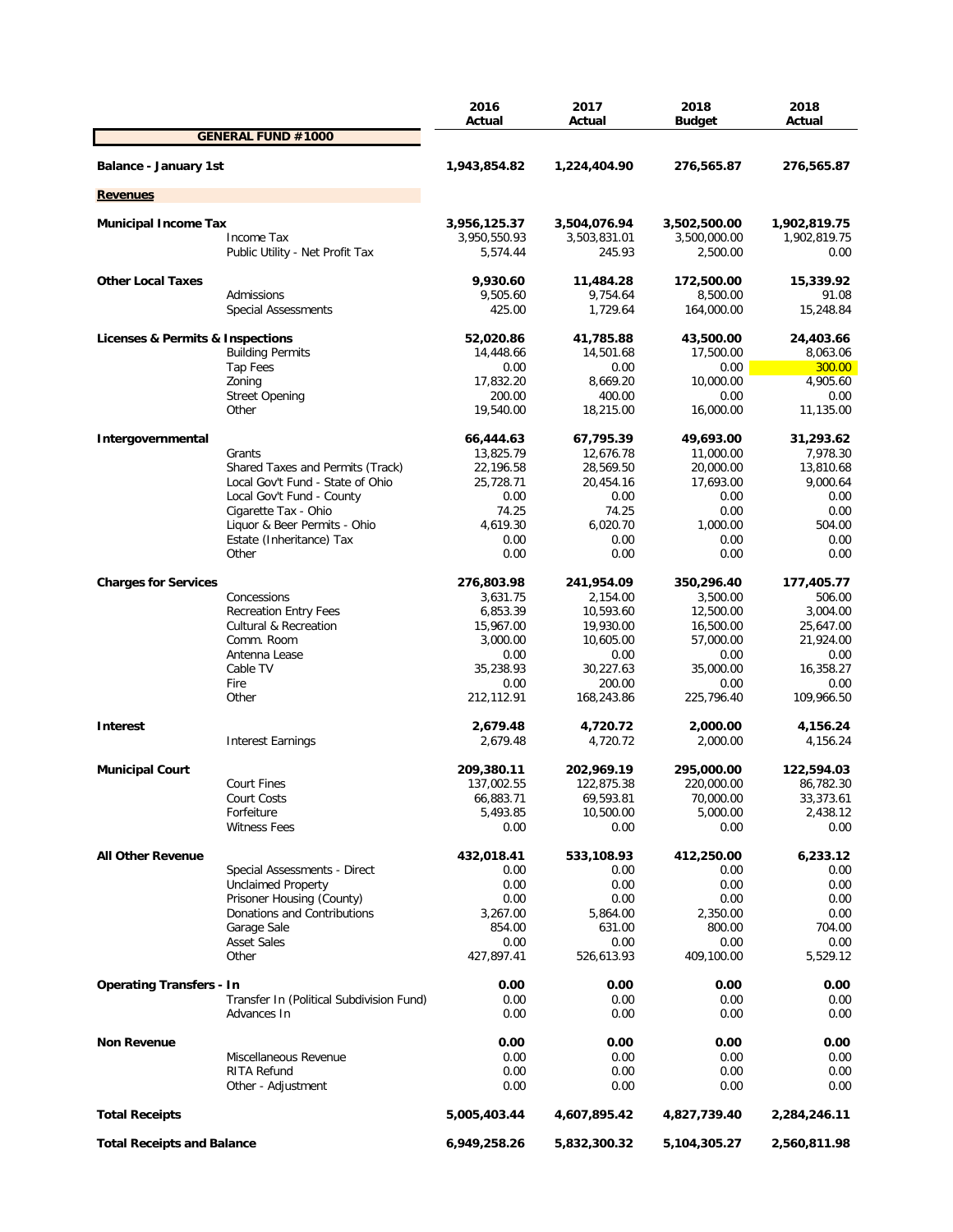|                                        |                                                                                                                  | 2016<br>Actual                                                                        | 2017<br>Actual                                                                      | 2018<br><b>Budget</b>                                                               | 2018<br>Actual                                                                       |
|----------------------------------------|------------------------------------------------------------------------------------------------------------------|---------------------------------------------------------------------------------------|-------------------------------------------------------------------------------------|-------------------------------------------------------------------------------------|--------------------------------------------------------------------------------------|
| <b>GENERAL FUND (continued)</b>        |                                                                                                                  |                                                                                       |                                                                                     |                                                                                     |                                                                                      |
| <b>Expenditures</b>                    |                                                                                                                  |                                                                                       |                                                                                     |                                                                                     |                                                                                      |
| Police                                 | Personal Services & Benefits<br>Other Operations & Maintenance<br>Capital Outlay                                 | 2,121,147.11<br>1,920,254.25<br>200,892.86<br>0.00                                    | 2,031,420.07<br>1,757,734.81<br>273,685.26<br>0.00                                  | 1,703,483.50<br>1,542,383.50<br>161,100.00<br>0.00                                  | 908,018.71<br>836,685.92<br>71,332.79<br>0.00                                        |
| Fire                                   | Other Operations & Maintenance                                                                                   | 535,910.04<br>535,910.04                                                              | 546,628.24<br>546,628.24                                                            | 557,347.38<br>557,347.38                                                            | 234,673.50<br>234,673.50                                                             |
| Health                                 | Personal Services & Benefits                                                                                     | 8,941.52<br>0.00                                                                      | 9,397.72<br>0.00                                                                    | 9,000.00<br>0.00                                                                    | 4,698.86<br>0.00                                                                     |
|                                        | Other Operations & Maintenance                                                                                   | 8,941.52                                                                              | 9,397.72                                                                            | 9,000.00                                                                            | 4,698.86                                                                             |
| <b>Recreation &amp; Community Life</b> | Personal Services & Benefits<br>Other Operations & Maintenance<br>Capital Outlay                                 | 224,587.12<br>120,212.98<br>104,374.14                                                | 223,767.12<br>123,233.22<br>100,533.90                                              | 204,958.50<br>132,908.50<br>72,050.00                                               | 98,203.49<br>52,484.75<br>45,718.74                                                  |
| <b>Housing and Building</b>            | Personal Services & Benefits<br>Other Operations & Maintenance                                                   | 58,309.16<br>25,875.00<br>32,434.16                                                   | 52,516.82<br>26,020.49<br>26,496.33                                                 | 45,078.00<br>17,478.00<br>27,600.00                                                 | 24,393.82<br>12,627.77<br>11,766.05                                                  |
| Engineering                            | Personal Services & Benefits<br>Other Operations & Maintenance                                                   | 21,468.05<br>21,468.05<br>0.00                                                        | 23,457.49<br>23,457.49<br>0.00                                                      | 23,855.25<br>23,855.25<br>0.00                                                      | 11,690.56<br>11,690.56<br>0.00                                                       |
| <b>Basic Utility</b>                   | Electricity<br>Natural Gas<br>Water & Sewage<br>Sewer Fees - Residential<br>Refuse<br>Telephone & Communications | 282,539.08<br>80,469.27<br>20,990.95<br>1,520.18<br>690.00<br>141,548.17<br>37,320.51 | 293,086.71<br>66,799.66<br>21,555.67<br>2,788.53<br>0.00<br>150,392.69<br>51,550.16 | 282,500.00<br>70,000.00<br>22,000.00<br>3,000.00<br>0.00<br>150,000.00<br>37,500.00 | 162,967.54<br>41,007.31<br>16,377.88<br>2,352.50<br>843.05<br>74,206.99<br>28,179.81 |
| <b>Service</b>                         | Personal Services & Benefits<br>Other Operations & Maintenance                                                   | 246,346.94<br>140,180.50<br>106,166.44                                                | 262,371.26<br>104,414.83<br>157,956.43                                              | 259,696.00<br>177,696.00<br>82,000.00                                               | 99,769.56<br>51,707.11<br>48,062.45                                                  |
| Mayor                                  | Personal Services & Benefits<br>Other Operations & Maintenance                                                   | 99,170.21<br>94,949.84<br>4,220.37                                                    | 89,824.85<br>88,376.81<br>1,448.04                                                  | 95,254.93<br>92,754.93<br>2,500.00                                                  | 46,802.12<br>45,718.14<br>1,083.98                                                   |
| Council                                | Personal Services & Benefits<br>Other Operations & Maintenance                                                   | 77,052.92<br>77,052.92<br>0.00                                                        | 76,503.58<br>76,503.58<br>0.00                                                      | 77,270.62<br>77,270.62<br>0.00                                                      | 37,956.56<br>37,956.56<br>0.00                                                       |
| <b>Municipal Court</b>                 | Personal Services & Benefits<br>Other Operations & Maintenance                                                   | 123,432.90<br>120,545.44<br>2,887.46                                                  | 122,358.98<br>118,644.17<br>3,714.81                                                | 124,204.14<br>122,504.14<br>1,700.00                                                | 60,241.59<br>59,554.11<br>687.48                                                     |
| <b>Clerk Treasurer</b>                 | Personal Services & Benefits<br>Other Operations & Maintenance                                                   | 0.00                                                                                  | 0.00                                                                                | 0.00                                                                                | 0.00                                                                                 |
| <b>Planning Commission</b>             | Personal Services & Benefits                                                                                     | 2,083.90<br>2,083.90                                                                  | 2,370.85<br>2,370.85                                                                | 2,232.01<br>2,232.01                                                                | 1,224.20<br>1,224.20                                                                 |
| <b>Zoning Commission</b>               | Personal Services & Benefits<br>Other Operations & Maintenance                                                   | 3,062.19<br>3,062.19<br>0.00                                                          | 3,085.07<br>3,085.07<br>0.00                                                        | 3,661.68<br>3,661.68<br>0.00                                                        | 1,617.04<br>1,617.04<br>0.00                                                         |
| Law                                    | Personal Services & Benefits<br>Other Operations & Maintenance                                                   | 140,349.02<br>65,356.03<br>74,992.99                                                  | 78,156.80<br>60,000.00<br>18,156.80                                                 | 75,000.00<br>0.00<br>75,000.00                                                      | 34,493.84<br>25,263.84<br>9,230.00                                                   |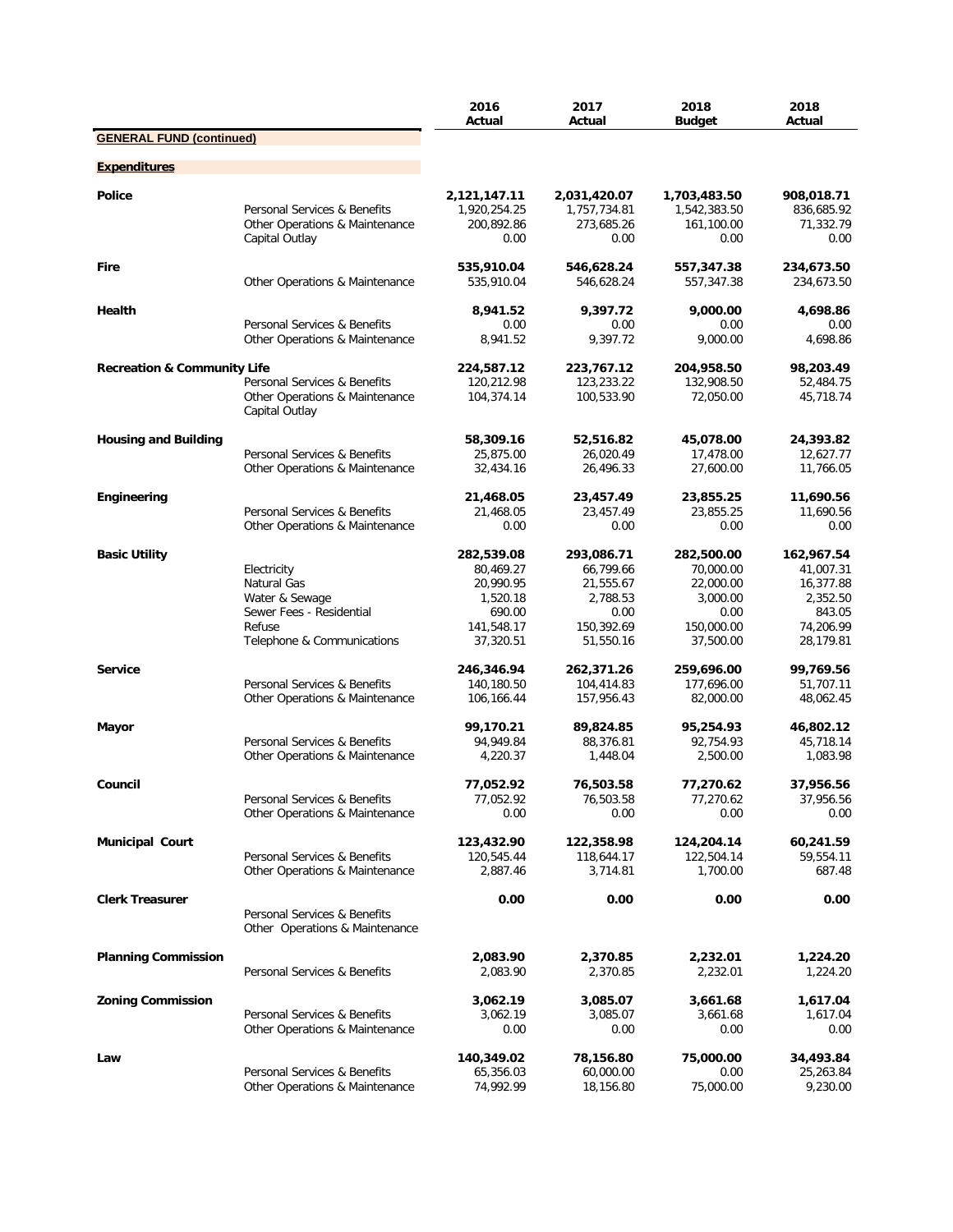|                                   |                                                  | 2016<br>Actual | 2017<br>Actual | 2018<br><b>Budget</b> | 2018<br>Actual |
|-----------------------------------|--------------------------------------------------|----------------|----------------|-----------------------|----------------|
| <b>GENERAL FUND (continued)</b>   |                                                  |                |                |                       |                |
|                                   |                                                  |                |                |                       |                |
| Income tax                        |                                                  | 252,356.45     | 75,806.66      | 33,600.00             | 73,365.15      |
|                                   | Personal Services & Benefits                     |                |                |                       |                |
|                                   | Other Operations & Maintenance                   | 252,356.45     | 75,806.66      | 33,600.00             | 73,365.15      |
| <b>General Office</b>             |                                                  | 599,096.75     | 576,468.56     | 519,296.00            | 285,297.78     |
|                                   | Personal Services & Benefits                     | 332,470.18     | 302,892.66     | 276,500.00            | 134,438.56     |
|                                   | Other Operations & Maintenance                   | 262,330.57     | 269,705.90     | 238,296.00            | 149,263.22     |
|                                   | <b>UAN Fees</b>                                  | 4,296.00       | 3,870.00       | 4,500.00              | 1,596.00       |
|                                   | Capital Outlay                                   | 0.00           | 0.00           | 0.00                  | 0.00           |
| <b>Total General Government</b>   |                                                  | 1,296,604.34   | 1,024,575.35   | 930,519.38            | 540,998.28     |
| Non-Departmental                  |                                                  | 929,000.00     | 1,089,000.00   | 1,065,200.00          | 0.00           |
|                                   | <b>Transfers</b>                                 | 929,000.00     | 1,089,000.00   | 1,065,200.00          | 0.00           |
|                                   | Advances Out                                     | 0.00           | 0.00           | 0.00                  | 0.00           |
|                                   | Other Operations & Maintenance                   | 0.00           | 0.00           | 0.00                  | 0.00           |
| <b>Total Disbursements</b>        |                                                  | 5,724,853.36   | 5,556,220.78   | 5,081,638.01          | 2,085,414.32   |
| <b>Adjustments</b>                |                                                  | 0.00           | 486.33         | 0.00                  | 0.00           |
| <b>Cash Balance</b>               |                                                  | 1,224,404.90   | 276,565.87     | 22,667.26             | 475,397.66     |
| <b>Less: Encumbrances</b>         |                                                  | 48,988.00      | 5,495.34       | 0.00                  | 769,786.61     |
| <b>Unencumbered Balance</b>       |                                                  | 1,175,416.90   | 271,070.53     | 22,667.26             | (294, 388.95)  |
|                                   | SCMR Fund #2011                                  |                |                |                       |                |
| <b>Balance - January 1st</b>      |                                                  | 128,561.33     | 100,087.01     | 24,019.26             | 24,019.26      |
| <b>Revenues</b>                   |                                                  | 829,566.24     | 680,244.50     | 663,000.00            | 90,599.36      |
|                                   | Gasoline Excise Tax                              | 112,069.70     | 115,022.25     | 110,000.00            | 55,600.90      |
|                                   | State Motor Vehicle License Tax                  | 55,503.79      | 64,045.30      | 53,000.00             | 34,198.46      |
|                                   | Interest                                         | 0.00           | 0.00           | 0.00                  | 0.00           |
|                                   | Other                                            | 1,992.75       | 1,176.95       | 0.00                  | 800.00         |
|                                   | Advances In                                      | 0.00           | 0.00           | 0.00                  | 0.00           |
|                                   | Transfers-In                                     | 660,000.00     | 500,000.00     | 500,000.00            | 0.00           |
| <b>Total Receipts and Balance</b> |                                                  | 958,127.57     | 780,331.51     | 687,019.26            | 114,618.62     |
| <b>Expenditures</b>               |                                                  | 858,040.56     | 756,312.25     | 654,187.50            | 413,348.75     |
|                                   | Personal Services & Benefits                     | 600,881.35     | 554,627.08     | 468,587.50            | 298,799.28     |
|                                   | Other Operations & Maintenance<br>Capital Outlay | 257, 159. 21   | 201,685.17     | 185,600.00            | 114,549.47     |
| <b>Total Disbursements</b>        |                                                  | 858,040.56     | 756,312.25     | 654,187.50            | 413,348.75     |
| <b>Adjustments</b>                |                                                  | 0.00           | 0.00           | 0.00                  | 0.00           |
| <b>Cash Balance</b>               |                                                  | 100,087.01     | 24,019.26      | 32,831.76             | (298, 730.13)  |
| <b>Less: Encumbrances</b>         |                                                  | 4,867.90       | 0.00           | 0.00                  | 48,594.98      |
| <b>Unencumbered Balance</b>       |                                                  | 95,219.11      | 24,019.26      | 32,831.76             | (347,325.11)   |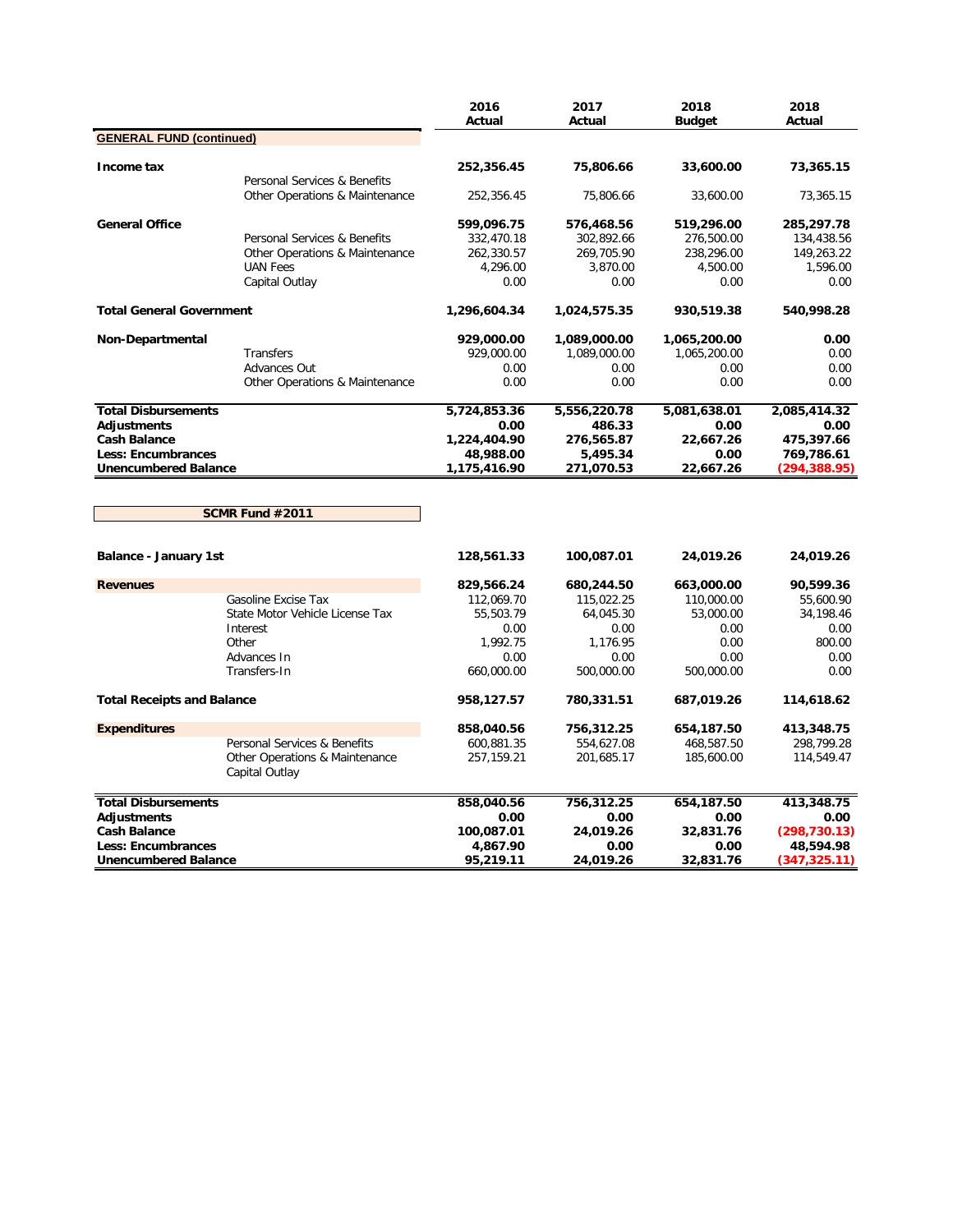|                                           |                                                                                  | 2016<br>Actual     | 2017<br>Actual     | 2018<br><b>Budget</b> | 2018<br>Actual     |
|-------------------------------------------|----------------------------------------------------------------------------------|--------------------|--------------------|-----------------------|--------------------|
| State Highway Fund #2021                  |                                                                                  |                    |                    |                       |                    |
|                                           |                                                                                  |                    |                    |                       |                    |
| Balance - January 1st                     |                                                                                  | 3,807.60           | 20,420.32          | 30,536.65             | 30,536.65          |
| <b>Revenues</b>                           |                                                                                  | 16,612.72          | 10,116.33          | 14,000.00             | 5,238.94           |
|                                           | Gasoline Excise Tax                                                              | 9,086.76           | 5,659.65           | 8,000.00              | 3,828.34           |
|                                           | State Motor Vehicle License Tax                                                  | 7,525.96           | 4,456.68           | 6,000.00              | 1,410.60           |
|                                           | Interest<br>Other                                                                | 0.00<br>0.00       | 0.00<br>0.00       | 0.00<br>0.00          | 0.00<br>0.00       |
|                                           |                                                                                  |                    |                    |                       |                    |
| <b>Total Receipts and Balance</b>         |                                                                                  | 20,420.32          | 30,536.65          | 44,536.65             | 35,775.59          |
| <b>Expenditures</b>                       |                                                                                  | 0.00               | 0.00               | 15,000.00             | 0.00               |
|                                           | Personal Services & Benefits<br>Other Operations & Maintenance<br>Capital Outlay | 0.00               | 0.00               | 15,000.00             | 0.00               |
| <b>Total Disbursements</b>                |                                                                                  | 0.00               | 0.00               | 15,000.00             | 0.00               |
| <b>Adjustments</b>                        |                                                                                  |                    |                    |                       |                    |
| <b>Cash Balance</b>                       |                                                                                  | 20,420.32          | 30,536.65          | 29,536.65             | 35,775.59          |
| Less: Encumbrances                        |                                                                                  | 0.00               | 0.00               | 0.00                  | 0.00               |
| <b>Unencumbered Balance</b>               |                                                                                  | 20,420.32          | 30,536.65          | 29,536.65             | 35,775.59          |
|                                           |                                                                                  |                    |                    |                       |                    |
| Law Enforcement Trust Fund #2091          |                                                                                  |                    |                    |                       |                    |
|                                           |                                                                                  |                    |                    |                       |                    |
|                                           |                                                                                  |                    |                    |                       |                    |
| Balance - January 1st                     |                                                                                  | 2,139.98           | 2,741.05           | 19,072.51             | 19,072.51          |
| <b>Revenues</b>                           |                                                                                  | 5,385.81           | 20,103.10          | 9,000.00              | 1,416.37           |
|                                           | Fines                                                                            | 1,922.00           | 1,910.00           | 4,000.00              | 1,346.37           |
|                                           | Grant                                                                            | 0.00               | 0.00               | 0.00                  | 0.00               |
|                                           | Other                                                                            | 3,463.81           | 18,193.10          | 5,000.00              | 70.00              |
|                                           | Transfers In                                                                     | 0.00               | 0.00               | 0.00                  | 0.00               |
| <b>Total Receipts and Balance</b>         |                                                                                  | 7,525.79           | 22,844.15          | 28,072.51             | 20,488.88          |
| <b>Expenditures</b>                       |                                                                                  | 4,784.74           | 3,771.64           | 4,000.00              | 823.13             |
|                                           | Personal Services & Benefits                                                     | 0.00               | 0.00               | 0.00                  | 0.00               |
|                                           | Other Operations & Maintenance                                                   | 4,784.74           | 3,771.64           | 4,000.00              | 823.13             |
|                                           | Capital Outlay                                                                   | 0.00               | 0.00               | 0.00                  | 0.00               |
|                                           |                                                                                  |                    |                    |                       |                    |
| <b>Total Disbursements</b>                |                                                                                  | 4,784.74           | 3,771.64<br>0.00   | 4,000.00              | 823.13<br>0.00     |
| <b>Adjustments</b><br><b>Cash Balance</b> |                                                                                  | 0.00<br>2,741.05   | 19,072.51          | 0.00<br>24,072.51     | 19,665.75          |
| <b>Less: Encumbrances</b>                 |                                                                                  | 0.00               | 0.00               | 0.00                  | 1,981.87           |
| <b>Unencumbered Balance</b>               |                                                                                  | 2,741.05           | 19,072.51          | 24,072.51             | 17,683.88          |
|                                           |                                                                                  |                    |                    |                       |                    |
|                                           | Motor Vehicle License Tax #2101                                                  |                    |                    |                       |                    |
|                                           |                                                                                  |                    |                    |                       |                    |
| <b>Balance - January 1st</b>              |                                                                                  | 168,457.72         | 194,331.43         | 216,157.04            | 216,157.04         |
| <b>Revenues</b>                           |                                                                                  | 25,873.71          | 21,825.61          | 25,000.00             | 12,083.31          |
|                                           | State Motor Vehicle License Tax                                                  | 25,873.71          | 21,825.61          | 25,000.00             | 12,083.31          |
|                                           | Interest                                                                         | 0.00               | 0.00               | 0.00                  | 0.00               |
|                                           |                                                                                  |                    |                    |                       |                    |
| <b>Total Receipts and Balance</b>         |                                                                                  | 194,331.43         | 216,157.04         | 241,157.04            | 228,240.35         |
| <b>Expenditures</b>                       |                                                                                  | 0.00               | 0.00               | 0.00                  | 0.00               |
|                                           | Other Operations & Maintenance                                                   | 0.00               | 0.00               | 0.00                  | 0.00               |
|                                           | Capital Outlay                                                                   | 0.00               | 0.00               | 0.00                  | 0.00               |
| <b>Total Disbursements</b>                |                                                                                  | 0.00               | 0.00               | 0.00                  | 0.00               |
| <b>Adjustments</b>                        |                                                                                  |                    |                    |                       |                    |
| <b>Cash Balance</b><br>Less: Encumbrances |                                                                                  | 194,331.43<br>0.00 | 216,157.04<br>0.00 | 241,157.04<br>0.00    | 228,240.35<br>0.00 |
| <b>Unencumbered Balance</b>               |                                                                                  | 194,331.43         | 216,157.04         | 241, 157.04           | 228,240.35         |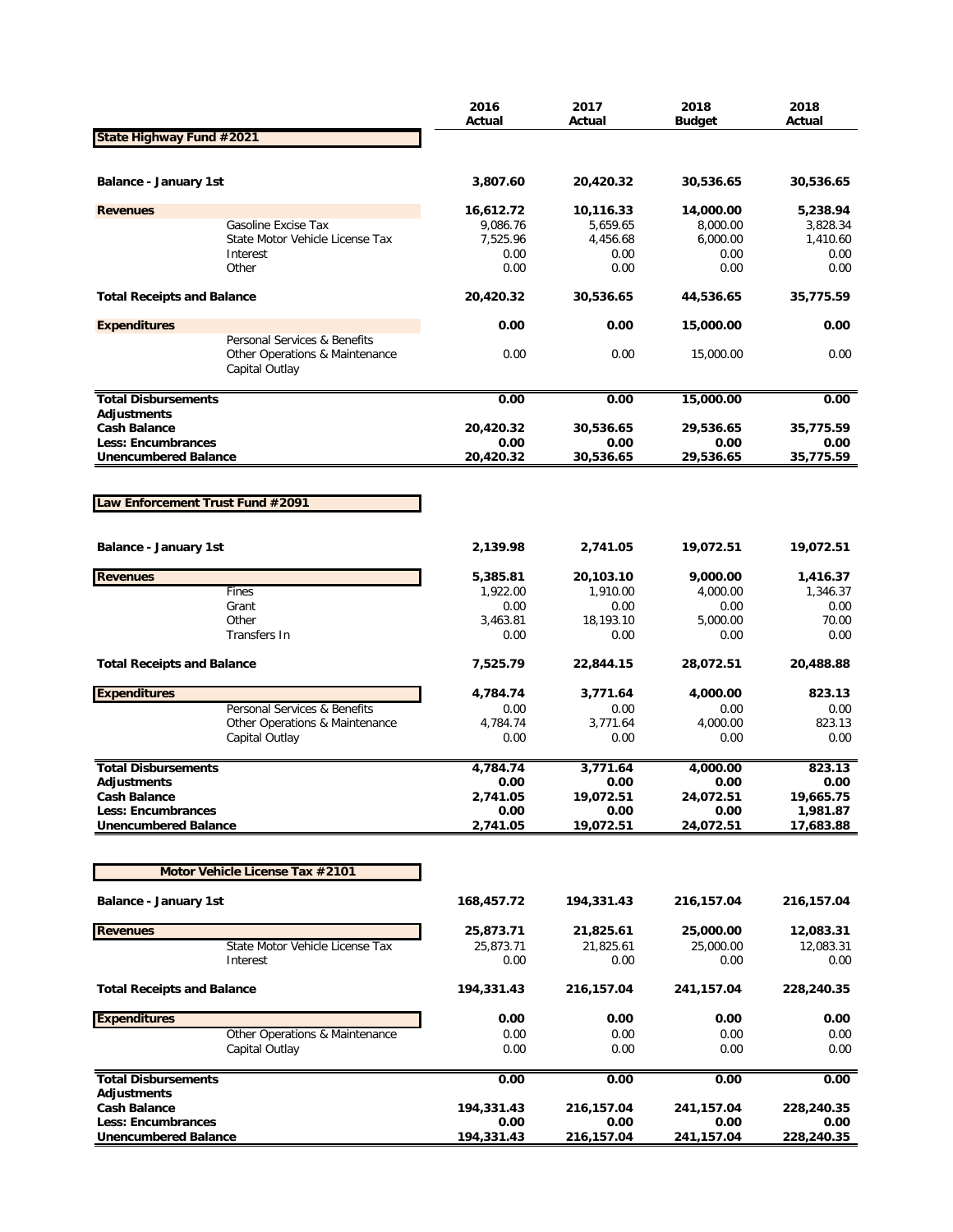|                                           |                                     | 2016<br>Actual     | 2017<br>Actual     | 2018<br><b>Budget</b> | 2018<br>Actual   |
|-------------------------------------------|-------------------------------------|--------------------|--------------------|-----------------------|------------------|
|                                           | Police Pension Fund #2131           |                    |                    |                       |                  |
| <b>Balance - January 1st</b>              |                                     | 19,160.12          | 19,646.94          | 6,353.97              | 6,353.97         |
| <b>Revenues</b>                           |                                     | 188,137.37         | 161,553.03         | 160,000.00            | 24,870.36        |
|                                           | Real Estate & Public Utility        | 34,936.91          | 38,394.80          | 45,000.00             | 23,285.87        |
|                                           | Tangible Personal Property          | 0.00               | 0.00               | 0.00                  | 0.00             |
|                                           | Homestead                           | 3,200.46           | 3,158.23           | 0.00                  | 1,584.49         |
|                                           | Rollback<br>CAT Tax                 | 0.00<br>0.00       | 0.00<br>0.00       | 0.00<br>0.00          | 0.00<br>0.00     |
|                                           | Other - State Shared Taxes & Permit | 0.00               | 0.00               | 0.00                  | 0.00             |
|                                           | Transfer in                         | 150,000.00         | 120,000.00         | 115,000.00            | 0.00             |
| <b>Total Receipts and Balance</b>         |                                     | 207,297.49         | 181,199.97         | 166,353.97            | 31,224.33        |
| <b>Expenditures</b>                       |                                     | 187,650.55         | 174,846.00         | 160,967.50            | 83,837.37        |
|                                           | <b>Employers Share</b>              | 187,114.80         | 174,288.75         | 159,967.50            | 83,502.03        |
|                                           | County fees                         | 535.75             | 557.25             | 1,000.00              | 335.34           |
| <b>Total Disbursements</b><br>Adjustments |                                     | 187,650.55         | 174,846.00         | 160,967.50            | 83,837.37        |
| <b>Cash Balance</b>                       |                                     | 19,646.94          | 6,353.97           | 5,386.47              | (52,613.04)      |
| <b>Less: Encumbrances</b>                 |                                     | 0.00               | 0.00               | 0.00                  | 0.00             |
| <b>Unencumbered Balance</b>               |                                     | 19,646.94          | 6,353.97           | 5,386.47              | (52,613.04)      |
| <b>Balance - January 1st</b>              | Water Meter & Repair Fund #2901     | 1,017.19           | 1,569.83           | 347.95                | 347.95           |
|                                           |                                     |                    |                    |                       |                  |
| <b>Revenues</b>                           | <b>Tap Fees</b>                     | 9,400.00<br>400.00 | 9,150.00<br>150.00 | 10,200.00<br>0.00     | 150.00<br>150.00 |
|                                           | Interest<br>Transfer (General Fund) | 9,000.00           | 9,000.00           | 10,200.00             | 0.00             |
| <b>Total Receipts and Balance</b>         |                                     | 10,417.19          | 10,719.83          | 10,547.95             | 497.95           |
| <b>Expenditures</b>                       |                                     | 8,847.36           | 10,371.88          | 10,371.88             | 10,371.88        |
|                                           | Other Operations & Maintenance      | 8,847.36           | 10,371.88          | 10,371.88             | 10,371.88        |
| <b>Total Disbursements</b>                |                                     | 8,847.36           | 10,371.88          | 10,371.88             | 10,371.88        |
| Adjustments                               |                                     | 0.00               | 0.00               | 0.00                  | 0.00             |
| <b>Cash Balance</b>                       |                                     | 1,569.83           | 347.95             | 176.07                | (9,873.93)       |
| <b>Less: Encumbrances</b>                 |                                     | 0.00               | 0.00               | 0.00                  | 0.00             |
| <b>Unencumbered Balance</b>               |                                     | 1,569.83           | 347.95             | 176.07                | (9,873.93)       |
|                                           |                                     |                    |                    |                       |                  |
|                                           | FEMA #2902                          |                    |                    |                       |                  |
| <b>Balance - January 1st</b>              |                                     | 0.00               | 0.00               | 0.00                  | 0.00             |
| <b>Revenues</b>                           |                                     | 0.00               | 0.00               | 0.00                  | 0.00             |
|                                           | Donations and Contributions         | 0.00               | 0.00               | 0.00                  | 0.00             |
|                                           | Transfer (General Fund)             | 0.00               | 0.00               | 0.00                  | 0.00             |
| <b>Total Receipts and Balance</b>         |                                     | 0.00               | 0.00               | 0.00                  | 0.00             |
| <b>Expenditures</b>                       |                                     | 0.00               | 0.00               | 0.00                  | 0.00             |
|                                           | Personal Services & Benefits        | 0.00               | 0.00               | 0.00                  | 0.00             |
|                                           | Other Operations & Maintenance      | 0.00               | 0.00               | 0.00                  | 0.00             |
|                                           | Capital Outlay                      | 0.00               | 0.00               | 0.00                  | 0.00             |
| <b>Total Disbursements</b>                |                                     | 0.00               | 0.00               | 0.00                  | 0.00             |
| <b>Cash Balance</b>                       |                                     | 0.00               | 0.00               | 0.00                  | 0.00             |
| <b>Less: Encumbrances</b>                 |                                     | 0.00               | 0.00               | 0.00                  | 0.00             |
| <b>Unencumbered Balance</b>               |                                     | 0.00               | 0.00               | 0.00                  | 0.00             |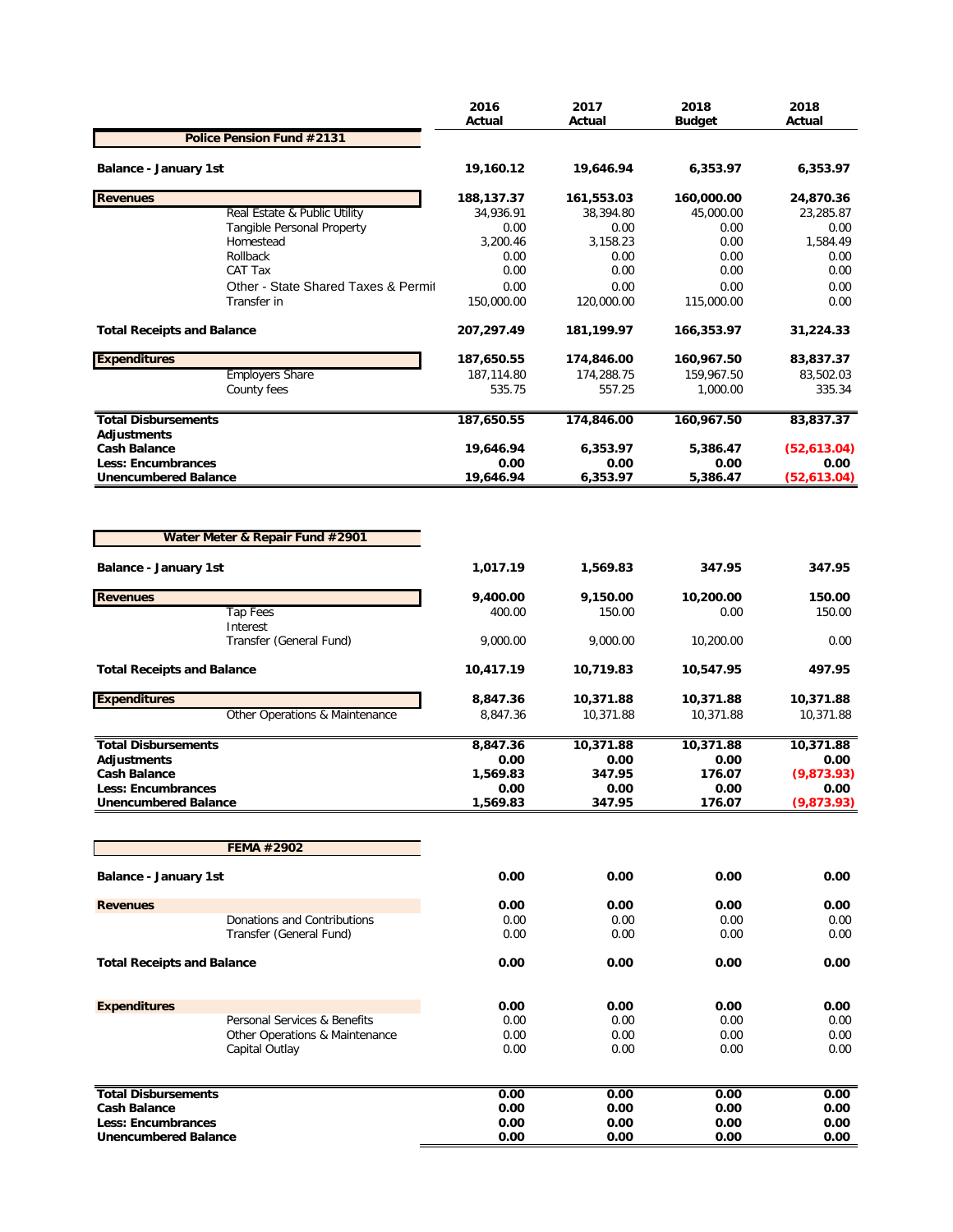|                                                          | 2016<br>Actual    | 2017<br>Actual    | 2018<br><b>Budget</b> | 2018<br>Actual      |
|----------------------------------------------------------|-------------------|-------------------|-----------------------|---------------------|
| Mayor's Court Computer #2903                             |                   |                   |                       |                     |
| Balance - January 1st                                    | 17,800.68         | 21,882.68         | 25,126.31             | 25,126.31           |
| <b>Revenues</b>                                          | 6,030.00          | 5,490.00          | 6,000.00              | 2,440.00            |
| <b>Court Fines</b>                                       | 6,030.00          | 5,490.00          | 6,000.00              | 2,440.00            |
| <b>Total Receipts and Balance</b>                        | 23,830.68         | 27,372.68         | 31,126.31             | 27,566.31           |
| <b>Expenditures</b>                                      | 1,948.00          | 2,246.37          | 3,000.00              | 2,026.00            |
| Other Operations & Maintenance<br>Capital Outlay         | 0.00<br>1,948.00  | 0.00<br>2,246.37  | 0.00<br>3,000.00      | 0.00<br>2,026.00    |
|                                                          |                   |                   |                       |                     |
| <b>Total Disbursements</b>                               | 1,948.00          | 2,246.37          | 3,000.00              | 2,026.00            |
| Adjustments                                              | 0.00              | 0.00              | 0.00                  | 0.00                |
| <b>Cash Balance</b><br><b>Less: Encumbrances</b>         | 21,882.68<br>0.00 | 25,126.31<br>0.00 | 28,126.31<br>0.00     | 25,540.31<br>0.00   |
| <b>Unencumbered Balance</b>                              | 21,882.68         | 25,126.31         | 28,126.31             | 25,540.31           |
|                                                          |                   |                   |                       |                     |
| <b>Special Bond Retirement #3101</b>                     |                   |                   |                       |                     |
| <b>Balance - January 1st</b>                             | 1,050.42          | 15,555.48         | 6,574.25              | 6,574.25            |
| <b>Revenues</b>                                          | 1,349,828.00      | 1,772,654.00      | 1,710,000.00          | 0.00                |
| <b>Special Assessments</b>                               | 0.00              | 0.00              | 0.00                  | 0.00                |
| <b>Bond/Note Proceeds</b>                                | 1,179,828.00      | 1,722,654.00      | 1,640,000.00          | 0.00                |
| Transfer In - Capital                                    | 170,000.00        | 50,000.00         | 70,000.00             | 0.00                |
| Interest                                                 | 0.00              | 0.00              | 0.00                  | 0.00                |
| <b>Total Receipts and Balance</b>                        | 1,350,878.42      | 1,788,209.48      | 1,716,574.25          | 6,574.25            |
| <b>Expenditures</b>                                      | 1,335,322.94      | 1,781,635.23      | 1,714,765.00          | 40,562.46           |
| Principal                                                | 1,309,702.80      | 1,738,594.18      | 1,677,405.00          | 40,562.46           |
| Interest                                                 | 25,620.14         | 43,041.05         | 37,360.00             | 0.00                |
| Other                                                    | 0.00              | 0.00              | 0.00                  | 0.00                |
| County fees                                              | 0.00              | 0.00              | 0.00                  | 0.00                |
| <b>Total Disbursements</b>                               | 1,335,322.94      | 1,781,635.23      | 1,714,765.00          | 40,562.46           |
| Adjustments                                              | 0.00              | 0.00              | 0.00                  | 0.00                |
| <b>Cash Balance</b>                                      | 15,555.48         | 6,574.25          | 1,809.25              | (33,988.21)         |
| <b>Less: Encumbrances</b><br><b>Unencumbered Balance</b> | 0.00<br>15,555.48 | 0.00<br>6,574.25  | 0.00<br>1,809.25      | 0.00<br>(33,988.21) |
|                                                          |                   |                   |                       |                     |
| <b>Bond Construction Fund #4101</b>                      |                   |                   |                       |                     |
| <b>Balance - January 1st</b>                             | 0.00              | 0.00              | 0.00                  | 0.00                |
| <b>Revenues</b>                                          | 0.00              | 0.00              | 0.00                  | 0.00                |
| Transfers - in                                           | 0.00              | 0.00              | 0.00                  | 0.00                |
| Other                                                    | 0.00              | 0.00              | 0.00                  | 0.00                |
| <b>Total Receipts and Balance</b>                        | 0.00              | 0.00              | 0.00                  | 0.00                |
| <b>Expenditures</b>                                      | 0.00              | 0.00              | 0.00                  | 0.00                |
| Other Operations & Maintenance                           | 0.00              | 0.00              | 0.00                  | 0.00                |
| <b>Total Disbursements</b>                               | 0.00              | 0.00              | 0.00                  | 0.00                |
| Adjustments                                              |                   |                   |                       |                     |
| <b>Cash Balance</b>                                      | 0.00              | 0.00              | 0.00                  | 0.00                |
| <b>Less: Encumbrances</b>                                | 0.00              | 0.00              | 0.00                  | 0.00                |
| <b>Unencumbered Balance</b>                              | 0.00              | 0.00              | 0.00                  | 0.00                |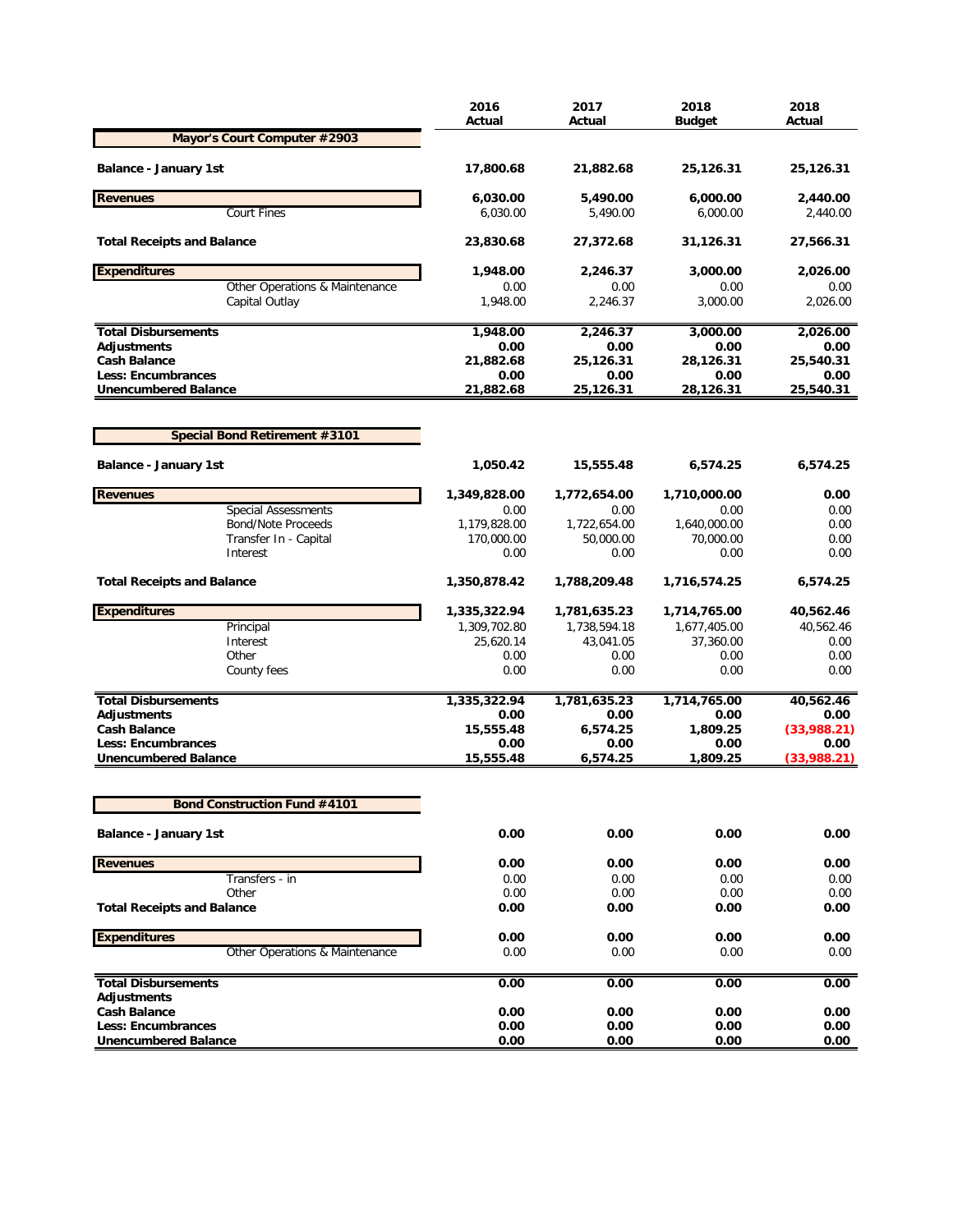|                                                        | 2016<br>Actual          | 2017<br>Actual         | 2018<br>Budget          | 2018<br>Actual    |
|--------------------------------------------------------|-------------------------|------------------------|-------------------------|-------------------|
| <b>Issue I and II - Capital Funds #4201</b>            |                         |                        |                         |                   |
| <b>Balance - January 1st</b>                           | 0.00                    | 0.00                   | 0.00                    | 0.00              |
| <b>Revenues</b>                                        | 0.00                    | 0.00                   | 0.00                    | 0.00              |
| <b>Special Assessments</b>                             | 0.00                    | 0.00                   | 0.00                    | 0.00              |
| Other                                                  | 0.00                    | 0.00                   | 0.00                    | 0.00              |
| Transfer - In<br><b>Total Receipts and Balance</b>     | 0.00                    | 0.00                   | 0.00                    | 0.00              |
| <b>Expenditures</b>                                    | 0.00                    | 0.00                   | 0.00                    | 0.00              |
| Sreets, Sidewalks, Highways & Curbs                    | 0.00                    | 0.00                   | 0.00                    | 0.00              |
| Dunham - Water & Sewer                                 | 0.00                    | 0.00                   | 0.00                    | 0.00              |
| <b>Transfers Out</b>                                   | 0.00                    | 0.00                   | 0.00                    | 0.00              |
| Adjustments                                            |                         |                        |                         |                   |
| <b>Total Disbursements</b><br><b>Adjustments</b>       | 0.00                    | 0.00                   | 0.00                    | 0.00              |
| <b>Cash Balance</b>                                    | 0.00                    | 0.00                   | 0.00                    | 0.00              |
| <b>Less: Encumbrances</b>                              | 0.00                    | 0.00                   | 0.00                    | 0.00              |
| <b>Unencumbered Balance</b>                            | 0.00                    | 0.00                   | 0.00                    | 0.00              |
|                                                        |                         |                        |                         |                   |
| Capital Improvement Fund #4901                         |                         |                        |                         |                   |
| <b>Balance - January 1st</b>                           | 562,415.01              | 167,353.96             | 47,677.43               | 47,677.43         |
| <b>Revenues</b>                                        | 1,102,503.12            | 517,574.91             | 879,785.00              | 69,125.92         |
| Grants                                                 | 369,546.93              | 16,687.66              | 0.00                    | 0.00              |
| Interest                                               | 19,125.00               | 0.00                   | 0.00                    | 0.00              |
| Other<br><b>Sewer Fees</b>                             | 583,096.19              | 25,336.00<br>15,551.25 | 419,050.00              | 69,125.92<br>0.00 |
| Transfers - in                                         | 20,735.00<br>110,000.00 | 460,000.00             | 20,735.00<br>440,000.00 | 0.00              |
| <b>Total Receipts and Balance</b>                      | 1,664,918.13            | 684,928.87             | 927,462.43              | 116,803.35        |
| <b>Expenditures</b>                                    | 1,497,564.17            | 637,251.44             | 615,000.00              | 31,206.63         |
| Capital Outlay                                         | 1,327,564.17            | 587,251.44             | 545,000.00              | 31,206.63         |
| Advances - Out                                         | 0.00                    | 0.00                   | 0.00                    | 0.00              |
| Transfer - Out/Debt Service                            | 170,000.00              | 50,000.00              | 70,000.00               | 0.00              |
| <b>Total Disbursements</b>                             | 1,497,564.17            | 637,251.44             | 615,000.00              | 31,206.63         |
| <b>Adjustments</b><br><b>Cash Balance</b>              | 0.00<br>167,353.96      | 0.00<br>47,677.43      | 0.00<br>312,462.43      | 0.00<br>85,596.72 |
| <b>Less: Encumbrances</b>                              | 142,180.00              | 0.00                   | 0.00                    | 124,658.00        |
| <b>Unencumbered Balance</b>                            | 25,173.96               | 47,677.43              | 312,462.43              | (39,061.28)       |
|                                                        |                         |                        |                         |                   |
| Veteran's Memorial Fund #4902                          |                         |                        |                         |                   |
| <b>Balance - January 1st</b>                           | 6,888.56                | 5,772.51               | 3,403.50                | 3,403.50          |
| <b>Revenues</b>                                        | 694.45                  | 1,243.56               | 600.00                  | 449.97            |
| Transfers - in                                         | 0.00                    | 521.78                 | 0.00                    | 0.00              |
| Other                                                  | 694.45                  | 721.78                 | 600.00                  | 449.97            |
| <b>Total Receipts and Balance</b>                      | 7,583.01                | 7,016.07               | 4,003.50                | 3,853.47          |
| <b>Expenditures</b>                                    | 1,810.50                | 3,090.79               | 500.00                  | 0.00              |
| Other Operations & Maintenance<br><b>Transfers Out</b> | 1,810.50                | 3,090.79               | 500.00                  | 0.00              |
| <b>Total Disbursements</b>                             | 1,810.50                | 3,090.79               | 500.00                  | 0.00              |
| Adjustments                                            | 0.00                    | 0.00                   | 0.00                    | 0.00              |
| <b>Cash Balance</b>                                    | 5,772.51                | 3,925.28               | 3,503.50                | 3,853.47          |
| <b>Less: Encumbrances</b>                              | 0.00                    | 0.00                   | 0.00                    | 0.00              |
| <b>Unencumbered Balance</b>                            | 5,772.51                | 3,925.28               | 3,503.50                | 3,853.47          |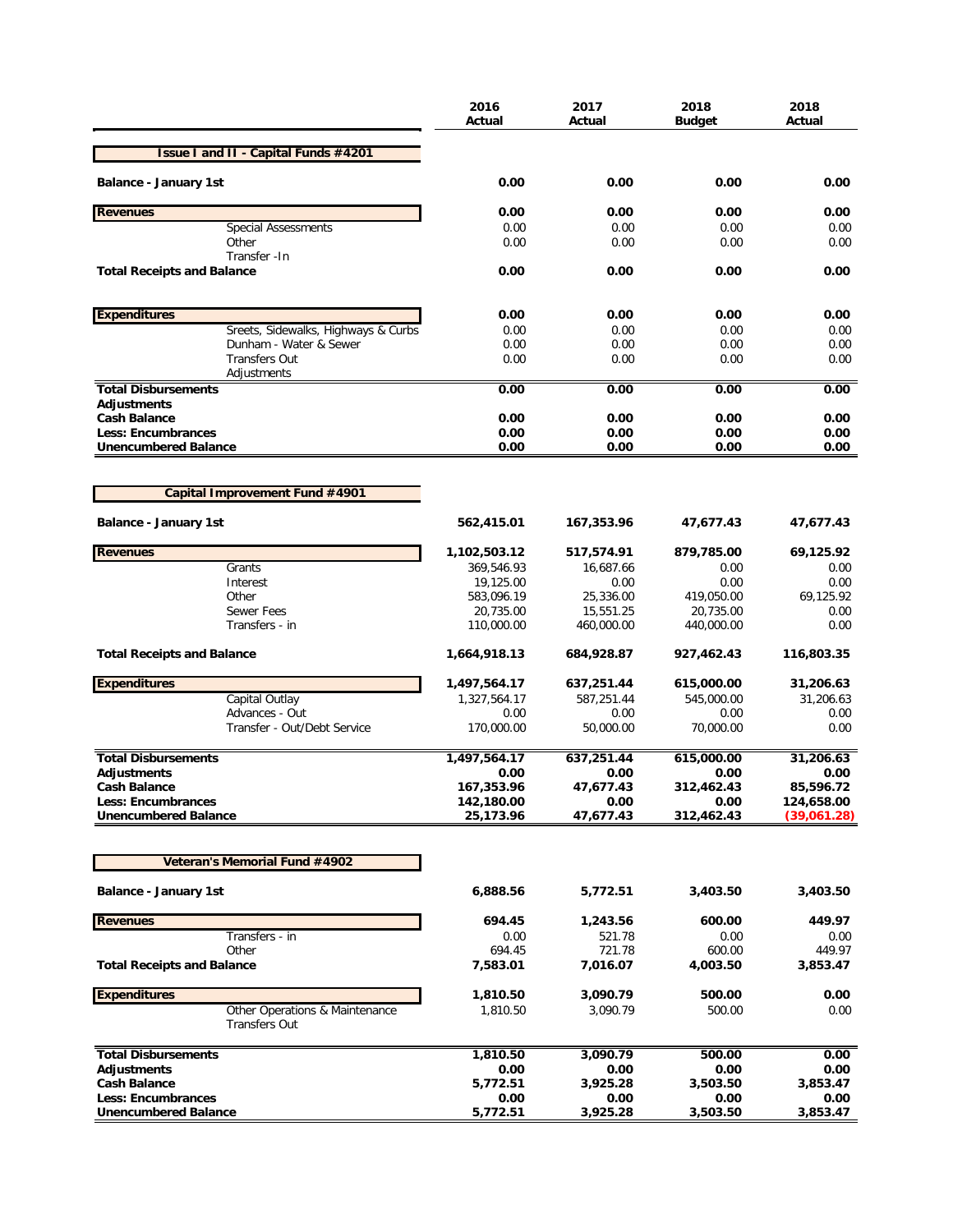|                                                        | 2016<br>Actual     | 2017<br>Actual     | 2018<br><b>Budget</b> | 2018<br>Actual     |
|--------------------------------------------------------|--------------------|--------------------|-----------------------|--------------------|
| <b>Building Bond Fund #7001</b>                        |                    |                    |                       |                    |
| <b>Balance - January 1st</b>                           | 0.00               | 0.00               | 0.00                  | 0.00               |
| <b>Revenues</b>                                        | 0.00               | 0.00               | 0.00                  | 0.00               |
| Transfers - in                                         | 0.00               | 0.00               | 0.00                  | 0.00               |
| Other                                                  | 0.00               | 0.00               | 0.00                  | 0.00               |
| <b>Total Receipts and Balance</b>                      | 0.00               | 0.00               | 0.00                  | 0.00               |
| <b>Expenditures</b>                                    | 0.00               | 0.00               | 0.00                  | 0.00               |
| Other Operations & Maintenance<br><b>Transfers Out</b> | 0.00<br>0.00       | 0.00<br>0.00       | 0.00<br>0.00          | 0.00<br>0.00       |
|                                                        |                    |                    |                       |                    |
| <b>Total Disbursements</b><br><b>Cash Balance</b>      | 0.00<br>0.00       | 0.00<br>0.00       | 0.00<br>0.00          | 0.00<br>0.00       |
| Less: Encumbrances                                     | 0.00               | 0.00               | 0.00                  | 0.00               |
| <b>Unencumbered Balance</b>                            | 0.00               | 0.00               | 0.00                  | 0.00               |
| <b>Unclaimed Monies #9101</b>                          |                    |                    |                       |                    |
|                                                        |                    |                    |                       |                    |
| <b>Balance - January 1st</b>                           | 50.00              | 50.00              | 50.00                 | 50.00              |
| <b>Revenues</b>                                        | 0.00               | 0.00               | 0.00                  | 0.00               |
| Other                                                  | 0.00               | 0.00               | 0.00                  | 0.00               |
| <b>Total Receipts and Balance</b>                      | 50.00              | 50.00              | 50.00                 | 50.00              |
| <b>Expenditures</b>                                    | 0.00               | 0.00               | 0.00                  | 0.00               |
| Other Operations & Maintenance                         | 0.00               | 0.00               | 0.00                  | 0.00               |
| <b>Total Disbursements</b>                             | 0.00               | 0.00               | 0.00                  | 0.00               |
| <b>Adjustments</b>                                     | 0.00               | 0.00               | 0.00                  | 0.00               |
| <b>Cash Balance</b><br>Less: Encumbrances              | 50.00              | 50.00              | 50.00                 | 50.00              |
| <b>Unencumbered Balance</b>                            | 50.00              | 50.00              | 50.00                 | 50.00              |
|                                                        |                    |                    |                       |                    |
| <b>Building Bonds #9901</b>                            |                    |                    |                       |                    |
| <b>Balance - January 1st</b>                           | 131,116.99         | 126,071.23         | 129,021.23            | 129,021.23         |
| <b>Revenues</b>                                        | 2,500.00           | 5,000.00           | 0.00                  | 7,500.00           |
| Other                                                  | 2,500.00           | 5,000.00           | 0.00                  | 7,500.00           |
| <b>Total Receipts and Balance</b>                      | 133,616.99         | 131,071.23         | 129,021.23            | 136,521.23         |
| <b>Expenditures</b>                                    | 7,545.76           | 2,050.00           | 0.00                  | 0.00               |
| Other Operations & Maintenance                         | 7,545.76           | 2,050.00           | 0.00                  | 0.00               |
| <b>Total Disbursements</b>                             | 7,545.76           | 2,050.00           | 0.00                  | 0.00               |
| Adjustments                                            | 0.00               | 0.00               | 0.00                  | 0.00               |
| <b>Cash Balance</b>                                    | 126,071.23         | 129,021.23         | 129,021.23            | 136,521.23         |
| Less: Encumbrances<br><b>Unencumbered Balance</b>      | 0.00<br>126,071.23 | 0.00<br>129,021.23 | 0.00<br>129,021.23    | 0.00<br>136,521.23 |
|                                                        |                    |                    |                       |                    |
|                                                        |                    |                    |                       |                    |
| Mayor's Court - 9902                                   |                    |                    |                       |                    |
| <b>Balance - January 1st</b>                           | 23,052.60          | 28,686.94          | 27,324.26             | 27,324.26          |
| <b>Revenues</b>                                        | 306,178.65         | 302,636.65         | 0.00                  | 129,320.70         |
| Other                                                  | 306,178.65         | 302,636.65         | 0.00                  | 129,320.70         |
| <b>Total Receipts and Balance</b>                      | 329,231.25         | 331,323.59         | 27,324.26             | 156,644.96         |
| <b>Expenditures</b>                                    | 300,544.31         | 303,999.33         | 0.00                  | 126,562.43         |
| Other Operations & Maintenance                         | 300,544.31         | 303,999.33         | 0.00                  | 126,562.43         |
|                                                        |                    |                    |                       |                    |
| <b>Total Disbursements</b><br>Adjustments              | 300,544.31<br>0.00 | 303,999.33<br>0.00 | 0.00<br>0.00          | 126,562.43<br>0.00 |
| <b>Cash Balance</b>                                    | 28,686.94          | 27,324.26          | 27,324.26             | 30,082.53          |